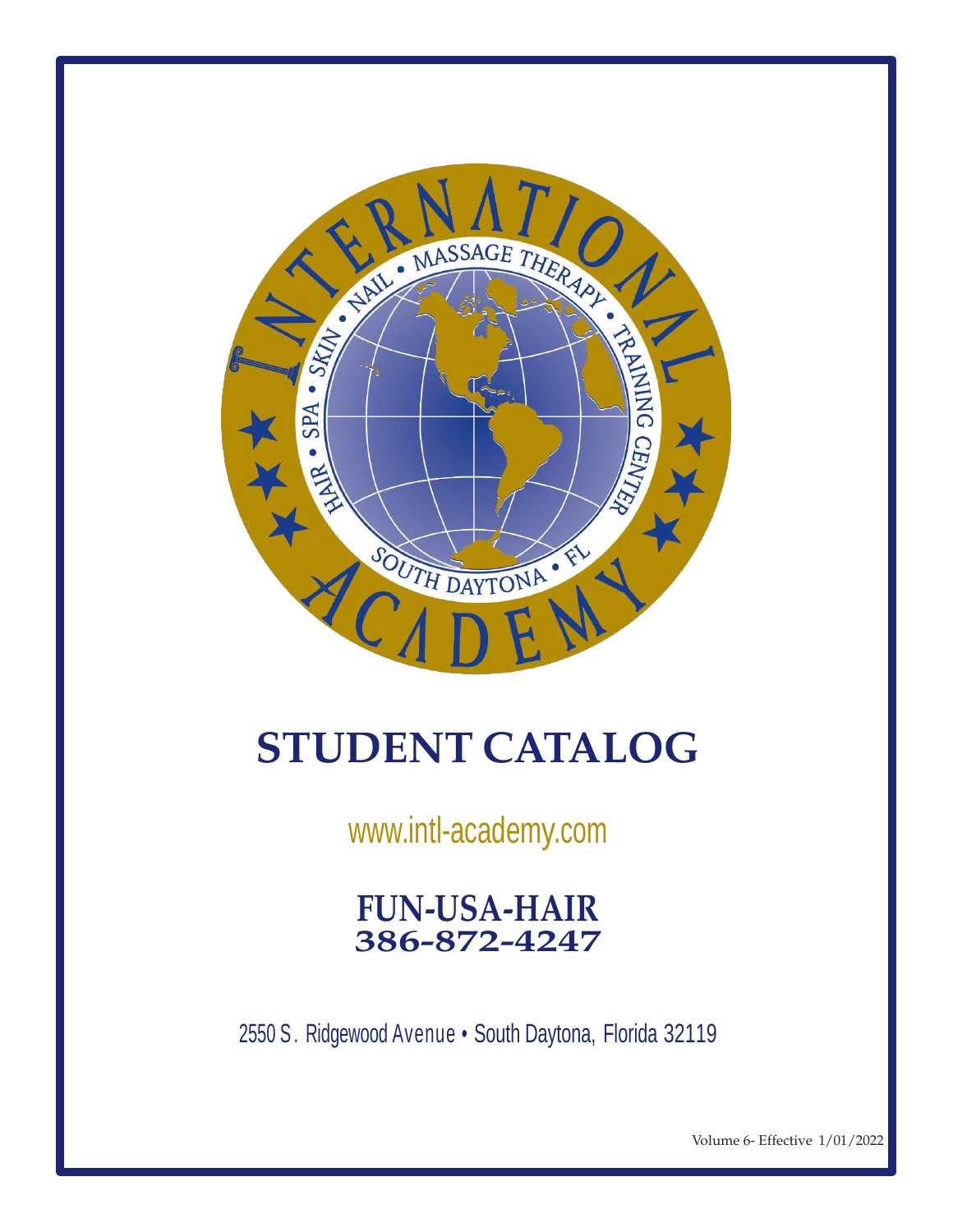# **Table of Contents**

#### **SECTION I: ABOUT THE ACADEMY**

#### SECTION II: ACADEMY ENTRANCE INFORMATION: Who can apply & what you need to know

| Admission & Enrollment Requirements for All Programs: |  |
|-------------------------------------------------------|--|
|                                                       |  |
|                                                       |  |
|                                                       |  |
|                                                       |  |
|                                                       |  |
|                                                       |  |
|                                                       |  |
|                                                       |  |
|                                                       |  |
|                                                       |  |

#### SECTION III: ACADEMY INFORMATION & PROGRAMS OF STUDY

| $\begin{minipage}{.4\linewidth} \textbf{Program Textbooks} \end{minipage} \begin{minipage}{.4\linewidth} \textbf{Program Textbooks} \end{minipage} \begin{minipage}{.4\linewidth} \textbf{Program Textbooks} \end{minipage} \begin{minipage}{.4\linewidth} \textbf{Program Textbooks} \end{minipage} \begin{minipage}{.4\linewidth} \textbf{Program Textbooks} \end{minipage} \begin{minipage}{.4\linewidth} \textbf{Program Textbooks} \end{minipage} \begin{minipage}{.4\linewidth} \textbf{Program Testbooks} \end{minipage} \begin{minipage}{.4\linewidth} \textbf{Program Testbooks} \end{minipage} \begin{min$ |  |
|----------------------------------------------------------------------------------------------------------------------------------------------------------------------------------------------------------------------------------------------------------------------------------------------------------------------------------------------------------------------------------------------------------------------------------------------------------------------------------------------------------------------------------------------------------------------------------------------------------------------|--|
|                                                                                                                                                                                                                                                                                                                                                                                                                                                                                                                                                                                                                      |  |
|                                                                                                                                                                                                                                                                                                                                                                                                                                                                                                                                                                                                                      |  |
|                                                                                                                                                                                                                                                                                                                                                                                                                                                                                                                                                                                                                      |  |
|                                                                                                                                                                                                                                                                                                                                                                                                                                                                                                                                                                                                                      |  |
|                                                                                                                                                                                                                                                                                                                                                                                                                                                                                                                                                                                                                      |  |
|                                                                                                                                                                                                                                                                                                                                                                                                                                                                                                                                                                                                                      |  |
|                                                                                                                                                                                                                                                                                                                                                                                                                                                                                                                                                                                                                      |  |
|                                                                                                                                                                                                                                                                                                                                                                                                                                                                                                                                                                                                                      |  |
|                                                                                                                                                                                                                                                                                                                                                                                                                                                                                                                                                                                                                      |  |
|                                                                                                                                                                                                                                                                                                                                                                                                                                                                                                                                                                                                                      |  |
|                                                                                                                                                                                                                                                                                                                                                                                                                                                                                                                                                                                                                      |  |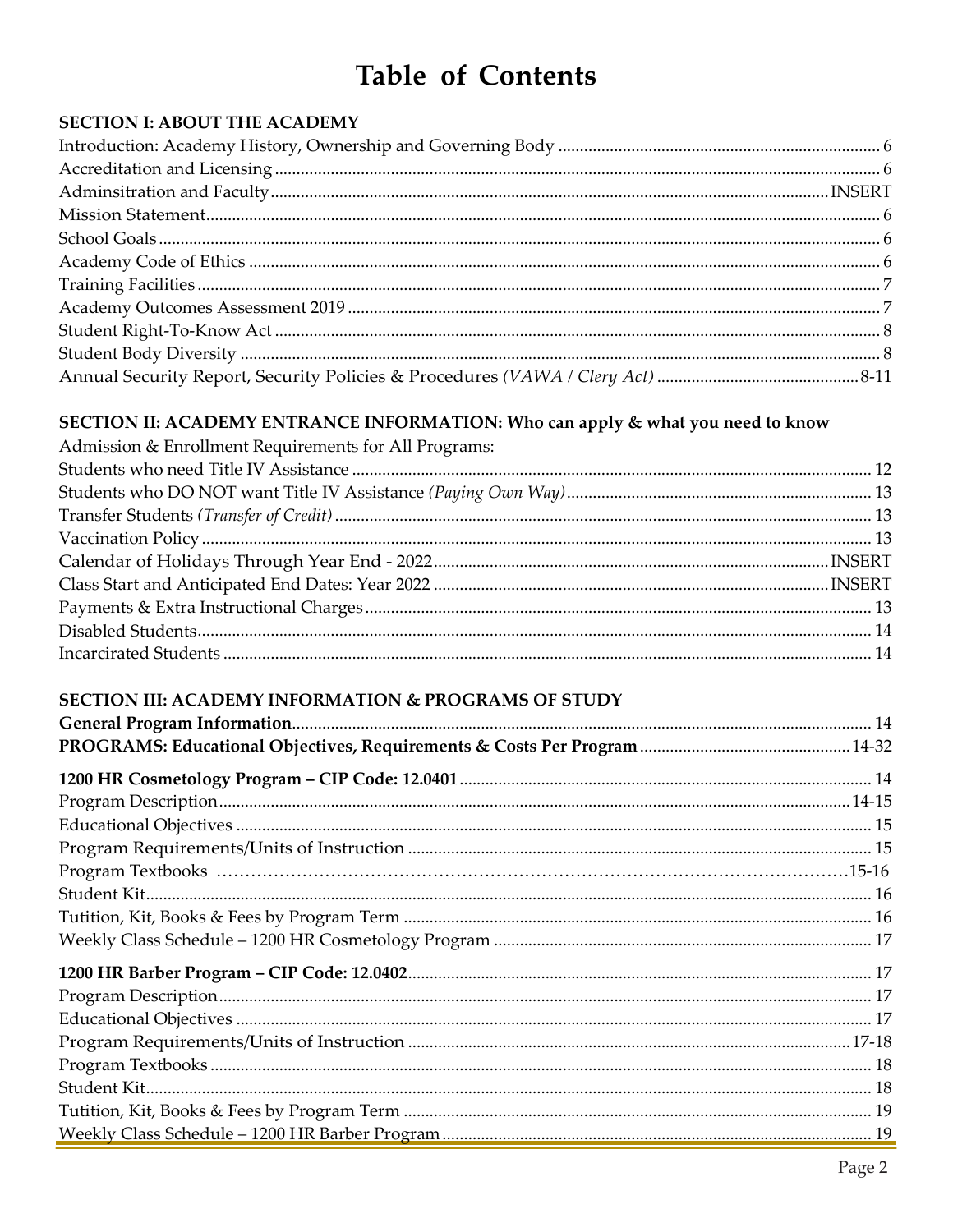| Weekly Class Schedule - 1200 HR Skin Care, Hair Removal and Spa Training Program  24 |  |
|--------------------------------------------------------------------------------------|--|
|                                                                                      |  |
|                                                                                      |  |
|                                                                                      |  |
|                                                                                      |  |
|                                                                                      |  |
|                                                                                      |  |
|                                                                                      |  |
|                                                                                      |  |
|                                                                                      |  |
|                                                                                      |  |
|                                                                                      |  |
|                                                                                      |  |
|                                                                                      |  |
|                                                                                      |  |
|                                                                                      |  |
|                                                                                      |  |
|                                                                                      |  |
|                                                                                      |  |
|                                                                                      |  |
|                                                                                      |  |
|                                                                                      |  |
|                                                                                      |  |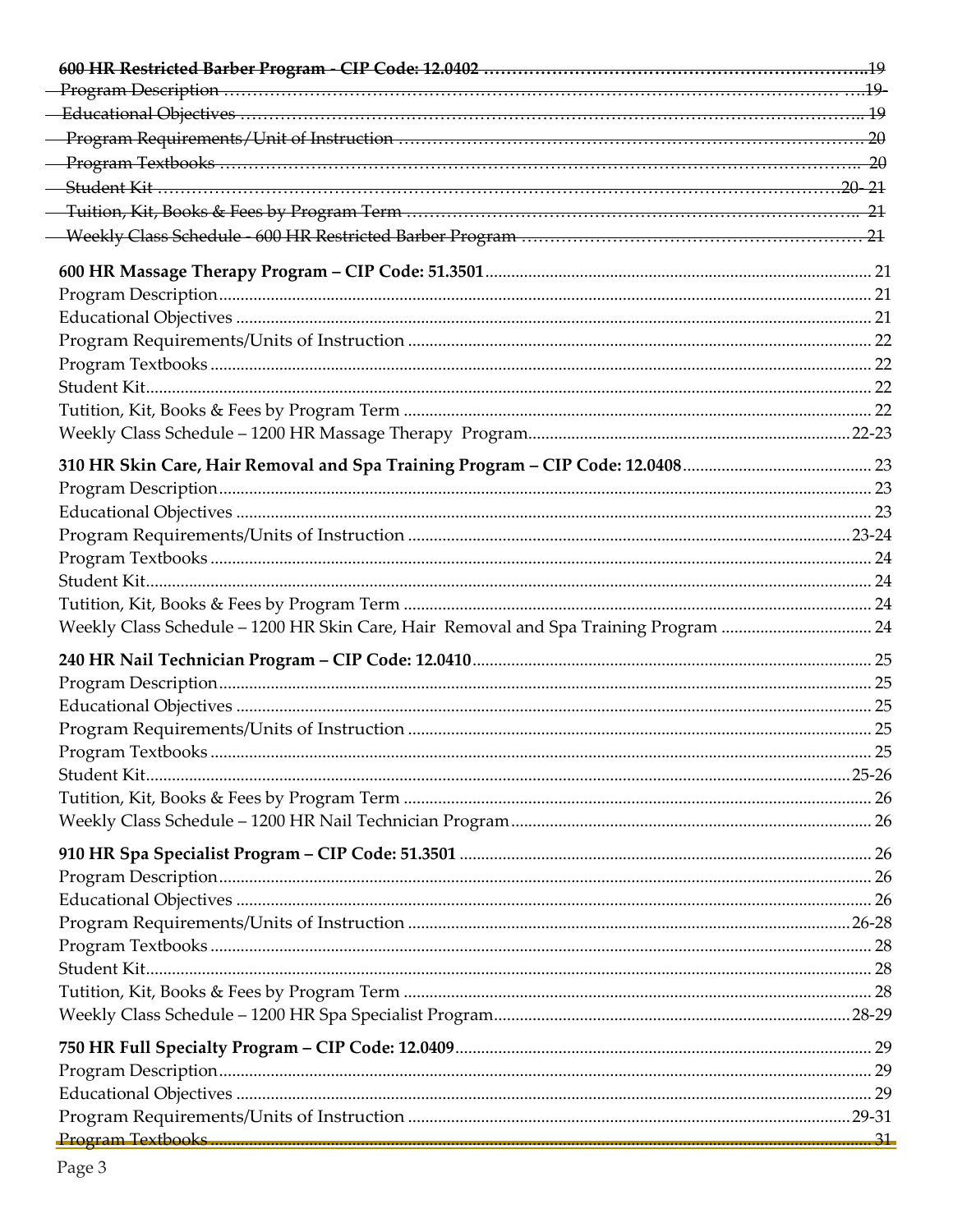#### **SECTION IV: FINANCIAL AID INFORMATION**

#### **SECTION V: CAREER PLANNING**

#### Careers in Cosmetology, Barber, Nails, Skin Care, Makeup Artistry & Massage Therapy

Nature of the Work, Working Conditions and Physical Requirements: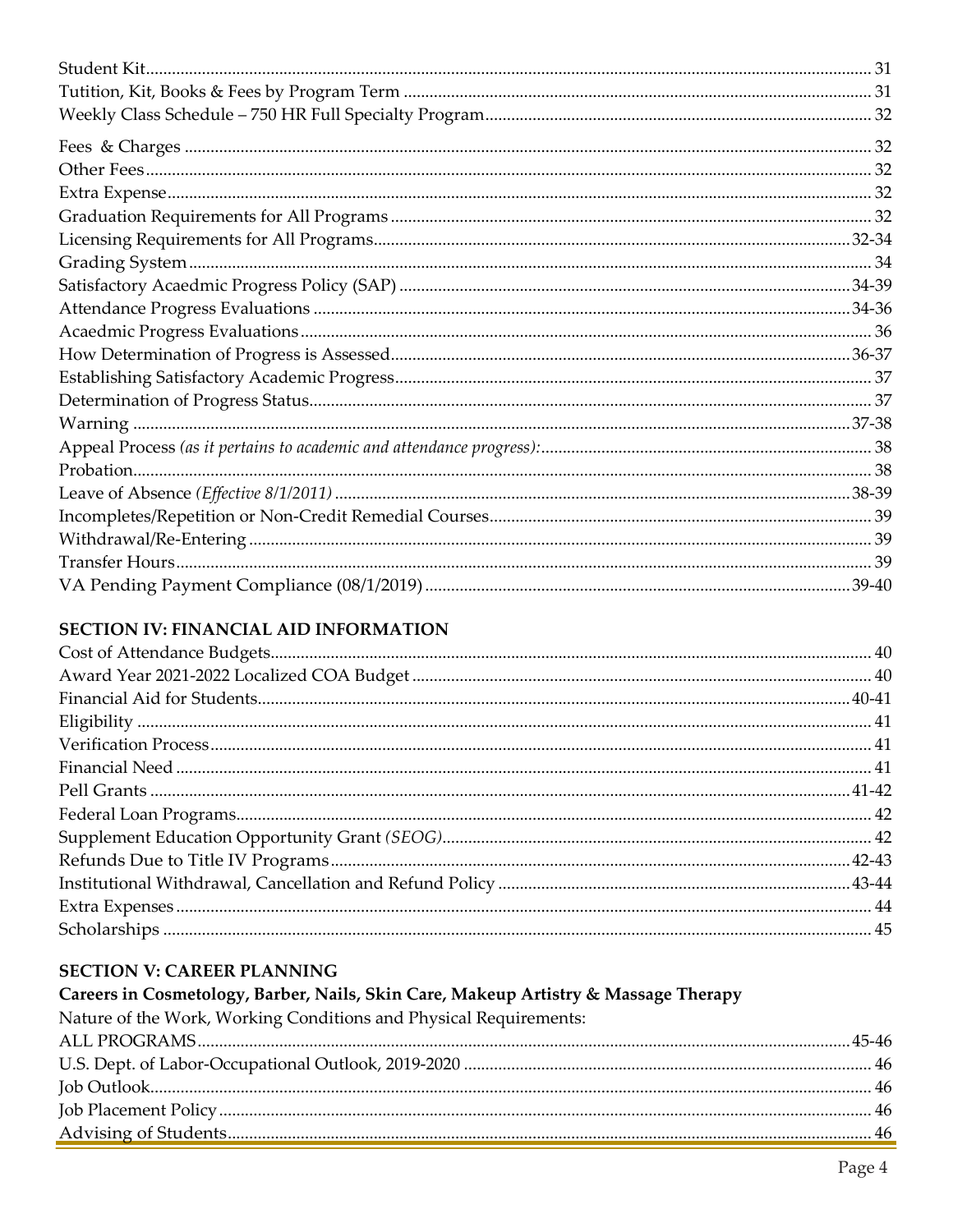#### **SECTION VI: ACADEMY POLICIES**

| FERPA (Student's Right & Privacy Act) & Safeguarding Customers |  |
|----------------------------------------------------------------|--|
|                                                                |  |
|                                                                |  |
|                                                                |  |
|                                                                |  |
|                                                                |  |
|                                                                |  |
|                                                                |  |
|                                                                |  |
|                                                                |  |
|                                                                |  |
|                                                                |  |
|                                                                |  |
|                                                                |  |
|                                                                |  |
|                                                                |  |
|                                                                |  |
|                                                                |  |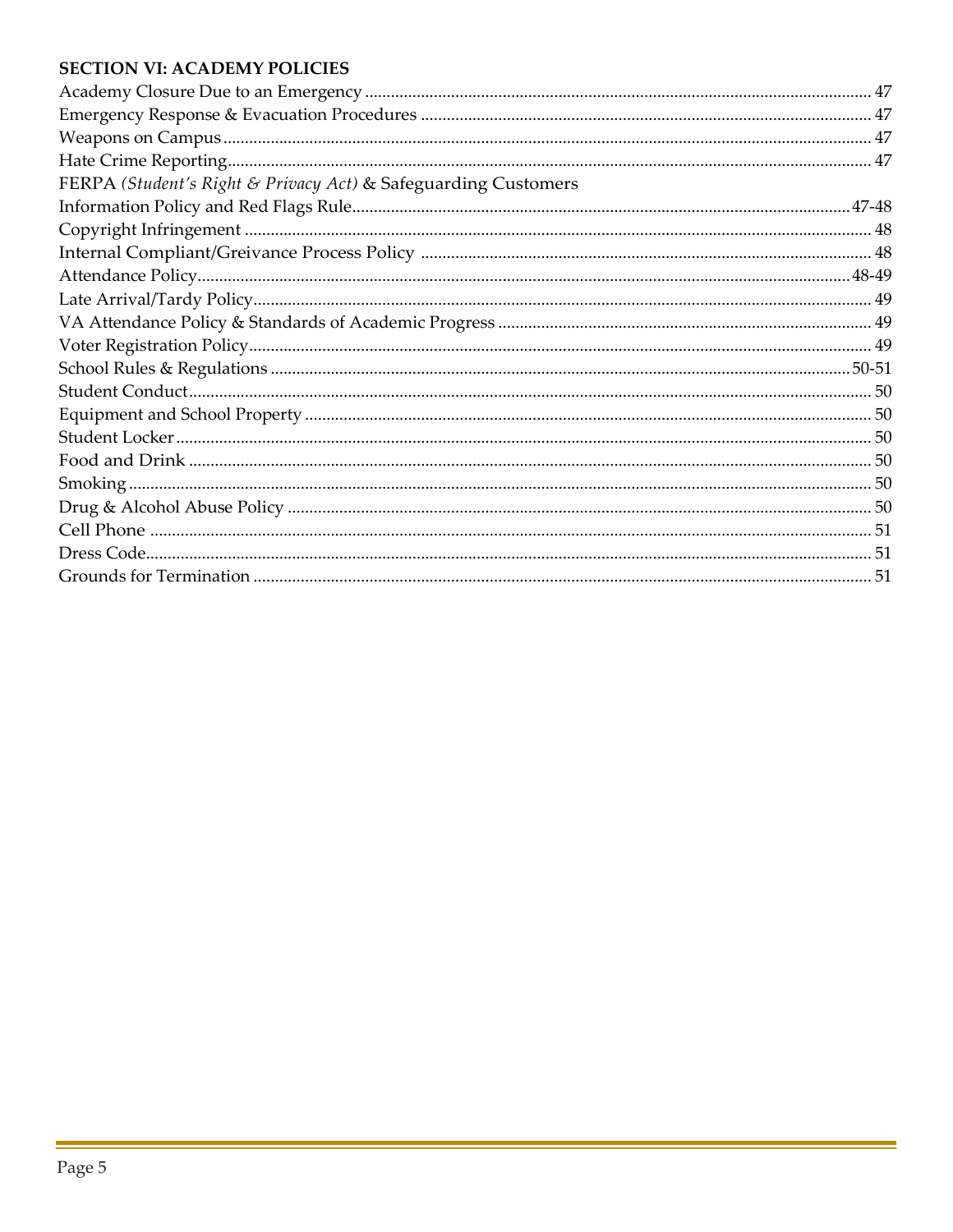# **SECTION I: About The Academy**

## **ACADEMY HISTORY, OWNERSHIP AND GOVERNING BODY**

Varol Investments, Inc., d/b/a International Academy of Hair Design was founded in July 1981, by Gene Perone and Mez Varol. In 1982, Mario Rossi joined the staff and was instrumental in developing the Basic Educational Program. In July 2001, the school was moved to its new building now located at 2550 South Ridgewood Ave., South Daytona, FL and re-named International Academy. Varol Investments, Inc., is a Florida based Corporation formed in 1981, and has legal ownership of International Academy. Mr. Mez Varol is still the President of the Corporation, Margaret Perone is Secretary, and Paulette Varol is Treasurer.

## **ACCREDITATION AND LICENSING**

International Academy and all of its programs are diploma level and meet all State of Florida professional licensing standards. International Academy holds an institutional accreditation and meets all the standards set forth by that agency. International Academy is accredited by the: National Accrediting Commission of Career Arts & Sciences *(NACCAS)*, 3015 Colvin Street, Alexandria, VA 22314, 703/600-7600; State Licensed by the Commission for Independent Education, Florida Department of Education, *(additional information regarding this institution may be obtained by contacting the Commission at 325 West Gaines Street, Suite 1414, Tallahassee, Florida 32399-0400, 888/224-6684)*; Approved by the State of Florida, Department of Veterans' Affairs, P.O. Box 31003, St. Petersburg, FL 33731, *(727)* 319-7406; the Massage Therapy Program is also approved by Florida Board of Massage Therapy, Department of Health and the Barber Program is approved by the Florida Barber Board. International Academy is also licensed locally by the City of South Daytona and the County of Volusia, for Occupational Licenses and registered and permitted with the Department of Health as a Biomedical Waste Generator. Available upon request.

## **ADMINISTRATION AND FACULTY** *(See Current Insert)*

#### **MISSION STATEMENT**

It is the Mission of International Academy to help people improve their lives through education, preparing them for employment in their chosen career.

## **SCHOOL GOALS**

It is our purpose to:

- 1) Produce skilled and knowledgeable professionals who will be prepared with the necessary fundamentals to enter the beauty industry, or field of massage and be gainfully employed.
- 2) Create the best learning environment available by emphasizing short term progress, individualized attention, progressive teaching methods and relevant equipment of "hands-on" education.
- 3) Assist each student in achieving his or her own professional aspirations by helping to match these aspirations with existing personal, technological and economic conditions.
- 4) Assist graduates to become employed in the technical areas for which they have been prepared.
- 5) Respond to the requests of business, industry and other agencies for specific training needs and education programs and to evaluate and revise programs when appropriate.
- 6) Produce a reasonable profit, which will insure growth and improvement in the students, staff, facilities and equipment.

## **ACADEMY CODE OF ETHICS**

To maintain a high level of effective education by constantly seeking to improve our techniques and our instructor's techniques through training seminars. To abide by the rules and regulations of the United States Department of Education, the Florida Department of Education/Commission for Independent Education and all licensing Boards. To always maintain good relationships with patrons and to extend to them due respect. To advertise truthfully and honestly at all times. To always represent ourselves to prospective students and current students in a truthful and honest manner, avoiding false and misleading statements. And above all, to produce students who will be an asset to this, our most respected and revered profession.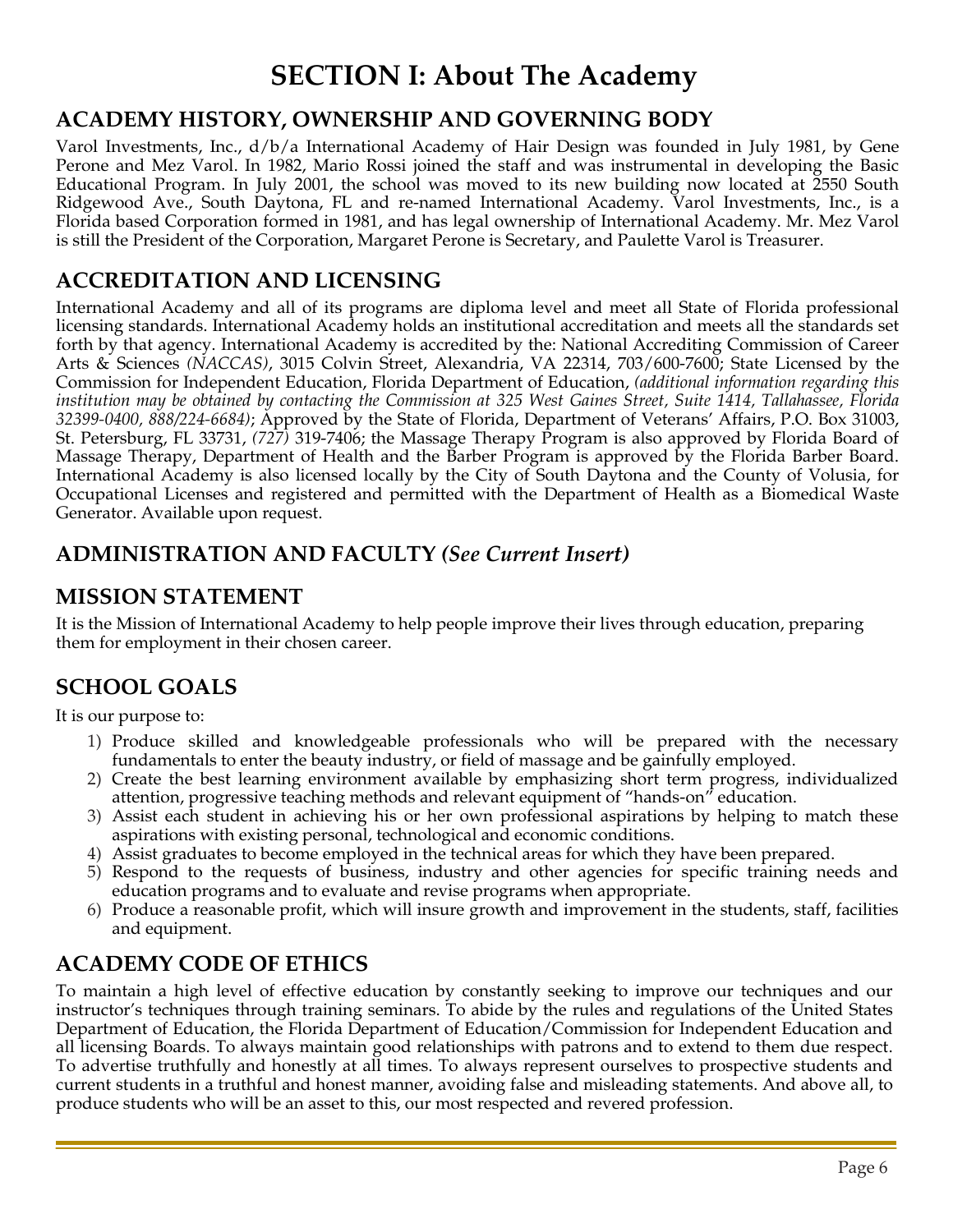## **TRAINING FACILITIES**

International Academy is centrally located in South Daytona, Florida, Volusia County, beautifully landscaped, with ample parking for students, staff and clients. It is near city bus line routes, restaurants and shopping areas. The Academy is located just 2 miles from the "The World's Most Famous Beach", Daytona Beach and is approximately 60 miles east of Orlando, home of Walt Disney World, Sea World, Universal Studios, Lego Land and other area attractions. The fully computerized Academy currently has 2 modern buildings located on the same property, with only one address: *(The Alexis Building and Nicholas Hall)* totaling approx. 30,000 square feet. The building known as "The Alexis Building", with approximately 18,500 square feet, contains the following: 1 cosmetology clinic area with 50 workstations and 1 barber clinic area with 10 workstations, 10 shampoo sinks and 12 dryers and 2 cosmetology/barber classrooms with audio/video equipment; 1 skin care/spa clinic center with computer system, and 4 skin care treatment rooms, 1 waxing room, 3 spa treatment rooms, 1 classroom, 1 kitchen area, client showers, lockers and waiting area; 1 Professionally lighted Makeup counter with mirror and 2 makeup chairs, 1 nail technician center with classroom, audio/video equipment and practice area, 1 clinic nail technology 6 station pedicure room, 1 fully vented clinic nail technology 9 station room; [all with modern instruments and equipment), 1 student lunchroom with microwave and refrigerator, 1 student locker area, 1 computerized reception/retail center/waiting area fully equipped with professional hair, skin, massage and nail products, with 2 rest rooms [handicapped equipped] for clients, 1 Massage Therapy clinic practice area equipped with 7 tables sectioned off with ceiling pull curtains, 6 massage chairs, 1 dispensary with first aid supplies, 4 Men's and Women's multi- stall restrooms *(handicapped equipped)* for staff and student use, 1 washer/dryer room with 3 industrial sinks, 1 file/storage room, 9 administrative offices with desks, chairs and computers, 1 conference room, 1 equipment room, 1 instructor office with computer and desk and file cabinet, 1 elevator and miscellaneous storage rooms. The building known as "Nicholas Hall", has approximately 11,500 square feet and contains the following: 2 cosmetology/barber classrooms *(Freshman and Sophomore Cosmetology/Barber)*; both fully computerized with audio/visual equipment, tables and chairs and stations, hot towel cabby, UV sanitizers, 1 Skin Care/Spa Classroom with practice area and Hydrotherapy room, computerized with audio/visual equipment, tables and chairs, 1 Advanced Makeup and Permanent Makeup room with audio/visual equipment, sinks, mirrors, with tables and chairs, hydraulic chairs and mirrored stations for practice and airbrushing and permanent makeup equipment; and 1 Massage Therapy classroom, computerized with audio/visual equipment, practice massage tables and chairs, skeletons, charts, linens and practice area, as well as restrooms, student media and resource center, student lounge, lockers, instructor lounge, laundry room, dispensary with first aid supplies and additional storage cabinets. For more information please go to our website at www.intl-academy.com and view web cams or take the virtual tour.

## **ACADEMY OUTCOMES ASSESSMENT – 2019 (Remain in affect)**

Pursuant to N.A.C.C.A.S. Standard I, an institution must assess the achievements of its programs and students on the basis of pass rates on examinations for licensure *(70% min.)*, placement rates for those who took the licensing exam *(60% min.)* and program completion rates *(50% min.)*. This institution is proud to announce that it exceeds the required benchmarks set by NACCAS with the following rates: *(2020 calendar year rates are not available until Nov. 30, 2021), but due to COVID-19 release of outcomes for 2020 have been postponed by NACCAS until further notice*.

- $\checkmark$  The average percentage of all program completers scheduled to complete in the calendar year 2019 and who completed by the 2020 Annual Reporting period was 61.68%.
- The percentage of those who were placed in jobs related to the field in which they received their license was 60.61%.
- The average percentage of those who took the exam in 2019/20 for licensure, and passed, was 96.00%.

The following is the institutions rates for each program: Cosmetology Grad Rate – 32.1%; Placement Rate 44.4%; Licensure Rate-80%. Barber Grad Rate- 66.6%; Placement Rate –83.3%; Licensure Rate –100%. Nail Tech Grad Rate – 100%; Placement Rate – 100%; Licensure Rate – 100%. Full Specialty Grad Rate – 72.2%; Placement Rate – 76.9%; Licensure Rate- 100%. Skin Care Grad Rate – 69.5%; Placement Rate – 31.2%; Licensure Rate – 100%. Massage Therapy Grad Rate- 90%; Placement Rate –44.4%; Licensure Rate – 100%. Spa Specialist Grad Rate – 62.5%; Placement Rate –100%; Licensure Rate – 100%. Rates are based on students who were scheduled to complete in the calendar year 2019 and who completed by the 2020 Annual Reporting period.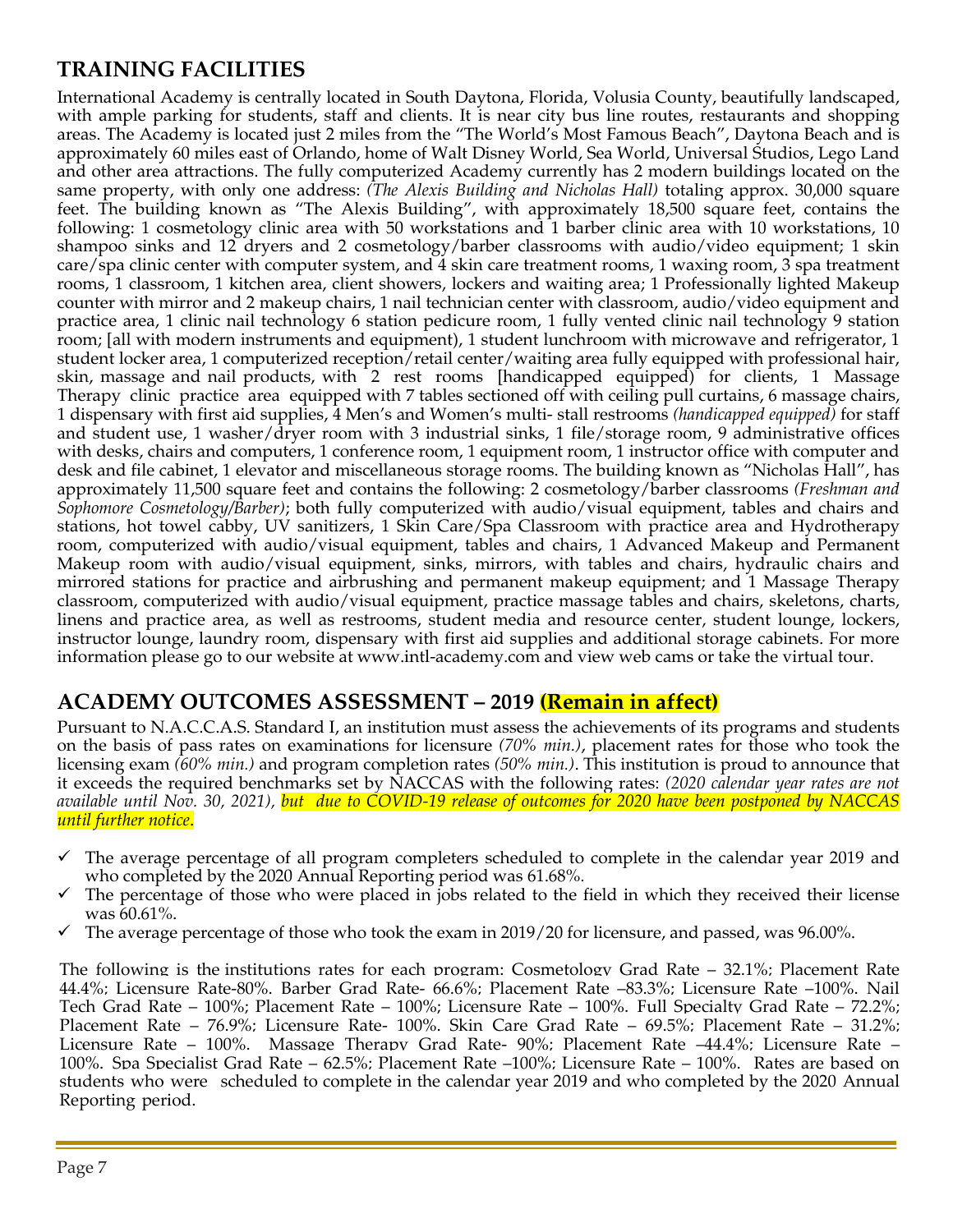## **STUDENT RIGHT-TO-KNOW ACT**

The Amendments of 1998 *(U.S. Department of Ed/Federal Regulations)* require that Student Right-To-Know disclosures of completion rates and transfer-out rates, be made by July 1 of each year to current students, prospective students and the public. The rate is based on a snapshot look at a body of first-time, full time students in all programs, who completed within 150% of normal time of their program, as stated from the period 9/01- 8/31 reporting year. *(International Academy does not track Transfer-out Rates.)* A complete copy of this institutions IPEDS Graduation Component report for 2020 is posted on the cork board located in the Alexis Building for current students and staff and also available upon request in the Admissions Office for prospective students. A condensed version of the statistics is included in the Consumer Handbook, now available on our website, and in this catalog. CONDENSED VERSION: The current graduation rate statistics from the 2020 IPEDS Graduation Rate Component Data Summary is 65%. The total number of students in the adjusted cohort is 51, and the total number of completers within 150% of normal time is 33. The institutions 4 year average graduation rate is 59%. *(The 2021 rates will be available on or after 4/1/2022.) (The source of this information is the 2020-2021 Graduation Rate component of the IPEDS report.)*

#### **STUDENT BODY DIVERSITY**

Student Body Diversity is tracked as part of the institutions Annual IPEDS reporting, Fall Enrollment Survey component. The following is a snapshot look *(8/1/18-8/1/98)* at International Academy's student body diversity as reported through the 2020-2021 IPEDS Fall Enrollment Survey Summary:

| Undergraduate Student Enrollment:                          |        |
|------------------------------------------------------------|--------|
| <b>Total Enrollment</b>                                    | 156    |
| Transfer-in enrollment                                     | N/A    |
| Student-To-Faculty Ratio                                   | 8 to 1 |
| Undergraduate Student Characteristics:                     |        |
| Percent of undergraduates who are female                   | 85%    |
| Percent of undergraduates who are full time                | 27%    |
| <b>Undergraduate Retention and Graduation Rate Cohort:</b> |        |
| First-time, full time student retention rate               | $71\%$ |
| First-time, part time student retention rate               | $84\%$ |

## **ANNUAL SECURITY REPORT, POLICIES AND SECURITY PROCEDURES**

*(\* Section 486(e)* Higher Education Act of 1998 and the Jeanne Clery Disclosure of Campus Security Policy and Campus Crime Statistics Act *(485 (f), Higher Education Act, 1965)* and *(VAWA Reauthorization Act of 2013-Publ Law 113-4 eff. 7/1/16)*

#### **2020-2021**

International Academy has designated Mrs. Annette Dejournett, General Manager, as the contact person for reporting any problems relating to on campus security issues and the reporting of crimes. Also Mrs. Dejournett is the designated Title IX administrator as required under Title IX of the Education Amendments of 1972.

International Academy does not have on-campus housing, nor does the Academy participate in any outside collegiate athletic activities or have non-campus facilities/ remote classrooms. International Academy has a zero tolerance for any offense mentioned in this report.

## **Security Policies and Security Procedures**

#### **If I see a crime happening or I'm a victim of a crime what do I do?**

1. International Academy, encourages students and/or employees to promptly report any criminal activity or actions on campus with regards to murder, manslaughter, sexual offenses *(forcible or non-forcible)*, robbery, aggravated assault, burglary, unlawful entry, motor vehicle theft, arson, hate crimes, stalking, domestic violence, dating violence, liquor law violations, drug law violations and illegal weapons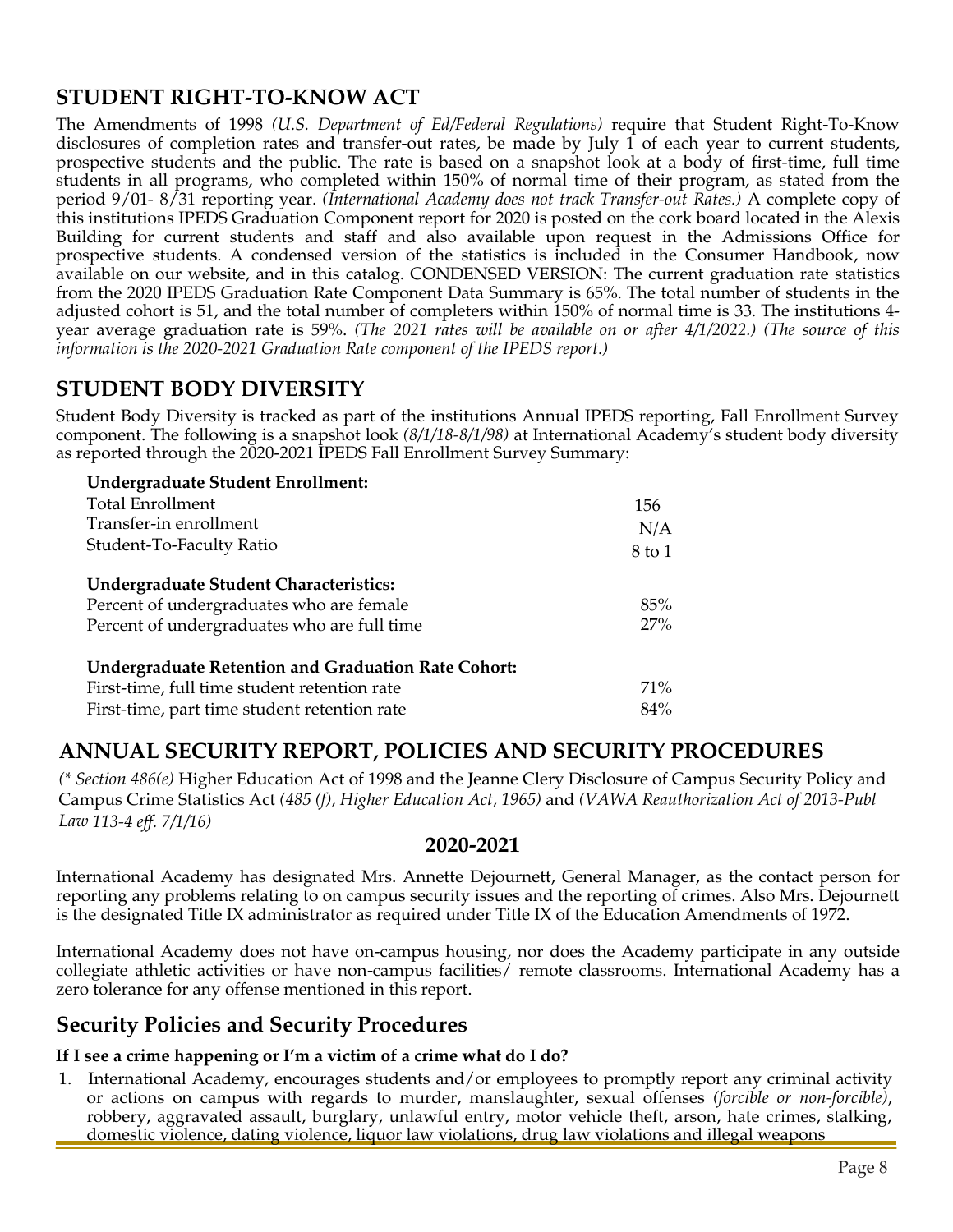possession, to the designated individual mentioned above. Mrs. Dejournett will assist the student and/or employee in reporting the incident to state or local police authorities and keep an internal report log.

2. Since the institution does not have private campus based security personnel, International Academy, refers all campus law enforcement issues to state *(Florida Highway Patrol - 1-800-226-5350)* or local police authorities, *(Volusia County Sheriff - 386-248-1777 or City of South Daytona Police Dept. - non-emergency 322- 3030 or emergency 911)*, whichever is appropriate.

#### **How can I learn about campus safety?**

- 1. Always be aware of what is going on around you. Your eyes and ears are your best prevention. International Academy staff encourages students attending on the nighttime schedule to leave the building in groups and to not linger in the parking lot alone after dark. It's the Academy's policy that no staff member closes and leaves the school at night while students are still on the premises *(i.e., in the classrooms or parking area)*.
- 2. The Academy has South Daytona Police Department representatives visit our school, upon request, to address the student and employee assembly in safety and security procedures and crime watch programs for both themselves, and our institution.
- 3. International Academy has formally requested that South Daytona Police Department notify this institution of criminal activity that may have been engaged in by this institution's students at off-campus locations. Should notification of this type be received, and the criminal activity is perceived to be an immediate threat to the student body, notification will be made through our Emergency Response Notification System via cell text and website. The Emergency Response Notification System is tested at least once annually.
- 4. For the safety of the campus all classrooms have phone systems with availability to call 911 should an ambulance or the police be needed. Both buildings have complete fire, sprinkler and burglary alarm systems in place in the event of an emergency. Should one of these types of emergencies take place please follow your instructor's directions in a calm and orderly manner. If the emergency requires you to exit the building do so quickly and calmly. If the emergency is weather related, please remain inside, and if necessary, seek immediate shelter in interior hallways away from glass windows, doors and mirrors. If prior weather alerts are available notification will come via the school's intercom system.

#### **What do I do if a hostile intruder situation occurs on campus?**

When hostile person(s) is actively causing deadly harm or the imminent threat of deadly harm is on the campus, we recommend the following:

- 1. All classrooms can be locked down from the inside, lock yourself in the room you are in at the time of the threat.
- 2. If communication is available, call 911, and then call the schools front reception *(767-4600 ext. 221)* if it can be done safely.
- 3. Do not stay in open hallways.
- 4. Do not sound the fire alarm. A fire alarm would signal the occupants in the rooms to evacuate the building and thus place them in potential harm as they attempted to exit.
- 5. Barricade yourself in the room with furniture or anything you can push against the door.
- 6. Close the blinds or curtains if available. Stay away from windows.
- 7. Turn all lights and audio equipment off.
- 8. Try to stay calm and be as quite as possible.
- 9. If you are caught in an open area such as a hallway or lounge-type area, you must decide what course of action to take:
	- a. You can try to hide, but make sure it is a well-hidden space or you may be found as the intruder moves through the building looking for victims.
	- b. If you decide to run, do not run in a straight line. Keep as many objects as possible between you and the hostile person(s) *(i.e., doors, columns, trees, cars etc.)*.
	- c. If the person(s) is causing death or serious physical injury to others and you are unable to run or hide, you may choose to play dead if other victims are around you.
	- d. The last option you have if caught in an open area may be to fight back. This will be a dangerous choice, but it may be your best option.
	- e. If you are caught by the intruder, and make the decision not to fight back, then follow their directions as calmly as possible and do not look them directly in the eyes.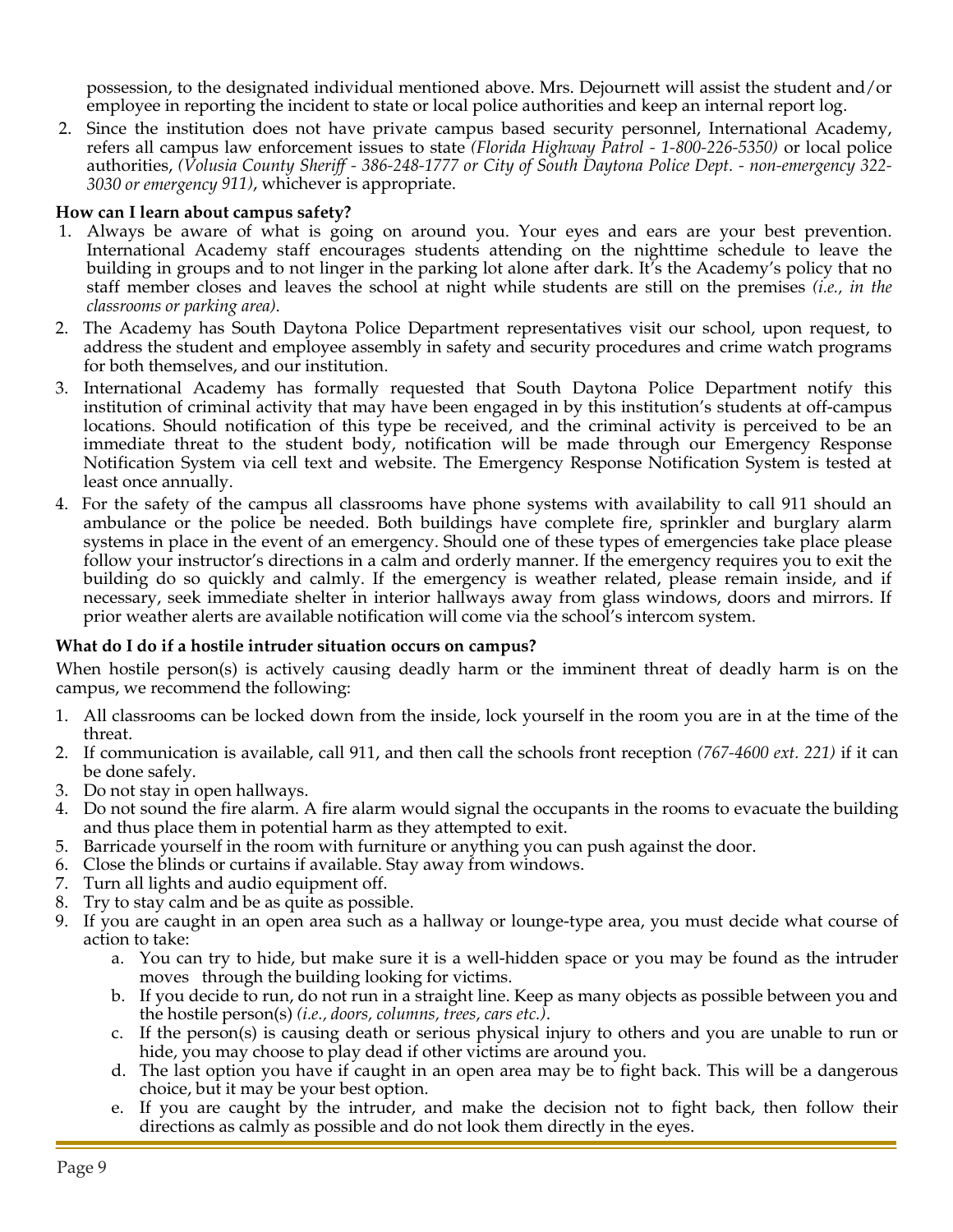f. Once police arrive, follow all of their commands. This may involve being handcuffed until the police have the situation completely under control.

#### **Does the Academy have a Drug and Alcohol Abuse Policy?**

- 1. International Academy has a written "Drug and Alcohol Abuse Policy" that states the following: "International Academy has a zero tolerance for drug and alcohol abuse on campus. Campus is defined as buildings or parking lot. Any student or staff caught under the influence, or with drug paraphernalia will be subject to termination. International Academy has Drug and Alcohol Abuse Prevention Program information and organizations available for any student and/or staff member who should have a need. Administration is available to any student/staff member, if a problem exists and all conferences will be kept confidential. See Admissions or Administration for complete Drug and Alcohol Abuse Policy and agency information.' This policy applies equally to all students and employees of the Academy. All students read and sign the policy during their enrollment period and the policy is covered again during Orientation, prior to starting classes. As stated in the written policy it is against school regulations for any student or employee *(including a minor)* to possess or sell alcoholic beverages or illegal drugs on the school campus. *(Campus is defined as all buildings and adjacent parking areas.)* Violation of the drug and alcohol abuse policy will result in a student's and/or employee's immediate termination and federal, state or local police authorities being notified to properly handle the situation.
- 2. The Alcohol and Drug Abuse Crisis Intervention number is 800-234-0246 and the Alcohol and Drug Abuse 24-hour Hotline & Treatment number is 800-378-4435. Should a student or employee require additional related materials, information or need educational programs regarding alcohol and drug abuse you are encouraged to contact the administrative offices for assistance. Pamphlets are available with treatment facility information.

#### **What if I am a victim of sexual assault?**

- 1. If a rape does occur on campus, it is important for you to preserve evidence for proof of a criminal offense. The individual should not bath or wash or discard any items of clothing that the assailant came in contact with until the authorities have been notified.
- 2. In the event that a sexual assault *(rape)*, acquaintance rape, dating violence and/or other forcible and nonforcible sex offenses should occur on campus, the individual should report it immediately to Mrs. Dejournett, either by contacting her in the administrative offices *(386-767-4600 ext. 223)* or by asking a staff member to contact her at home. She will take immediate steps to see that the offense is reported to the correct authorities, if requested by the student and/or employee, and since the school does not have available on-campus counseling, mental health or other student services for victims of sex offenses, they will be encouraged to contact the Rape Crisis and Sexual Abuse Hotline at 386-258-7273, or 800-940-7273 if needed.

#### **What are my options if the sexual offense is student on student, or student and/or employee?**

Any sexual offense occurring between students and/or employees or both, will result in:

- 1. Discussing the options available for changing a victim's academic situation after the alleged sex offense, if charges are requested by the victim, and
- 2. The school will implement disciplinary actions in cases of an alleged sex offense after a disciplinary proceeding. Both the accuser and the accused will be entitled to the same opportunities to have others present during a disciplinary proceeding and both will be informed of the school's final determination in any school disciplinary proceeding with respect to the alleged sex offense and any sanction that is imposed against the accused.

#### **What if I am a victim of Domestic Violence?**

1. Domestic Violence or Domestic Abuse is more than just an occurrence of a physical offense. The Domestic Abuse Council states: if your partner isolates you, calls you names, humiliates or embarrasses you, hits, slaps, shoves, kicks or bites you, threatens to hurt you, your family, pets or friends, behaves in ways that feel abusive to you…Then you are not alone! Anyone *(married or not)* involved in a domestically abusive situation should contact the 24-hour Crisis Hotline 386-255-2102, 386-738-4080 or 800-500-1119 and seek help immediately. If it occurs on campus, the individual should report it immediately to Mrs. Dejournett, by contacting her in the administrative offices *(386-767-4600 ext. 223)* or if it occurs off campus, then it should be reported to the nearest law enforcement authority. State *(Florida Highway Patrol - 1-800-226-5350)*  or local police authorities, *(Volusia County Sheriff - 386-248-1777 or City of South Daytona Police Dept. nonemergency 322-3030)* or by dialing emergency 911, whichever is appropriate.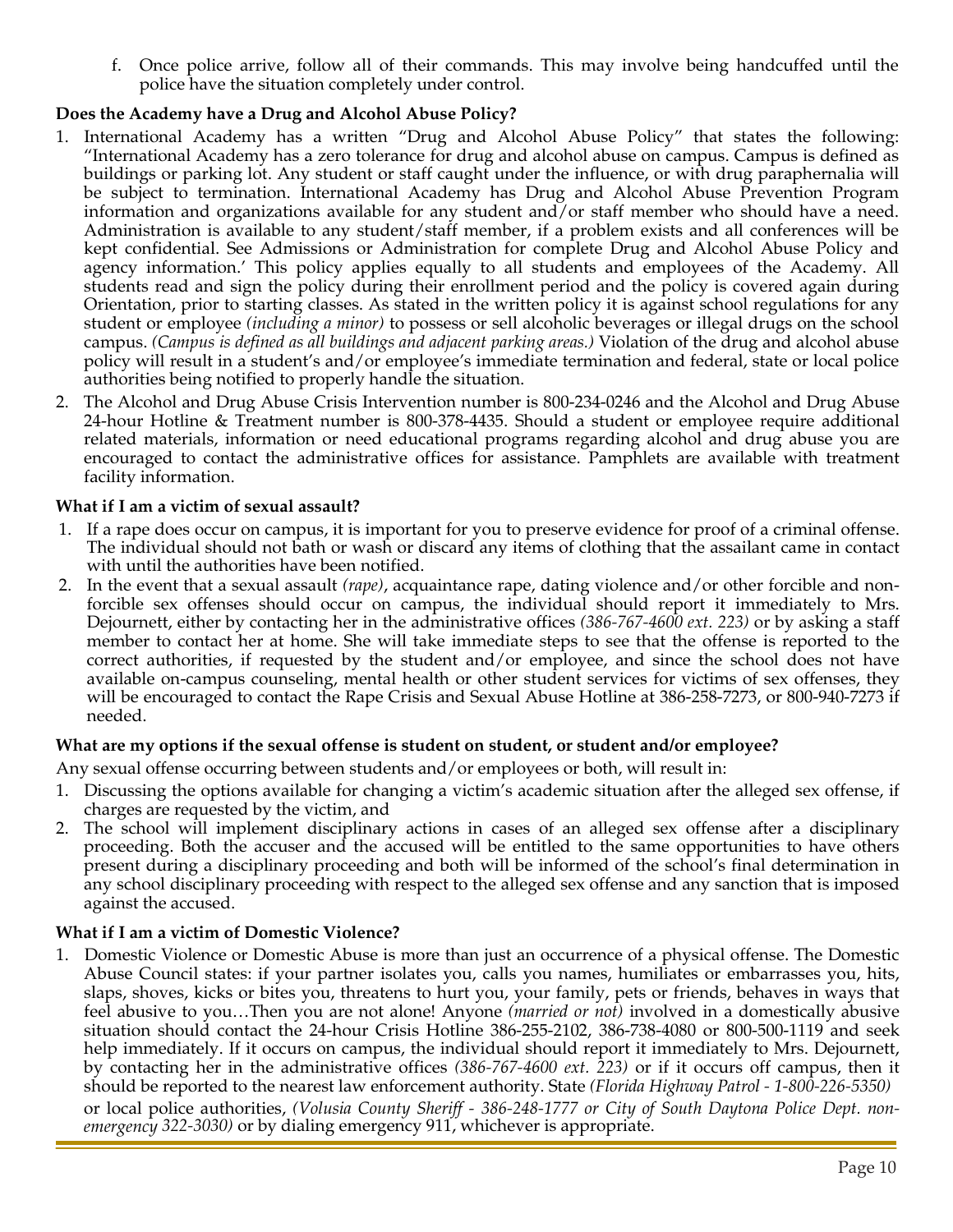#### **DEFINITIONS OF:**

**Domestic violence** - means a "felony or misdemeanor crime of violence committed by:

- A current or former spouse or intimate partner of the victim,
- A person with whom the victim shares a child in common,
- A person who is cohabitating with or has cohabitated with the victim as a spouse or intimate partner,
- A person similarly situated to a spouse of the victim under the domestic or family violence laws of the jurisdiction receiving grant monies *(under VAWA)*, or
- Any other person against an adult or youth victim who is protected from that person's acts under the domestic or family violence laws of the jurisdiction."

**Dating violence** - means "violence committed by a person:

- Who is or has been in a social relationship of a romantic or intimate nature with the victim; and
- Where the existence of such a relationship shall be determined based on a consideration of the following Factors:

1) the length of the relationship,

- 2) the type of relationship, and
- 3) the frequency of interaction between the persons involved in the relationship.

**Sexual assault** - means an offense that meets the definition of rape, fondling, incest, or statutory rape as used in the FBI's uniform crime reporting system.

**Stalking** - means "engaging in a course of conduct directed at a specific person that would cause a reasonable person to:

- Fear for his or her safety or the safety of others; or
- Suffer substantial emotional distress."

#### **Annual Security Report 2020-2021**

The following are the On-Campus Crime Statistics for the three *(3)* previous calendar school years *(2020, 2019 and 2018*):

| <b>Criminal Homicide:</b>                         | <b>Aggravated Assault:</b>                                |
|---------------------------------------------------|-----------------------------------------------------------|
| 0 manslaughter (negligent and non-negligent)      | 0 aggravated assault                                      |
| 0 murder                                          | <b>Hate Crimes:</b>                                       |
| <b>Sex Offenses:</b>                              | (by prejudice, race, gender, religion, sexual orientation |
| 0 rapes (forcible and non-forcible)               | ethnicity and disability)                                 |
| Robbery:                                          | 0 hate crimes (i.e.: sex, race, religion, etc.)           |
| 0 robberies                                       | <b>Motor Vehicle Theft:</b>                               |
| Burglary:                                         | 0 motor vehicle thefts                                    |
| 0 burglaries (unlawful trespass, forcible or non- | Arson:                                                    |
| <i>forcible</i> )                                 | 0 arson on campus                                         |

During the most recently completed school year *(7-1-20 to 6-30-2021*, there were no arrests for the following crimes in relationship to the campus:

- liquor law violators
- weapons possessions violators
- drug abuse violators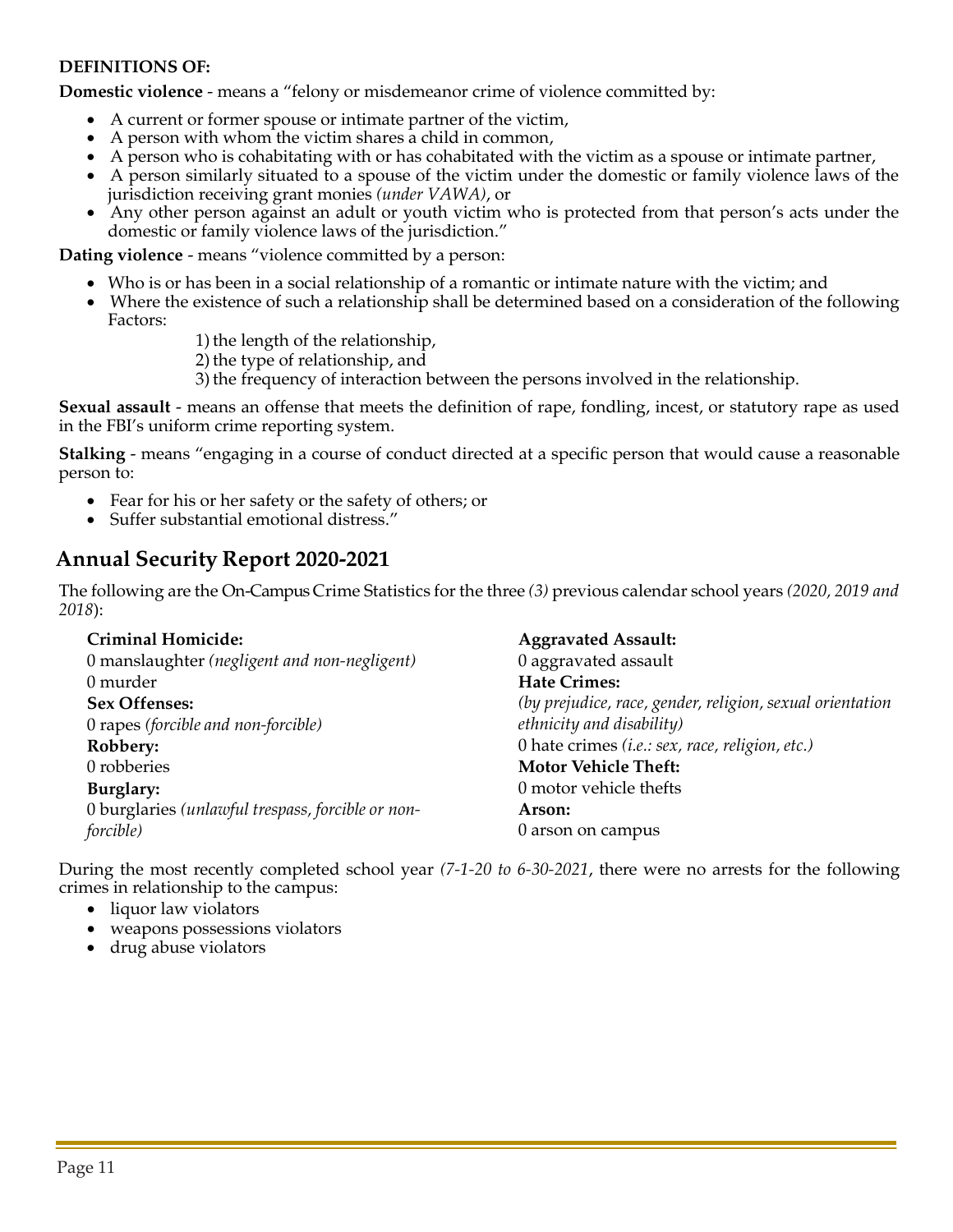# **SECTION II: Academy Entrance Information: Who can apply & what you need to know**

## **ADMISSION & ENROLLMENT REQUIREMENTS FOR ALL PROGRAMS**

## *STUDENTS WHO NEED TITLE IV ASSISTANCE:*

Applicants for all programs must be beyond the age of compulsory education *(16)* and be a High School graduate or have the equivalency *(G.E.D.)* or have a home-study certificate or transcript from a home-study program that is equivalent to high school level and is recognized by the student's home state. Proof of education is required PRIOR to enrollment. A copy of high school diploma, GED Certificate, or official transcript *(high school, GED, college transcript showing completion of at least a two-year program that is acceptable for full credit towards a bachelor's degree)* showing graduation date is acceptable. Foreign diplomas must be translated to English and evaluated for equivalency to a U.S high school diploma by a qualified outside agency. International Academy accepts only verifiable high school diplomas. Furthermore, any high school diploma that International Academy deems questionable or from a \*"Diploma Mill", or any GED that appears to have been altered or is questionable, will be subject to the Admission Department policy on "Determining the Validity of a High School Diploma" *(contact the Admissions Dept. for further information).* A student without a high school diploma or GED may be enrolled and qualify for Title IV Funding if he or she passed an Approved Ability to Benefit Test (ATB) prior to 07/01/2012 and received Title IV Funding. Prior to enrollment, the student must provide documented evidence (such as a transcript or other voucher) which details receipt of Title IV funds in an eligible program prior to 07/01/2012.

Before acceptance, all applicants are required to have a school visitation and a personal interview with a school representative. During the interview, the school program relative to each applicant's career preferences and individual motivation will be discussed, as well as any Criminal History and how such a history may adversely affect the applicant receiving a license at the completion of their program. Students who are ACCEPTED for training will be required to submit a \$100 registration fee, proof of education, copy of social security card and a valid driver 's license or other document showing proof of age, at time of completing the required Enrollment Agreement and paperwork. Entering students with previous training, and who have proper documentation from an accredited school, *(official transcripts or proof of active state license)* will be subject to the Transfer Student section of this catalog.

International Academy registers on any day and classes start every other Monday for all programs. For the next class start see the "Class Start Dates" *Insert* to this Catalog.

International Academy's admissions, training, and graduation policies preclude discrimination on the basis of race, creed, color, religion, sex, gender identity, age, financial status, or ethnic origin. International Academy does not recruit students already attending or admitted to another school offering similar programs of study and International Academy does not pay bonuses or commissions to any of its staff for the purposes of enrolling students or an inducement to enroll any student. International Academy does not permit the payment of cash or any other non-monetary incentives to any prospective student as an inducement to enroll or visit the institution. In all Admissions related activities, the institution complies with the fair consumer practices provisions of Sections 1005.04 and 1005.34, F.S. and Rule 6E-1.0032, F.A.C. International Academy does not accept secondary students for enrollment.

**\*Definition of "Diploma Mill":** a term that refers to any entity that offers, for a fee, degrees, diplomas, or certificates, that may be used to represent to the general public that the individual possessing such a degree, diploma, or certificate has completed a program of education or training; and requires such individual to complete little or no education or coursework to obtain such degree, diploma, or certificate; and lacks accreditation by an accrediting agency or association that is recognized as an accrediting agency through a state, region or by the U.S. Department of Education.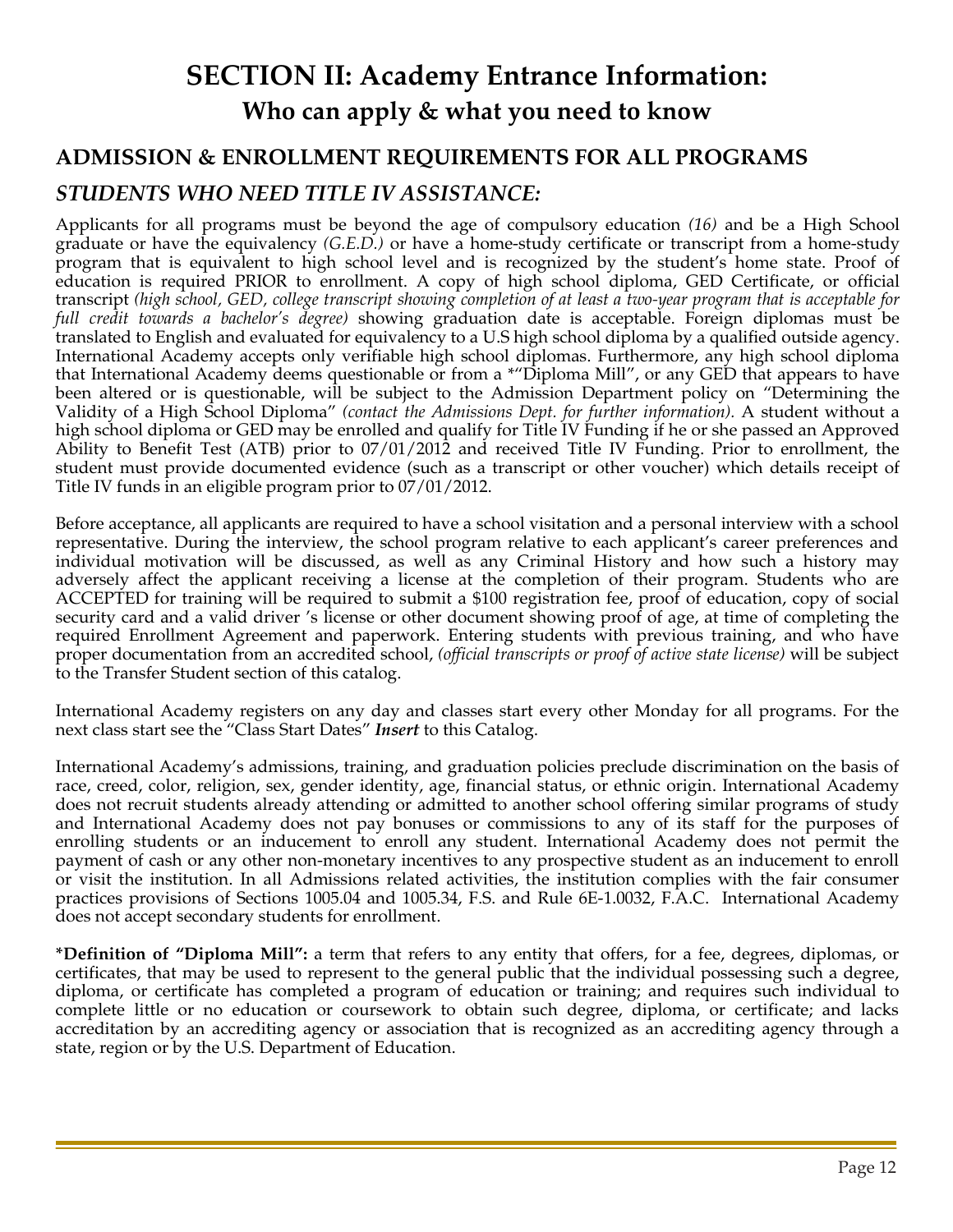## *STUDENTS WHO DO NOT WANT TITLE IV ASSISTANCE:*

## **(Paying their own way)**

Students who seek to enter International Academy and who do not want Title IV assistance are subject to the same Admission & Enrollment Requirements as those students who request Title IV assistance.

## **TRANSFER STUDENTS:** *(Transfer of Credits)*

#### **FROM OTHER INSTITUTIONS:**

A transfer student will be enrolled for the full contracted hours of the program of their interest. The transfer student will receive credit for previous training from an accredited cosmetology/barber/nail/massage or skin care school with proper documentation *(official transcript, diploma, active license)* showing hours, services and tests, and after being evaluated in both theoretical and practical abilities by a designated school official. The maximum hours a student can receive credit for is 75% of the required hours necessary to complete their contracted program. The contracted program will then be modified proportionately, not to exceed 75% of the programs required hours of completion as previously stated, and the contracted hours and educational costs adjusted on the student's tuition/account card. The acceptance of any and/or all of the transferring hours and services is at the discretion of International Academy but will not exceed 75% of their contracted program hours with at least 25% of the program hours being completed at International Academy.

#### **BETWEEN PROGRAMS WITHIN THE INSTITUTION:**

A currently enrolled student who wishes to change programs may be charged a \$150 program change fee and must: **1)** Put in writing they wish to change programs and reason for change and submit to Registrar 's office. **2)**  Student is counseled on reasons for seeking a program change. **3)** Student is then dropped from current program and necessary refund calculations are completed. **4)** If student owes money on dropped program, payment arrangements must be made. **5)** Student is sent to Admissions so new contract and all required documents can be signed for the new program. **6)** If new program is Financial Aid qualified a re-evaluation of the student's financial aid is completed and a new award letter is issued. If the program is not Financial Aid qualified, then a new payment schedule must be completed, and necessary deposit is made.

#### **TRANSFERABILITY OF CLOCK HOURS & SERVICES:**

Transferability of clock hours & services earned at International Academy to another institution is at the discretion of the accepting institution. It is the student's responsibility to confirm whether or not the clock hours & services earned at International Academy will be accepted by the other institution.

## **VACCINATION POLICY**

International Academy does not have an immunization requirement for admission to this institution.

## **CALENDAR OF HOLIDAYS THROUGH YEAR END 2022** *(See Insert)*

## **CLASS START & ANTICIPATED END DATES: YEAR 2022** *(See Insert)*

## **PAYMENTS & EXTRA INSTRUCTIONAL CHARGES**

Financial aid is available for those who qualify, all others may make payments by cash, check, and credit card. Tuition and fees are due and payable in full the first day of classes; however, other arrangements can be made to accommodate the student with the approval of the Administrator of the school. Payment in full is required prior to graduation or other financial arrangements must be made. Any students not completing their prescribed program within the contracted time, other than extenuating circumstances or Medical LOA, may be charged additional tuition per the *hourly rate***,** times the remaining hours to be completed and the amount charged to their account card. The *hourly rate* is stated in their Enrollment Agreement and corresponds to the *hourly rate* listed in this catalog under each program "Tuition, Kit, Books & Fees" chart.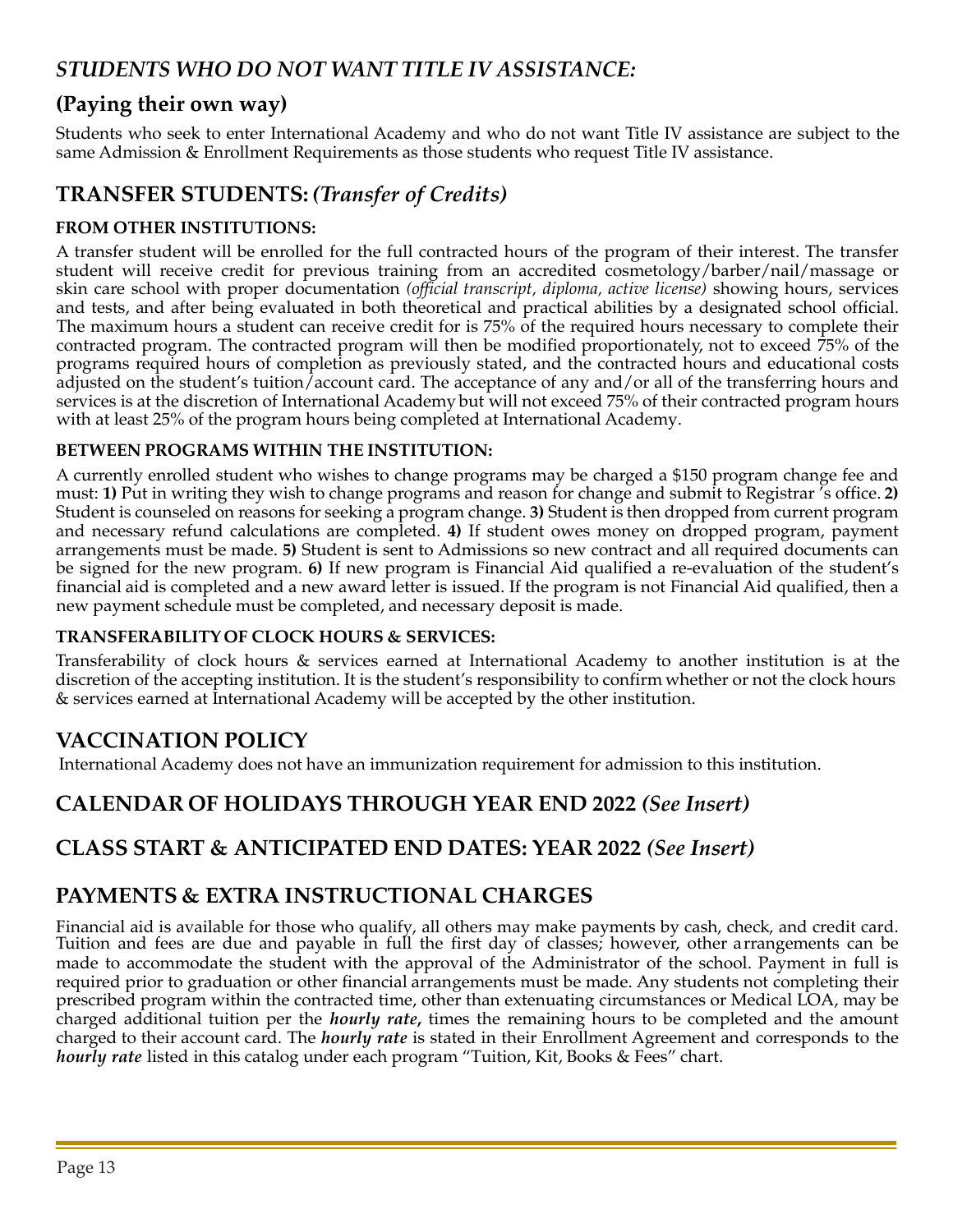## **DISABLED STUDENTS**

There are special facilities for students with a disability at this Academy *(i.e., parking, ramps to sidewalks, bathroom facilities, foot tubs and shampoo sink)*. The Academy will make every effort to accommodate people with specific disabilities.

## **INCARCERATED STUDENTS**

International Academy does not enroll students who are incarcerated. If a student should become incarcerated after they have enrolled and begun classes, the student will be terminated, and the refund policies as stated in this catalog and on the back of their contract will apply.

# **SECTION III: Academy Information & Programs of Study**

#### **GENERAL PROGRAM INFORMATION**

**Clock Hour Description:** A measure of time; 60 minutes in length with a minimum of 50 minutes of instruction in the presence of an instructor. The number of clock hours required of a student is based on state requirements.

**Requirements:** Are all based on state board minimum requirements governing each program for professional licensure. Program requirements either meet or exceed state minimums. All classes are taught in English.

**Course Numbering System:** The course numbers are comprised of numbers and letters derived from the program title they represent and the number of levels in the program.

**Drop/Add Period:** is defined as a period which shall be no less than 10 percent of a program term for which the student is financially committed, or one scheduled week, whichever is less and shall apply at the beginning of every new term of a program.

**Term:** is defined as a specific pre-set length of time individual to each program. Cosmetology and Barber have 3 terms. Term 1 and 2 are 450 hours in length and Term 3 is 300 hours in length for a total of 1200 program hours. Massage Therapy and Restricted Barber has 2 terms. Term 1 and Term 2 are each 300 hours in length for a total of 600 program hours. Full Specialty has 2 terms. Term 1 and 2 are each 375 hours in length for a total of 750 program hours. Spa Specialist has 2 terms. Term 1 is 450 hours and Term 2 is 460 hours in length for a total of 910 program hours. Nail Technician has 2 terms. Term 1 and 2 are each 120 hours in length for a total of 240 program hours. Skin Care, Hair Removal and Spa Training has 2 terms. Term 1 and 2 are each 155 hours in length for a total of 310 program hours.

**Enrollment Period:** is defined as the total scheduled time elapsed between the actual starting date and the student's last day of physical attendance in the school.

## **PROGRAMS: EDUCATIONAL OBJECTIVES, REQUIREMENTS, KIT CONTENTS & COSTS PER PROGRAM**

## **1200 HR COSMETOLOGY PROGRAM**

#### **CIP CODE: 12.0401 Program Description:**

The following program breakdown gives a brief description of each level within the program.

**Cosmetology - 4 levels** *(1200 hours total - 40-60 Weeks in total length)*

**COS 101 Basic Skills:** *(minimum 5 weeks/100 hours)* Orientation of the fieldof Cosmetology using Theoretical and Practical in a classroom setting, working on manikins.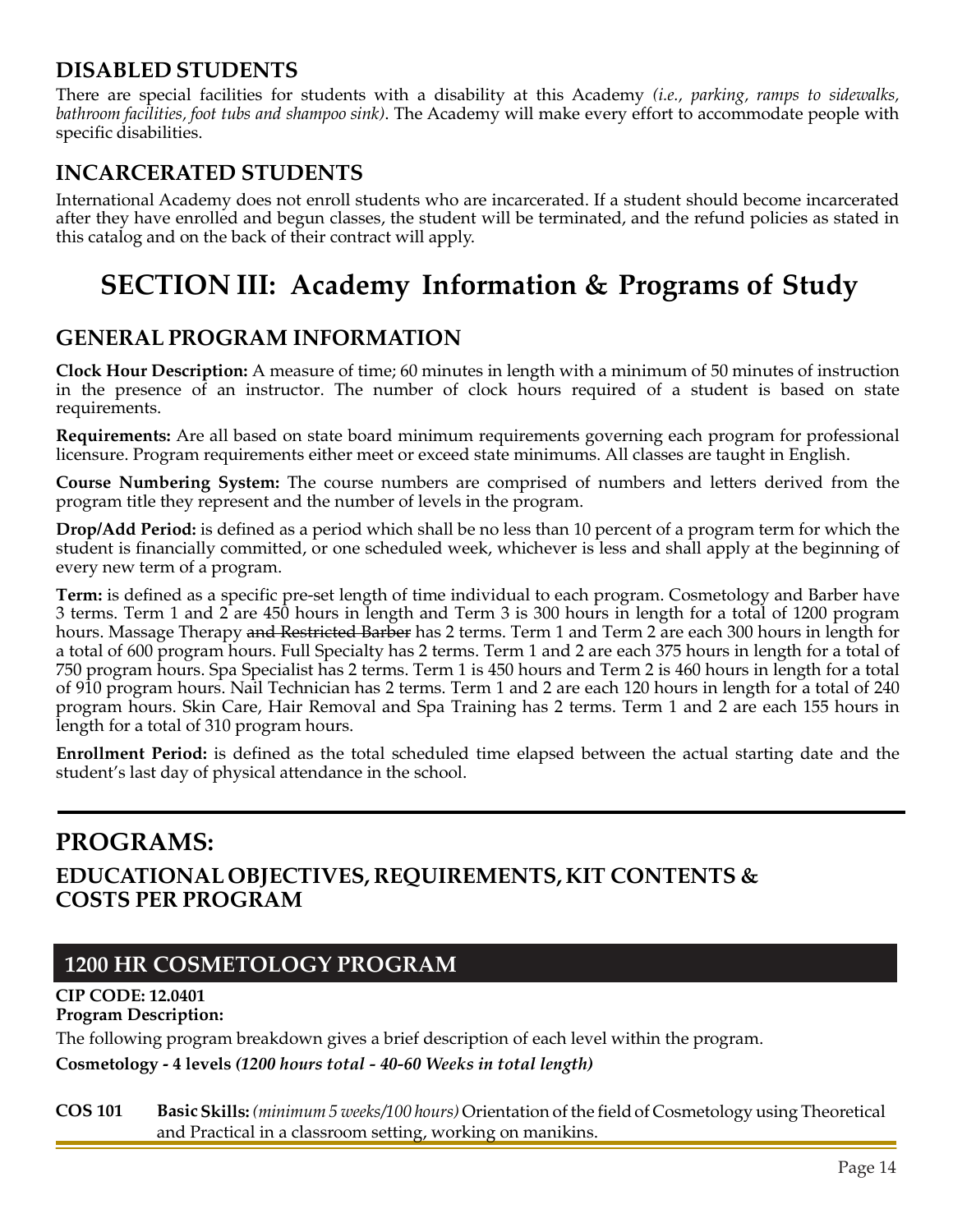- **COS 102 Intermediate Skills:** *(minimum 5 weeks/100 hours)* A continuation of Basic Skills and expanding concepts of Cosmetology using Theoretical and Practical in classroom setting, working on manikins and live models. *(Prerequisites: COS 101)*.
- **COS 103 Advanced Jr. Skills:** *(minimum 30 weeks/600 hours)* Continuation of Theoretical and Practical skills in school lab salon setting working with clients and perfecting of skills and knowledge required for workplace *(Prerequisites COS 101 and COS 102)*.
- **COS 104 Senior Skills:** *(minimum 20 weeks/400 hours)* Preparation for State Board Licensure Examination. Theoretical knowledge and practical skills will be perfected to employment competency level. *(Prerequisites: COS 101, COS 102 and COS 103)*.

## **EDUCATIONAL OBJECTIVES**

The objective of the Cosmetology Program is to train students in the basic skills needed to meet the competencies for the examination required by the State Board of Cosmetology in order to protect the public. After a Cosmetology student passes the examination, he/she receives a license and is available for employment in Florida. A Cosmetologist provides personal services to his/her clientele relating to good grooming.

These services are hair cutting, shampooing and rinses, hair arranging *(styling)*, hair coloring, chemical waving and relaxing, hair removal, manicuring and pedicuring, facials, make-up, scalp and hair treatments and wigs. A Cosmetologist must develop an attractive appearance, pleasant personality and observe professional ethics. The knowledge and skills will prepare an individual for work in the business as a hairdresser, hair colorist, salon owner, product demonstrator or technician to a manufacturer.

|                                                   | <b>THEORY</b><br><b>HOURS</b> | <b>PRACTICAL</b><br><b>CLINIC HOURS</b> | # OF<br><b>SERVICES</b> |
|---------------------------------------------------|-------------------------------|-----------------------------------------|-------------------------|
| Florida Law                                       | 5                             |                                         |                         |
| Professional Image                                | 6                             |                                         |                         |
| Sanitation & Sterilization                        | 10                            | 45                                      |                         |
| Hair Shaping/Cutting                              | 23                            | 145                                     | 200                     |
| Shampooing & Rinses                               | 16                            | 130                                     | 270                     |
| Scalp Treatments & Hair Care Rinses               | 10                            | 35                                      | 45                      |
| Hair Arranging/Styling                            | 25                            | 230                                     | 300                     |
| Hair Coloring                                     | 20                            | 100                                     | 70                      |
| Chemical Waving & Chemical Relaxing/Straightening | 30                            | 160                                     | 68                      |
| Facials, Skin Care, Make Up and Hair Removal      | 20                            | 60                                      | 15                      |
| Manicuring, Pedicuring & Artificial Nails         | 15                            | 50                                      | 25                      |
| Salon Business & Management                       | 15                            | 20                                      |                         |
| State Board Licensing Preparatory Theory          | 30                            |                                         |                         |
| <b>TOTAL</b>                                      | 225                           | 975                                     | 993                     |
| $\blacksquare$                                    |                               |                                         |                         |

## **PROGRAM REQUIREMENTS / Units of Instruction**

#### **(Some services exceed minimum state licensing requirements.)**

## **TOTAL HOURS: 1200**

A student's time is spent in theoretical, as well as practical work. The goal is to establish thorough and complete knowledge, as well as good professional habits. The program consists of demonstrations, lectures, examinations and practical application. The scheduling at the beginning of the program *(approximately 0-300 hours/min. 200 hours)* is primarily classroom work. The latter portion *(201/301-1200 hours)* continued theory and the actual application of all phases on live models and mannequins, under the supervision of the instructor.

## **PROGRAM TEXTBOOKS**

Milady's Standard Hardcover Cosmetology Textbook *(ISBN: 9781285769417)* - \$146.95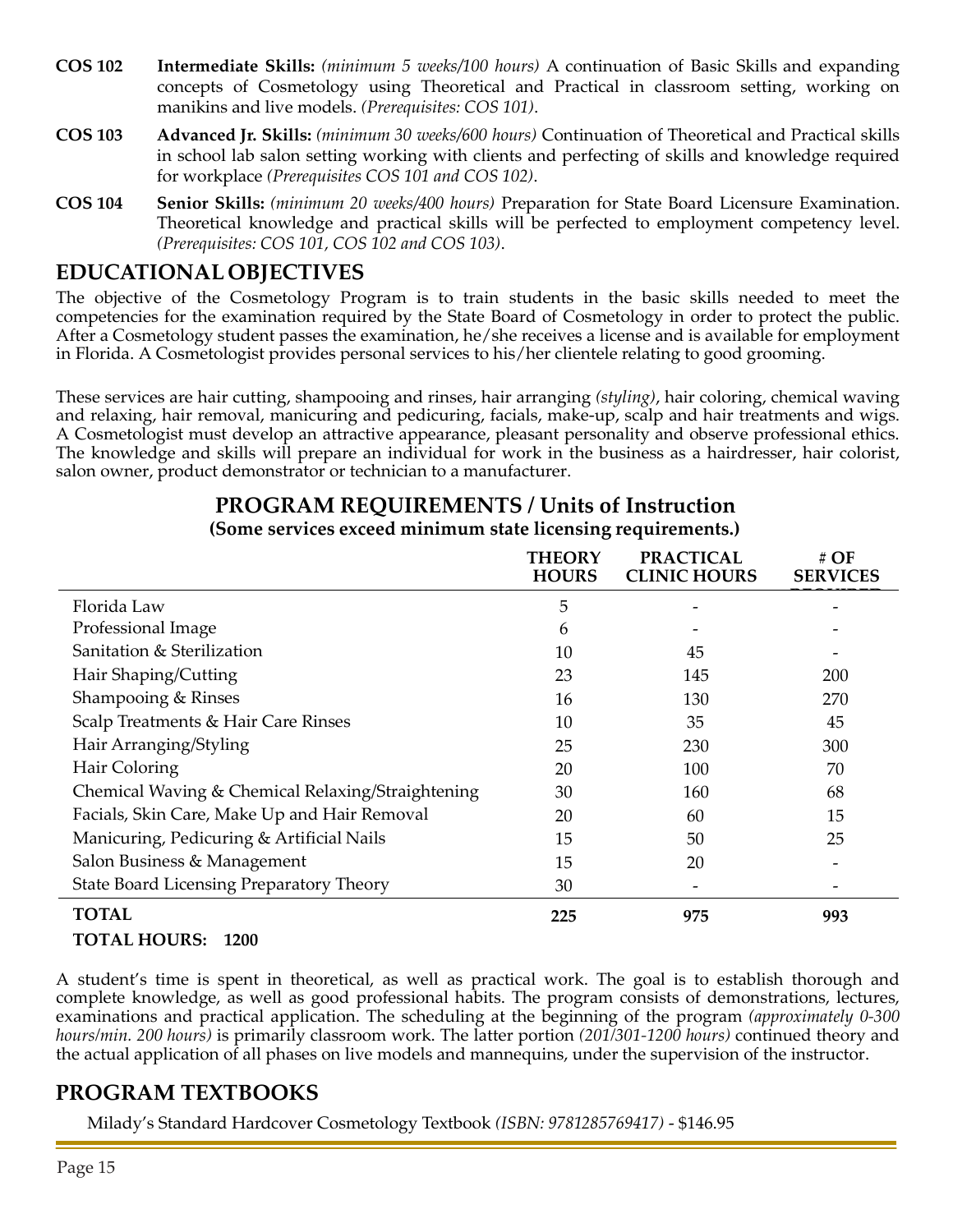Milady's Cosmetology Theory Workbook *(ISBN: 9781285769455)*- \$58.95 Milady's Cosmetology Exam Review Book *(ISBN: 9781285769554)* - \$42.95 Milady's Cosmetology Practical Workbook *(ISBN: 9781285769479)* - \$58.95

## **STUDENT KIT**

#### **Freshman Kit "A":**

- 1 Professional Suitcase with Handle & Wheels 1 Mist Bottle with trigger top
- 2 Black T-Shirts with school logo 1 Shampoo Cape with Velcro
- 1 Suction Manikin Holder 1 Comb & Lift Combo
- 1 Ethnic Hair Manikin 1 Brush Set of 4
- 1 Caucasian Manikin 1 Teasing Comb
- 3 12 pc. Bags 2" Jaw Butterfly Clamps 1 3/4" Ceramic Marcel Curling Iron
- 
- 
- 3 Bags Alligator Clips 1 Shoulder Backpack
- 3 Bags Duck Bill Clips 1 Detangler Comb
- 
- 1 Bag Dual Purpose Combs

#### **Sophomore Kit "B":**

- 
- 1 Extra Long Hair Manikin 1 Razor with blades
- 
- 
- 

#### **Jr./Senior Kit "C":**

- 
- 
- 1 Make-up Kit with make-up, case & book 1 12 pc. Make Up Brush Set with case
- 
- 
- 
- 
- 1 Toe Nail Clipper
- 
- 
- 
- 
- 
- 
- 3 Color Tint bowls 1 Blow Dryer *(2000 watts power)* with attachments
- 3 Color Brushes 1 5½" Shear set with Thinning Shears
	-
	-
- 1 Bag Rat Tail Combs 1 Black Chemical Apron with school logo
- 1 Men's Manikin 1 40 oz. Sanitizer Jar
	-
- 1 Timer 1 Hand Mirror, large
- 1 X-Large Cutting Cape with snaps & Logo 1 Clipper/Trimmer Set with guards, comb & Bag
- 1 1" Ceramic Flat Iron 1 1" Marcel Ceramic Curling Iron
- 1 Professional Cutting Shear, 5½" 1 Professional Thinning Shear 5½"
- 1 5 pc. Brush Set 1 Graphite Comb Set
	-
- 1 Acrylic Nail Kit 1 Pack 12 Emery Boards
- 1 Tool Caddy 1 Nylon Nail Brush
- 1 Caucasian Manikin 1 Professional Manicure Set
- 1 Foot File 1 Toe & Finger Spacer

\*Clinic Floor Styling Aids are not a part of the kit. However, they can be purchased at the Academy Retail Center at student discount prices or checked out from the Dispensary. \*\*Changes or substitutions to the published Student Kit may occur without prior notice and may affect pricing. Students needing left-handed shears will be charged an additional cost of \$100 for Kit C.

#### **TUITION, KIT, BOOKS & FEES BY PROGRAM TERM**

|                    | <b>TERM 1</b><br><b>450 HOURS</b> | TERM 2<br><b>450 HOURS</b> | <b>TERM 3</b><br>300 HOURS |                   |                         |                  |                              |
|--------------------|-----------------------------------|----------------------------|----------------------------|-------------------|-------------------------|------------------|------------------------------|
| Tuition            | \$6,225                           | \$6,225                    | \$4,050                    |                   | $=$ (\$16,500)          |                  | <b>Based on an hourly</b>    |
| Kits               | \$1,000                           | \$750                      |                            | $=$               | $(\$1,750)$             | rate of: \$13.75 |                              |
| <b>Books</b>       | \$300                             | ---                        |                            | $=$               | $(\$300)$               |                  |                              |
| Supply/Product Fee | \$100                             | \$100                      | \$100                      | $\qquad \qquad =$ | $(\$300)$               |                  |                              |
|                    | \$7,625                           | \$7,075                    | \$4,150                    |                   |                         |                  | PROGRAM TOTAL = $$18,850.00$ |
|                    |                                   |                            |                            |                   | <b>Registration Fee</b> | $\ddot{}$        | \$100.00                     |
|                    |                                   |                            |                            |                   |                         |                  | \$18,950.00                  |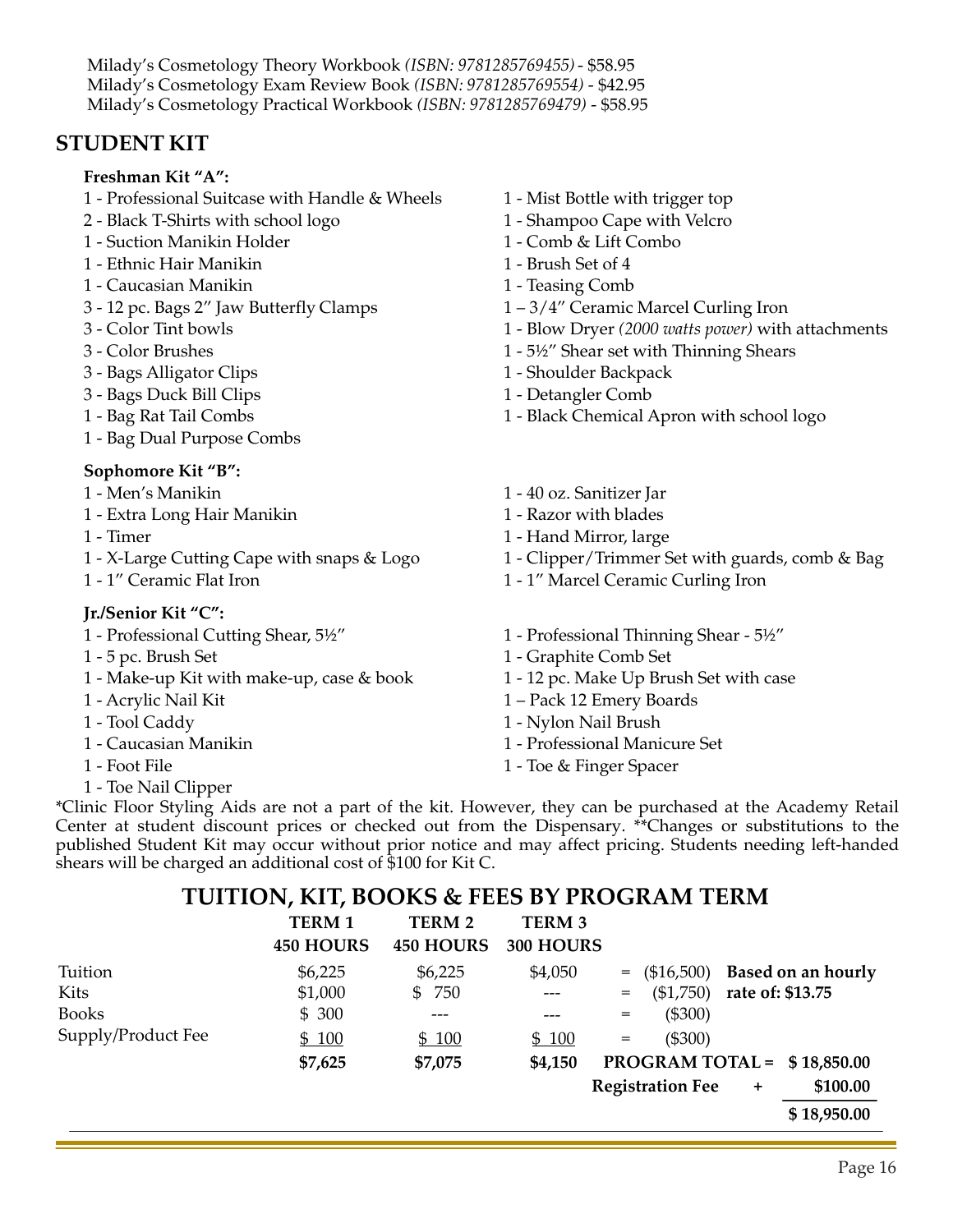## **WEEKLY CLASS SCHEDULE**

Full-Time Days 30 hour/week: 8:30 a.m. - 3:30 p.m., Monday thru Friday with ½ hour lunch break and 2 fifteen-minute breaks.

Half-Time Days 20 hour/week: 8:30 a.m. - 12:30 p.m., Monday thru Friday, no scheduled breaks Half-Time Nights 20 hour/week: 5:00 p.m. - 10:00 p.m., Monday thru Thursday; no scheduled breaks

#### **1200 HR BARBER PROGRAM**

#### **CIP CODE: 12.0402**

#### **Program Description:**

The following program breakdown gives a brief description of each level within the program.

#### **Barber - 4 levels** *(1200 hours total- 40 - 60 Weeks in total length)*

- **BAR 101 Basic Skills:** *(minimum 5 weeks/100 hours)* Orientation of the field of Barbering using Theoretical and Practical in a classroom setting, working on manikins.
- **BAR 102 Intermediate Skills:** *(minimum 5 weeks/100 hours)* A continuation of Basic Skills and expanding concepts of Barbering using Theoretical and Practical in classroom setting, working on manikins and live models. *(Prerequisites: BAR 101)*.
- **BAR 103 Junior Skills:** *(minimum 30 weeks/600 hours)* Continuation of Theoretical and Practical skills in school lab salon setting working with clients and perfecting of skills and knowledge required for workplace. *(Prerequisites: BAR 101 and BAR 102).*
- **BAR 104 Senior Skills:** *(minimum 20 weeks/400 hours)* Preparation for State Board Licensure Examination. Theoretical knowledge and practical skills will be perfected to employment competency level. *(Prerequisites: BAR 101, BAR 102 and BAR 103).*

## **EDUCATIONAL OBJECTIVES**

The objective of the Barber Program is to train students in the basic skills needed to meet the competencies for the examination required by the State Barber Board in order to protect the public. After a Barber student passes their chosen examination, he/she receives a license and is available for gainful employment in Florida. A Barber provides personal services to his/her clientele relating to good grooming. These services are hair cutting, shaving, clipping, tapering or trimming, using shears, razors or electric clippers on the head, neck or face; can also include hair styling, chemical waving/relaxing, hair tinting, shampooing, scalp treatments, bleaches/toners and men's & women's hair pieces *(cleaning and styling)*. A Barber must develop a professional appearance, pleasant personality and observe professional ethics. The knowledge and skills will prepare an individual for work in the business as a barber, salon owner, product demonstrator or technician to a manufacturer.

#### **PROGRAM REQUIREMENTS / Units of Instruction (Services exceed minimum state licensing requirements.)**

|                                                    | <b>THEORY</b><br><b>HOURS</b> | <b>PRACTICAL</b><br><b>CLINIC HOURS</b> | # $\overline{OF}$<br><b>SERVICES</b> |
|----------------------------------------------------|-------------------------------|-----------------------------------------|--------------------------------------|
| Florida Law, Rules, Barber History, Business and   |                               |                                         |                                      |
| <b>State Board Preparation</b>                     | 150                           |                                         |                                      |
| Sanitation, Safety & Sterilization                 | 125                           | 200                                     |                                      |
| Hair Structure, Chemistry & Styling                | 50                            |                                         |                                      |
| Hairstyling                                        |                               |                                         | 50                                   |
| Hair Cutting                                       | 100                           | 100                                     | 300                                  |
| a. Taper Cuts (Free Hand, Shear/Clipper over Comb) |                               |                                         |                                      |
| b. Style Cuts (to include blow drying)             |                               |                                         |                                      |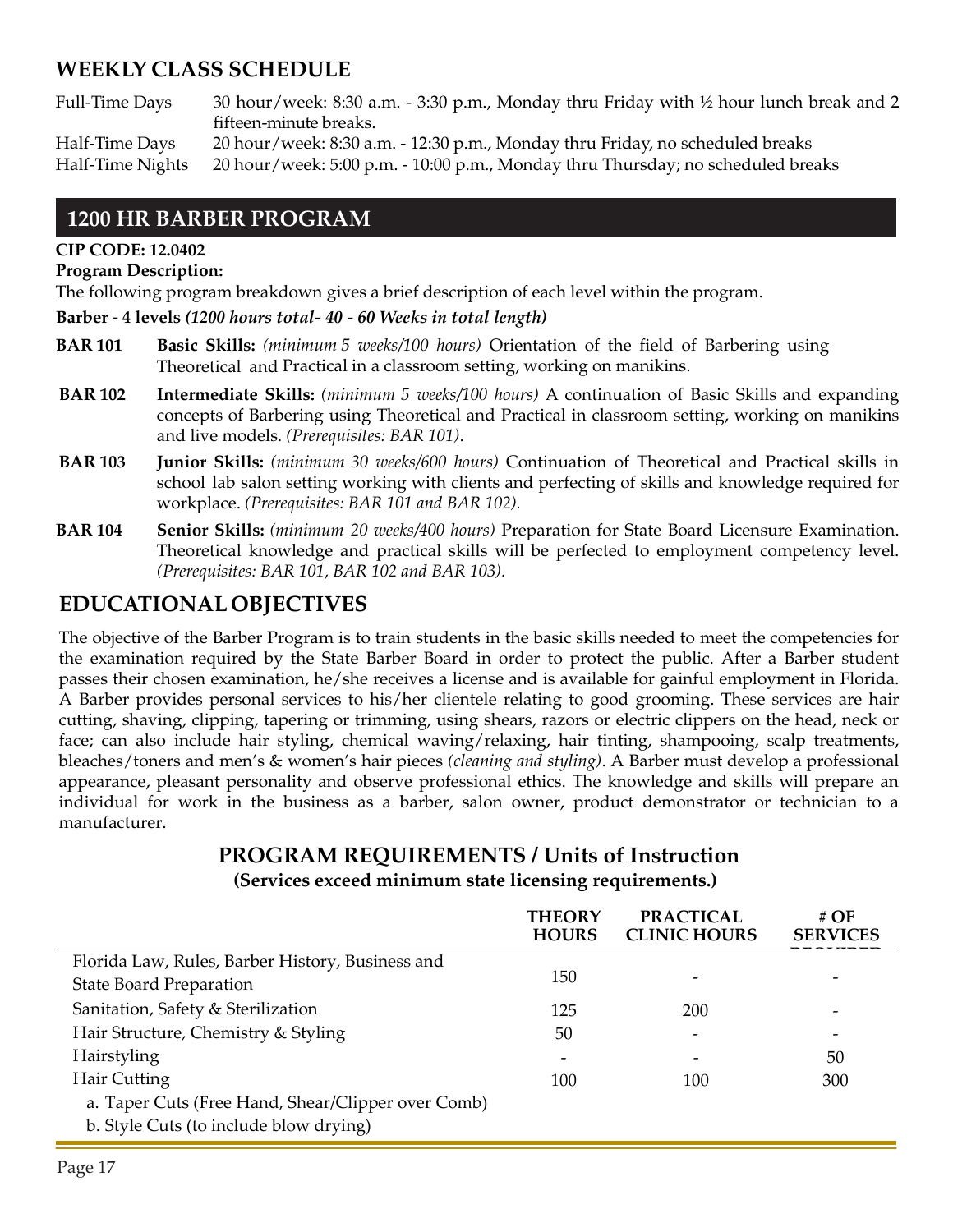| Shampooing                          | 15  | 60  | 100 |
|-------------------------------------|-----|-----|-----|
| Chemical Services as follows:       | 100 | 250 | 100 |
| a. Coloring & Bleaching             |     |     |     |
| b. Hair Relaxing and Curling        |     |     |     |
| Shaving, Moustache & Beard Trimming | 10  | 40  | 50  |
| <b>TOTAL</b>                        | 550 | 650 | 600 |

#### **TOTAL HOURS: 1200**

A student's time is spent in theoretical, as well as practical work. The goal is to establish thorough and complete knowledge, as well as good professional habits. The program consists of demonstrations, lectures, examinations and practical application. The scheduling at the beginning of the program *(approximately 0-390 hours)* is primarily classroom work. The latter portion *(391-1200 hours)* continues theory and the actual application of all phases on live models and mannequins, under the supervision of instructors.

## **PROGRAM TEXTBOOKS**

Milady's Standard Professional Barbering Textbook *(ISBN 9781305100558)* - \$156.95 Milady's Standard Professional Barbering Workbook *(ISBN 9781305100664)* - \$73.95 Milady's Professional Barbering Exam Review Book *(ISBN 9781305100671)* - \$50.95

## **STUDENT KIT**

#### **Kit "A":**

- 
- 
- 
- 1 Ethnic Manikin 1 Flat Top Comb
- 
- 1 12 pc. Bags 2" Jaw Butterfly Clamps 1 1" Ceramic Spring Curling Iron
- 
- 
- 1 Male manikin with beard 1 Clipper Blade Care 5 N 1
- 1 Clipper Cleaning Brush 1 10 pc. Combs Set
- 1 Clipper Attachment Set 1 Crochet Hook<br>1 Master Clipper 1 Salon Apron
- 1 Master Clipper
- 
- 1 Shaving Razor DE5001 Replacement Blades 1 Shaving Razor DE5000

#### **Kit "B":**

- 3 Men's Manikin with beard 1 6 oz. Color Bottle with top
- 
- 1 1" Porcelain Flat Iron 1 Feather Razor

#### **Kit "C":**

- 1 Straight Razor with strop 1 Shaving Set
- 
- 1 Multi-purpose Cape with snaps 3 Neck Duster
- 1 Graffetch Pencils 1 Razor
- 1 Clubman Powder 1 Aftershave Lotion
- 1 Large Nylon Sport Bag 1 Water Bottle with sprayer
- 1 Black Barber Jacket 2 Multi-Purpose Cape with snaps
	- 1 7 pc. Ceramic Brush Set
	-
- 1 Caucasian Manikin 1 Rubber Color Applicator set -3 pc.
	-
- 3 Color Tint bowls 1 Blow Dryer *(2000 watts power)* with attachments
	- 1 set  $5\frac{1}{2}$ " Shears & Thinning Shears
	-
	-
	-
	-
- 1 Clipper Comb 1 Edger/Outliner Trimmer
	-
	-
- 1 Timer 1 Hand Mirror, large
	-
	-
- 1 Boar Brush 1 40 oz. Sanitizer Jar
	-
	-
	-

\*Clinic Floor Styling Aids are not a part of the kit. However, they can be purchased at the Academy Retail Center at student discount prices or checked out from the Dispensary. \*\*Changes or substitutions to the published Student Kit may occur without prior notice and may affect pricing. Students needing left-handed shears will be charged an additional cost of \$100 For Kit "A".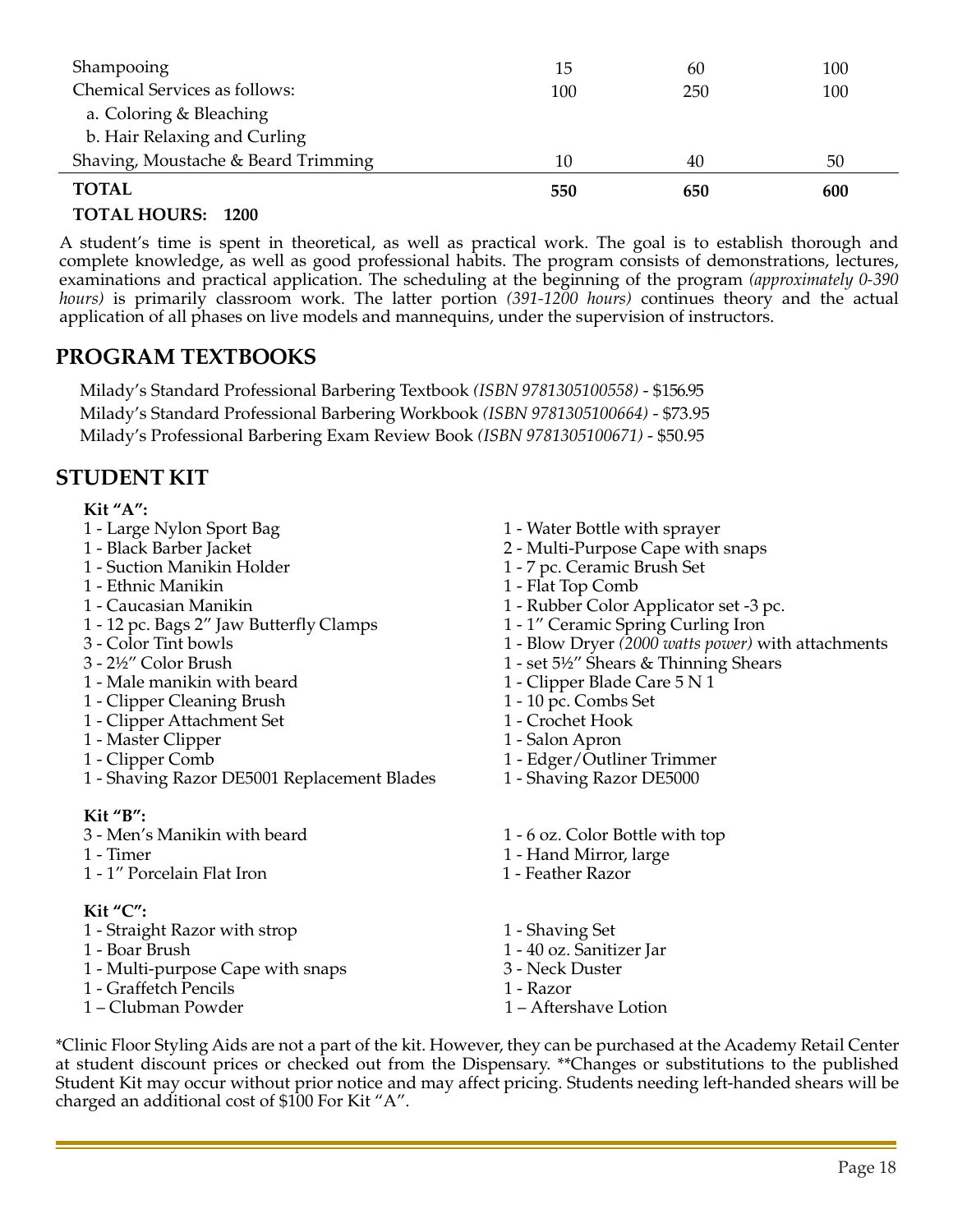|                    | <b>TERM 1</b><br><b>450 HOURS</b> | <b>TERM 2</b><br><b>450 HOURS</b> | <b>TERM 3</b><br>300 HOURS |     |                        |                                   |
|--------------------|-----------------------------------|-----------------------------------|----------------------------|-----|------------------------|-----------------------------------|
| Tuition            | \$6,225                           | \$6,225                           | \$4,050                    |     |                        | $=$ (\$16,500) Based on an hourly |
| Kits               | \$1,000                           | \$450                             |                            | $=$ |                        | $($1,450)$ rate of: \$13.75       |
| <b>Books</b>       | \$300                             |                                   |                            | $=$ | (\$300)                |                                   |
| Supply/            |                                   |                                   |                            |     |                        |                                   |
| <b>Product Fee</b> | \$100                             | \$100                             | \$100                      | $=$ | (\$300)                |                                   |
|                    | \$7,625                           | \$6,775                           | \$4,150                    |     | <b>PROGRAM TOTAL =</b> | \$18,550.00                       |

#### **TUITION, KIT, BOOKS & FEES BY PROGRAM TERM**

#### **WEEKLY CLASS SCHEDULE**

Full Time Days 30 hour/week: 8:30 a.m. - 3:30 p.m., Monday thru Friday with ½ hour lunch break and 2 fifteen-minute breaks

**Registration Fee + \$100.00**

**\$ 18,650.00**

Half Time Days 20 hour/week: 8:30 a.m. - 12:30 p.m., Monday thru Friday, no scheduled breaks

Half Time Nights 20 hour/week: 5:00 p.m. - 10:00 p.m., Monday thru Thursday, no scheduled breaks

## **600 HR RESTRICTED BARBER PROGRAM-Not Available at this time.**

#### **CIP CODE: 12.0402**

#### **Program Description:**

The following program breakdown gives a brief description of each level within the program. Restricted Barber - 2 levels *(600 hours total-* 20 *-30 Weeks in total length)*

**RBA 101 Basic/ Intermediate Skills:** *(10/15 weeks /300 hours)* Orientation of the field of Barbering using Theoretical and Practical in a classroom setting working on manikins and expanding concepts of Barbering using Theoretical and Practical in classroom setting, working on manikins and live models studying the principles and practices of Hair Structure, Cutting and Cleansing and Florida Laws & Rules.

**RBA 102 Junior/Senior Skills:** *(10/15 weeks/300 hours)* Continuation of Theoretical and Practical skills in school salon lab setting working with clients and perfecting of skills and knowledge in: Cutting ( clipping, tapering or trimming, freehand, shear over comb or clipper over comb using shears, razors or electric clippers on the head, neck or face); Style Cutting (to include blow drying); the Practice and Principles of Sanitation, Safety and Sterilization; Shampooing, Hair Structure and Cleansing; Shaving, Beard and Mustache Trimming, Florida Laws & Rules and preparation for State Board Licensure Examination, meeting the needed competencies for employment as a Restricted Barber.

## <span id="page-18-0"></span>**EDUCATIONAL OBJECTIVES**

The objective of the Restricted Barber Program is to train students in the basic skills needed to meet the competencies for the examination required by the State Barber Board in order to protect the public. After a Restricted Barber student passes their chosen examination, he/she receives a license and is available for gainful employment in Florida. A Restricted Barber provides personal services to his/her clientele relating to good grooming. These services are hair cutting, clipping, tapering or trimming, using shears, razors or electric clippers on the head, neck or face; shaving, beard and mustache trimming, blow drying and shampooing. A Restricted Barber must develop a professional appearance, pleasant personality and observe professional ethics. The knowledge and skills will prepare an individual for work in the business as a restricted barber, salon owner, product demonstrator or technician to amanufacturer.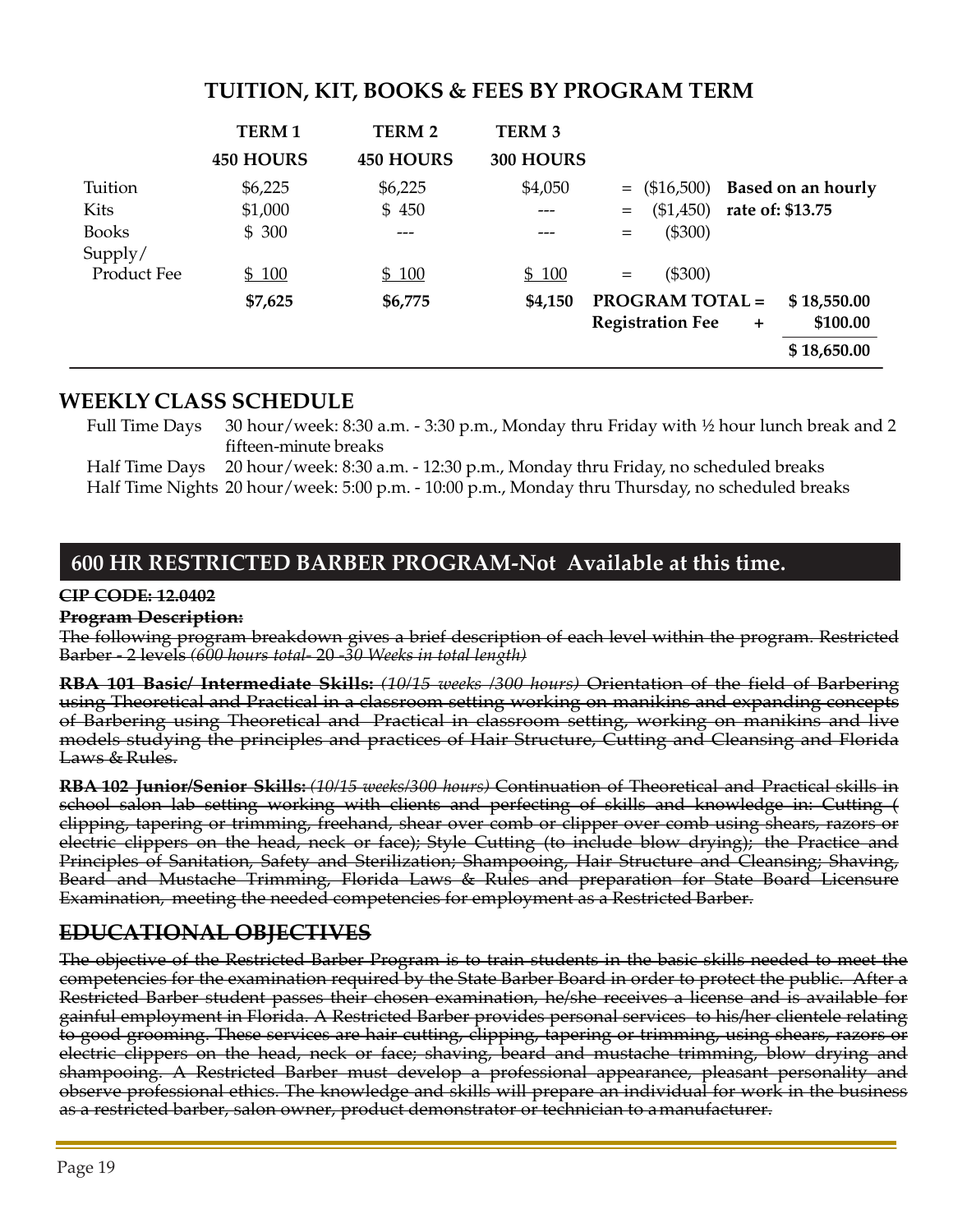#### **PROGRAM REQUIREMENTS / Units of Instruction**

| (Services exceed minimum state licensing requirements) |  |  |  |
|--------------------------------------------------------|--|--|--|
| TOCIVICO CACCCU ININIMUM SURC IRCHSING ICQUITEMENTS,   |  |  |  |

<span id="page-19-0"></span>

|                                                    | <b>THEORY</b><br><b>HOURS</b> | <b>PRACTICAL</b><br><b>CLINIC HOURS</b> | #OF<br><b>SERVICES</b> |
|----------------------------------------------------|-------------------------------|-----------------------------------------|------------------------|
| Florida Laws and Rules                             | 75                            |                                         |                        |
| Sanitation, Safety & Sterilization                 | <del>125</del>                | 200                                     |                        |
| Hair Structure, Chemistry & Cleansing              | 50                            | $\overline{\phantom{0}}$                |                        |
| Hair Cutting                                       |                               | 100                                     | 175                    |
| e. Taper Cuts (Free Hand, Shear/Clipper over Comb) |                               |                                         |                        |
| d. Style Cuts (to include blow drying)             |                               |                                         |                        |
| Shampooing                                         |                               |                                         | 25                     |
| Shaving, Moustache & Beard Trimming                | 10                            | 40                                      | 50                     |
| <b>TOTAL</b><br>r <del>o me</del>                  | <b>260</b>                    | 340                                     | 250                    |

**TOTAL HOURS: 600**

A student's time is spent in theoretical, as well as practical work. The goal is to establish thorough and complete knowledge, as well as good professional habits. The program consists of demonstrations, lectures, examinations and practical application. The scheduling at the beginning of the program *(approximately 0-300 hours)*isprimarilyclassroomwork.Thelatterportion*(301-600 hours)*continues theory and the actual application of all phases on live models and mannequins, under the supervision of instructors.

#### <span id="page-19-1"></span>**PROGRAM TEXTBOOKS**

Milady's Standard Professional Barbering Textbook *(ISBN 9781305100558)* - \$156.95 Milady's Standard Professional Barbering Workbook *(ISBN 9781305100664)* - \$73.95 Milady's Professional Barbering Exam Review Book *(ISBN 9781305100671)* - \$50.95

#### <span id="page-19-2"></span>**STUDENT KIT**

| Kit "A":<br>1 Large Nylon Sport Bag<br>1 Black Barber Jacket<br><b>Suction Manikin Holder</b><br><del>- Ethnic Manikin</del><br><del>– Caucasian Manikin</del><br>1 12 pc. Bags 2" Jaw Butterfly Clamps<br>1 Blow Dryer (2000 watts power) with attachments<br>1 Set 51/2" Shears & Thinning Shears<br>Male manikin with beard-<br><b>1 Clipper Cleaning Brush-</b><br>1 Clipper Attachment Set<br><b>1 Master Clipper</b> | 1 Water Bottle with sprayer<br>2 Multi Purpose Cape with snaps-<br>1-7 pc. Ceramic Brush Set<br>1-Flat Top Comb<br>1 Shaving Razor DE5000<br>1 1" Ceramic Spring Curling Iron<br>1 Shaving Razor DE5001 Replacement Blades<br>1 Clipper Comb<br>1 - Clipper Blade Care 5 N 1<br>1 10 pc. Combs Set<br>1 Edger/Outliner Trimmer-<br>1 Salon Apron |
|----------------------------------------------------------------------------------------------------------------------------------------------------------------------------------------------------------------------------------------------------------------------------------------------------------------------------------------------------------------------------------------------------------------------------|--------------------------------------------------------------------------------------------------------------------------------------------------------------------------------------------------------------------------------------------------------------------------------------------------------------------------------------------------|
| Kit "B":<br><del>1 Men's Manikin with beard</del><br><del>1 Timer</del><br><del>1-1″ Porcelain Flat Iron-</del><br><b>Kit "C":</b><br>1 Straight Razor with strop-<br>1 Boar Brush<br>1 Multi purpose Cape with snaps-<br><del>1 Graffetch Pencils</del>                                                                                                                                                                   | 1 Hand Mirror, large<br>1 Shaving Set<br>1 40 oz. Sanitizer Jar-<br>3 Neck Duster                                                                                                                                                                                                                                                                |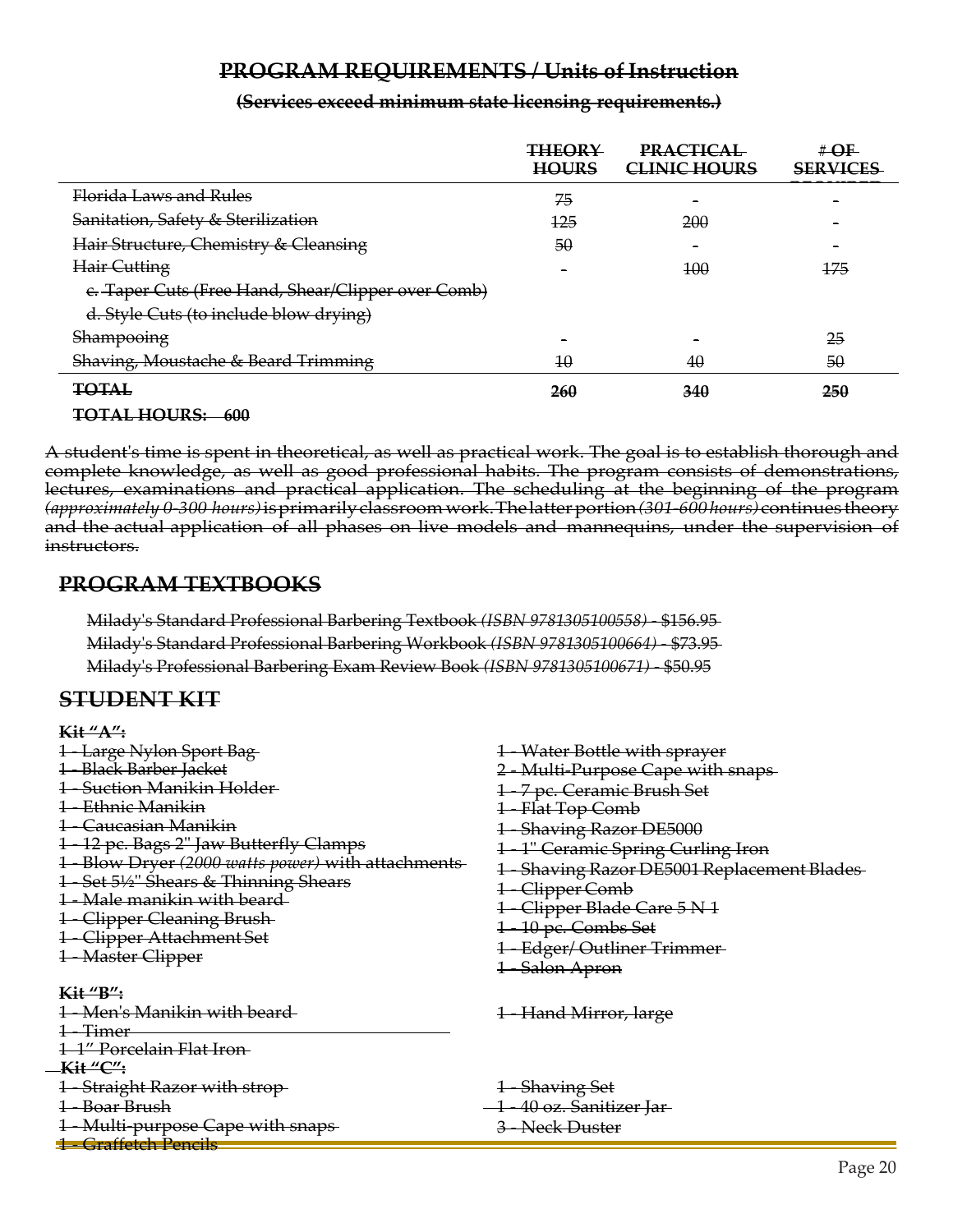\*Clinic Floor Styling Aids are not a part of the kit. However, they can be purchased at the Academy Retail Center at student discount prices or checked out from the Dispensary. \*\*Changes or substitutions to the published Student Kit may occur without prior notice and may affect pricing. Students needing left-handed shears will be charged an additional cost of \$100 For Kit "A".

#### **TUITION, KIT, BOOKS & FEES BY PROGRAM TERM**

|                        | TERM <sub>1</sub><br>300 HOURS | <b>TERM2</b><br>300 HOURS |                                                                                                                                           |
|------------------------|--------------------------------|---------------------------|-------------------------------------------------------------------------------------------------------------------------------------------|
| <b>Tuition</b><br>Kits | \$4,200<br>\$1,000             | \$4,200<br>450<br>\$      | (¢8.400)<br><b>Based on an hourly</b><br><del>100,100)</del><br>( <u>ደ1 <i>ለ</i>50)</u><br>rate of: \$14.00<br>$=$<br><del>19171901</del> |
| <b>Books</b>           | 250                            |                           | $(*250)$<br>$=$                                                                                                                           |
| Supply/Product Fee     | 150<br>\$                      | 150<br>\$                 | $(*300)$<br>$=$                                                                                                                           |
|                        | \$5,600                        | \$4,800                   |                                                                                                                                           |
|                        |                                |                           | PROGRAM TOTAL<br>\$10,400.00<br><b>Registration Fee</b><br>\$100.00                                                                       |
|                        |                                |                           | \$10,500.00                                                                                                                               |

## **WEEKLY CLASS SCHEDULE**

Full Time Days 30 hour/week: 8:30 a.m. - 3:30 p.m., Monday thru Friday with ½ hour lunch break and 2 fifteen-minute breaks

Half Time Nights 20 hour/week: 5:00 p.m. - 10:00 p.m., Monday thru Thursday, no scheduled breaks

## **600 HR MASSAGE THERAPY PROGRAM**

#### **CIP CODE: 51.3501**

#### **Program Description:**

The following program breakdown gives a brief description of each level within the program.

#### **Massage Therapy - 2 levels** *(600 hours total - 20 - 30 Weeks in total length)*

#### **MAS 050** *(minimum 10 weeks/300 hours day class and minimum 15 weeks/300 hours night class)*

Orientation to the field of Massage Therapy, and the history of massage, taking a student through human body systems, anatomy and physiology, professional ethics, kinesiology, basic Swedish massage with clinical practicum, in a classroom setting.

#### **MAS 051 (***minimum 10 weeks/300 hours day class & minimum 15 weeks/300 hours night class)*

A continuation of Level 1 *(MAS 050)* with expanding concepts in Allied Modalities such as Oriental Massage, Neuromuscular Therapy, Myofascial, Deep Tissue, Athletic/Sports Massage, Craniosacral, Reflexology, additional A&P, pathology, theory & practice of Hydrotherapy, Spa theory & techniques, medical errors, Chapter 480 Florida Statutes, business skills/professional development, HIV education, working on clients in a spa/salon environment, and preparing the student for employment competency and state examination/licensure. *(Prerequisites: Level 1 – MAS 050).*

## **EDUCATIONAL OBJECTIVES**

In order to protect the public, this program takes students through human body systems with a strong focus on muscular structure and function, basic massage theory and practice that includes hands-on experience for basic Swedish Massage, allied modalities such as reflexology, eastern modalities and related fields pertinent to massage therapy, business practices, business planning, ethics, sanitation, massage history, Florida Massage Statutes & Laws, theory and practice of hydrotherapy and Spa theory & techniques and HIV/Aids, preparing the student to take and pass the FSMTB - MBLEx exam.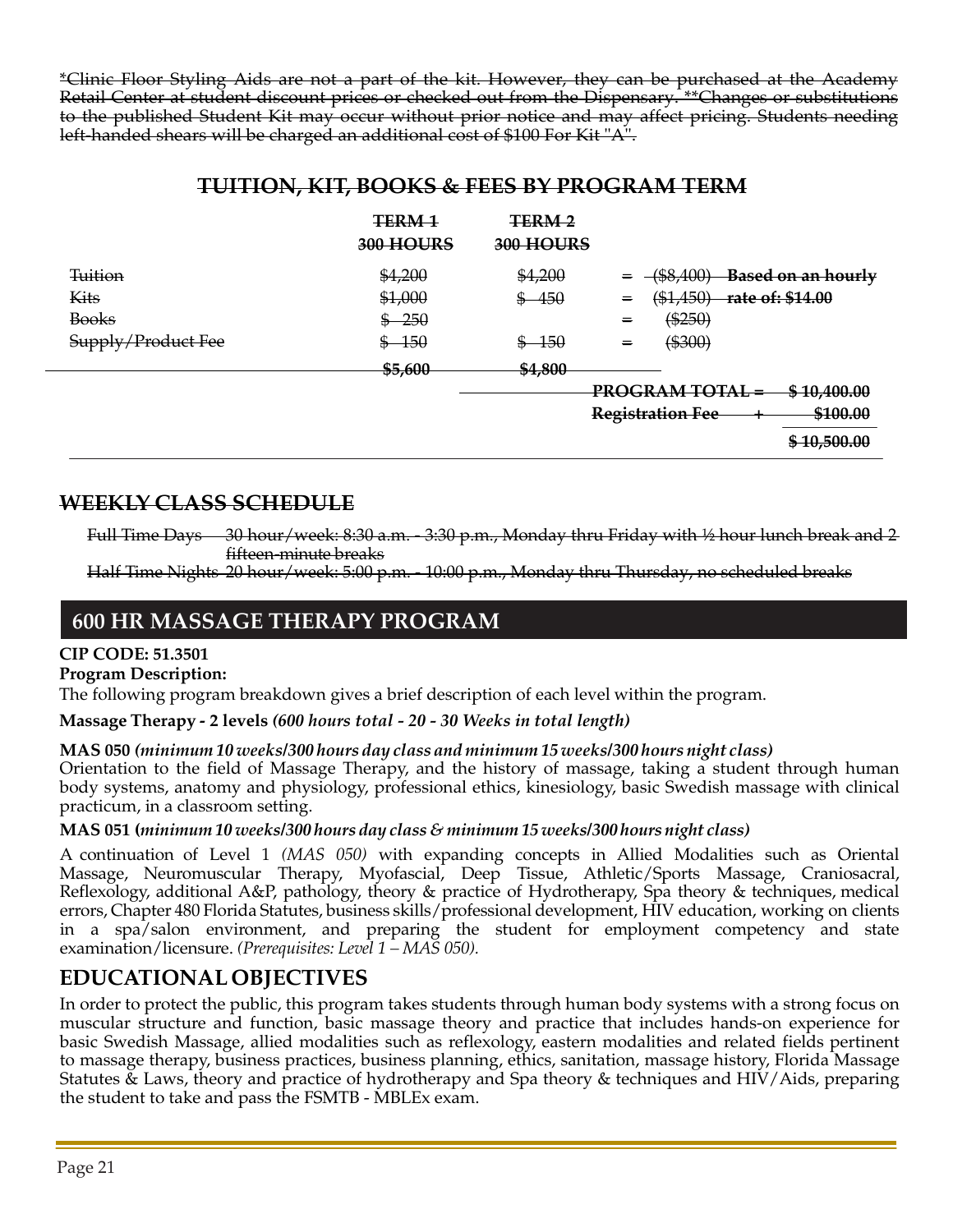## **PROGRAM REQUIREMENTS / Units of Instruction (Per the Board of Massage Therapy Rules & Regulations.)**

|                                                         | <b>THEORY</b> | #OF             |
|---------------------------------------------------------|---------------|-----------------|
|                                                         | <b>HOURS</b>  | <b>SERVICES</b> |
| Anatomy and Physiology, Kinesiology & Pathology         | 200           |                 |
| Basic Massage Theory and Practice                       | 100           |                 |
| Clinical Practicum                                      | 125           |                 |
| <b>Allied Modalities</b>                                | 108           |                 |
| Theory, Practice and Techniques of Hydrotherapy & Spa   | 32            |                 |
| <b>Medical Errors</b>                                   | 2             |                 |
| Chapter 480 Florida Statues/Rules of History of Massage | 10            |                 |
| <b>Professional Ethics</b>                              | 4             |                 |
| Business Skills/Professional Development                | 15            |                 |
| HIV/Aids Education                                      | 4             |                 |
| <b>Massages</b>                                         |               | 75              |
| <b>TOTAL</b>                                            | 600           | 75              |
| <b>TOTAL HOURS:</b><br>600                              |               |                 |

#### **PROGRAM TEXTBOOKS**

Milady's Theory & Practice of Therapeutic Massage Textbook by Mark Beck *(ISBN: 9781285187587)* - \$120.95 Milady's Theory & Practice of Therapeutic Massage Workbook by Mark Beck *(ISBN: 9781285187617)* - \$59.95 Milady's Theory & Practice of Therapeutic Massage Exam Review Book by Beck *(ISBN-9781285187655)* - \$44.95 Illustrated Essentials of Musculoskeletal Anatomy by Sieg & Adams *(ISBN: 97809357157116)* - \$43.83

## **STUDENT KIT**

1 - 8oz. Bottle with Pump 2 - Black School T-Shirts with logo

1 - Single Oil Holster

\*\*All equipment, linens and lotions necessary for class, models & clients for practice will be supplied by the school while here as a student. \*\*\*Changes or substitutions to the published Student Kit may occur without prior notice.

#### **TUITION, KIT, BOOKS & FEES BY PROGRAM TERM**

|                    | <b>TERM1</b><br>300 HOURS | <b>TERM 2</b><br>300 HOURS |     |                         |                  |                    |
|--------------------|---------------------------|----------------------------|-----|-------------------------|------------------|--------------------|
| Tuition            | \$4,650                   | \$4,650                    | $=$ | $(\$9000)$              |                  | Based on an hourly |
| Kits               | \$100                     |                            | $=$ | (\$100)                 | rate of: \$15.50 |                    |
| <b>Books</b>       | \$250                     | ---                        | $=$ | $(\$250)$               |                  |                    |
| Supply/Product Fee | \$150                     | \$150                      | $=$ | $(\$300)$               |                  |                    |
|                    | \$5,150                   | \$4,800                    |     | <b>PROGRAM TOTAL =</b>  |                  | \$9,950.00         |
|                    |                           |                            |     | <b>Registration Fee</b> | ÷.               | \$100.00           |
|                    |                           |                            |     |                         |                  | \$10,050.00        |

#### **WEEKLY CLASS SCHEDULE**

Full Time Days 30 hour/week: 8:3 0 a.m. - 3:30 p.m., Monday thru Friday, with  $\frac{1}{2}$  hour lunch break,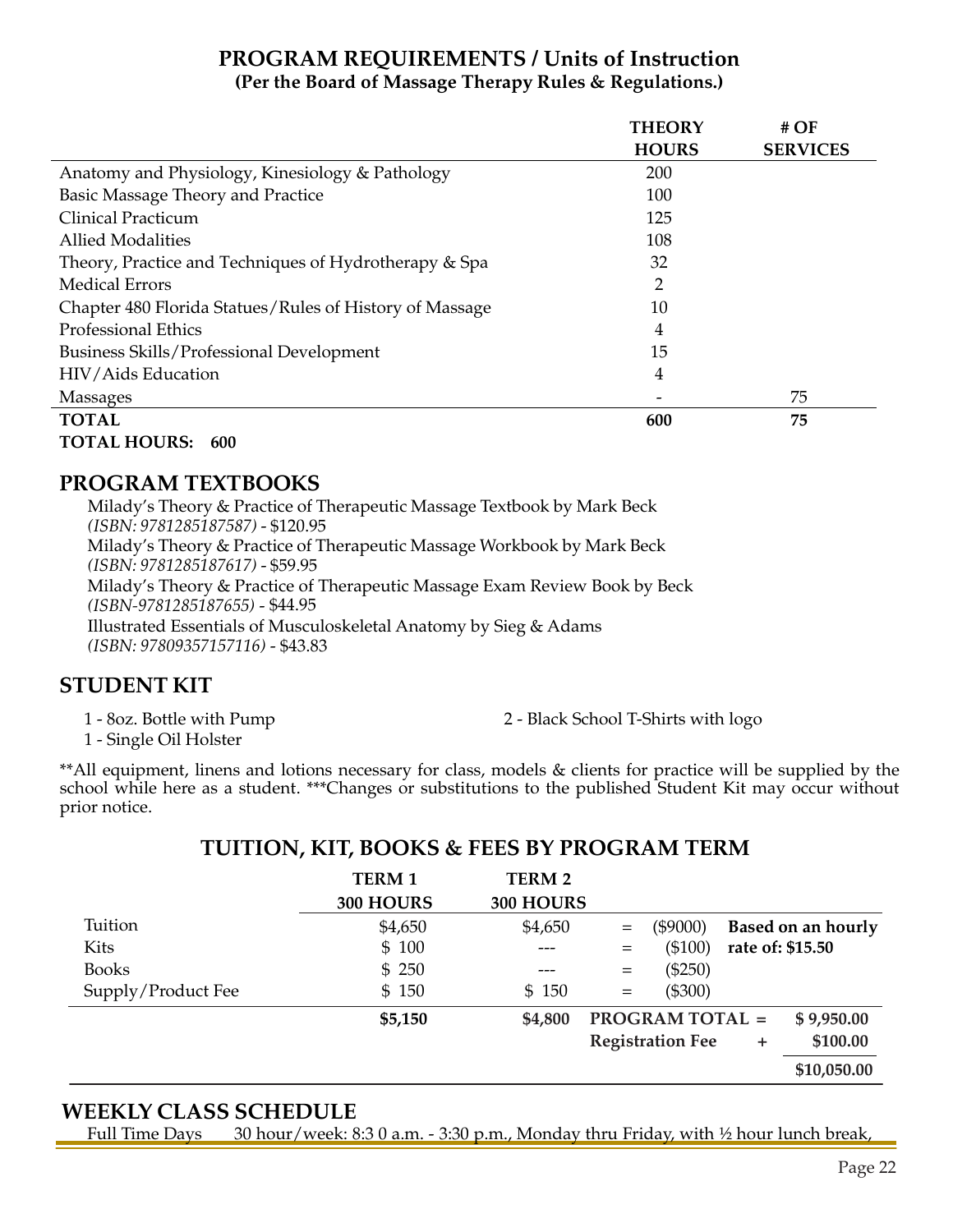#### **310 HR SKIN CARE, HAIR REMOVAL, AND SPA TRAINING PROGRAM**

#### **CIP CODE: 12.0408**

#### **Program Description:**

The following program breakdown gives a brief description of each level within the program.

**Skin Care, Hair Removal and Spa Training - 2 levels** *(310 hours total - 10.33 - 15.5 Weeks in total length)*

- **SKIN 201 Basic Skills:** *(minimum 5.17 weeks/155 hours)* Orientation to the field of Skin Care, Hair Removal and Spas using Theoretical and Practical in a Classroom setting, working on manikins and live models, with minimal exposure to clients.
- **SKIN 202 Advanced Skills:** *(minimum 5.17 weeks/155 hours)* A continuation of Basic Skills and expanding concepts in Theoretical and Practical Skin and Spa Skills, working on clients and preparing the student for employment competency level and licensure. *(Prerequisites: SKIN 201).*

## **EDUCATIONAL OBJECTIVES**

To teach a full program of skin care, hair removal and spa training; to gain information and knowledge to give a facial massage treatment using oils, creams, lotions, or other preparations to properly protect the client from significant damage and to describe chemicals, implements and techniques used in hair removal; to prepare the student who desires to be considered a professional in the field of esthetics and spa, the knowledge, experience, skills and necessary fundamentals to enter any phase of the esthetics and spa industry. To broaden the contributions and horizons of a Skin Care Specialist and Spa Technician, including the knowledge and skills in body wrapping.

#### **PROGRAM REQUIREMENTS / Units of Instruction (Services exceed minimum state licensing requirements.)**

|                                                         | <b>THEORY</b> |  |
|---------------------------------------------------------|---------------|--|
|                                                         | <b>HOURS</b>  |  |
| Florida Laws and Rules                                  | 5             |  |
| HIV and AIDS                                            | 4             |  |
| Sanitation and Bacteriology                             | 10            |  |
| Ethics                                                  | 2             |  |
| Basics of Electricity, Equipment and Usage              | 8             |  |
| Facial Techniques & Contraindications                   | 66            |  |
| <b>Product Chemistry and Medical Terms</b>              | 8             |  |
| Hair Removal                                            | 2.5           |  |
| Make up                                                 | 2             |  |
| Skin Theory, Disease, Disorders and Cosmetic Procedures | 85            |  |
| History and types of body treatments and wraps          | 8             |  |
| Describe the different types of hydrotherapy            | 8.25          |  |
| Spa Business and Medi Spa Business                      | 8             |  |
| <b>TOTAL</b>                                            | 216.75        |  |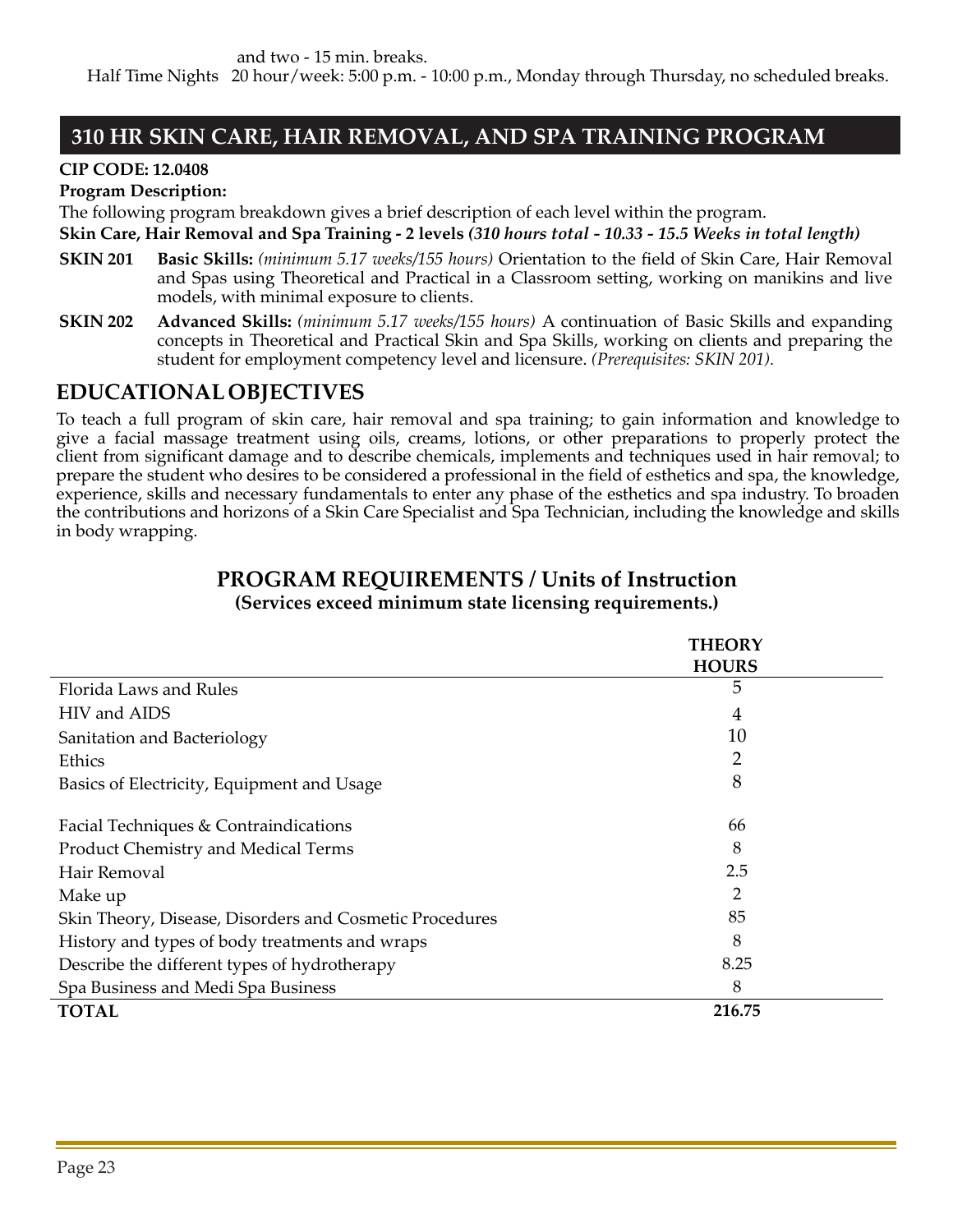|    |                                                                       | <b>PRACTICAL</b>    | # OF            |
|----|-----------------------------------------------------------------------|---------------------|-----------------|
|    |                                                                       | <b>CLINIC HOURS</b> | <b>SERVICES</b> |
| a. | Facials, manual and mechanical, including masks, packs or treatments  | 40                  | 40              |
|    | which must be performed on a variety of skin types including normal,  |                     |                 |
|    | oily, dry, combination, problem, and mature (basic & corrective)      |                     |                 |
| b. | Set up, use and maintenance of electrical devices                     | 1.25                | 5               |
| C. | Hair removal, including tweezing, waxing, threading and sugaring      | 5                   | 20              |
| d. | Makeup application for both daytime and nighttime looks               | 5                   | 10              |
| e. | Lash and brow tinting                                                 | 5                   | 10              |
| f. | Eyelash application, including strip lashes, Individual lashed, and   | 10                  | 10              |
|    | semi-permanent lashes                                                 |                     |                 |
| g. | <b>Manual Extractions</b>                                             | 1.25                | 5               |
| h. | Body Treatments; Different types of Hydrotherapy/Spa; Different types | 25.75               | 16              |
|    | of Body Wraps                                                         |                     |                 |
|    | <b>TOTAL</b>                                                          | 93.25               | 116             |
|    | <b>TOTAL HOURS: 310</b>                                               |                     |                 |

#### **PROGRAM TEXTBOOKS**

Milady's Standard Esthetics Foundations & Fundamentals Textbooks *(ISBN: 9780357263792)* - \$171.95 Milady's Standard Esthetics Fundamentals Workbook *(ISBN: 9781337095044)* - \$83.95 Milady's Standard Esthetics Foundations Workbook *(ISBN: 9781337095273)* - \$62.95

#### **STUDENT KIT**

- 1 Black T-shirts with School Logo 1 Black Apron
- 1 Make-up Kit with Make-up & Case 1 12 pc. Make-up Brush Set with Case
- 

1 - 8 pc. Spa Body Brush Set

\*\*All necessary equipment, products and supplies *(other than what is issued in their kit)*, needed for the performance of services and study *(Both clinic & practice use)* are supplied by the Academy to students at a one-time supply/product use charge. \*\*Changes or substitutions to the published Student Kit may occur without prior notice.

|                    | <b>TERM1</b><br><b>155 HOURS</b> | <b>TERM2</b><br><b>155 HOURS</b> |     |                         |                  |                           |
|--------------------|----------------------------------|----------------------------------|-----|-------------------------|------------------|---------------------------|
| Tuition            | \$2,713                          | \$2,712                          | $=$ | $(\$5,425)$             |                  | <b>Based on an hourly</b> |
| Kits               | \$350                            |                                  | =   | (\$350)                 | rate of: \$17.50 |                           |
| <b>Books</b>       | \$300                            | ---                              | $=$ | $(\$300)$               |                  |                           |
| Supply/Product Fee | \$150                            | \$150                            | $=$ | $(\$300)$               |                  |                           |
|                    | \$3,513                          | \$2,862                          |     | <b>PROGRAM TOTAL =</b>  |                  | \$6,375.00                |
|                    |                                  |                                  |     | <b>Registration Fee</b> | ÷                | \$100.00                  |
|                    |                                  |                                  |     |                         |                  | \$6,475.00                |

#### **TUITION, KIT, BOOKS & FEES BY PROGRAM TERM**

#### **WEEKLY CLASS SCHEDULE**

Full Time Days 30 hour/week: 8:30 a.m. - 3:30 p.m., Monday thru Friday, with ½ hour lunch break, 2 fifteen-minute breaks

Half Time Days 20 hour/week: 8:30 a.m. - 12:30 p.m., Monday thru Friday, no scheduled breaks Half Time Nights 20 hour/week: 5:00 p.m. - 10:00 p.m., Monday thru Thursday, no scheduled breaks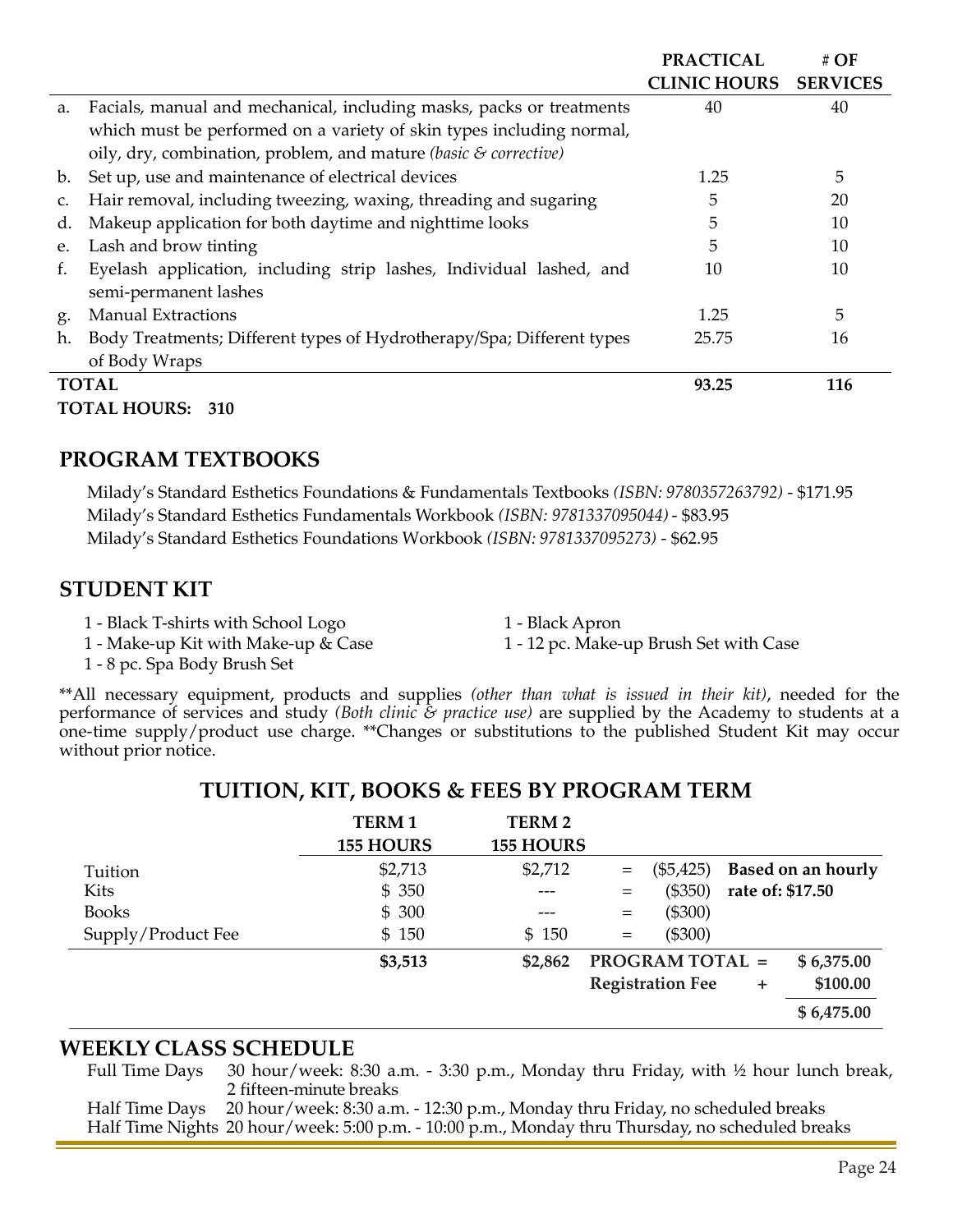## **240 HR NAIL TECHNICIAN PROGRAM**

#### **CIP CODE: 12.0410**

#### **Program Description:**

The following program breakdown gives a brief description of each level within the program.

#### **Nail Technician - 2 levels** *(240 hours total- 8 - 12 Weeks in total length)*

- **NAILS 301 Basic Skills:** *(minimum 4 weeks/120 hours)* Orientation to the field of Nail Technology using Theoretical and Practical in classroom setting, working on practice fingers, dowels and live models, with beginning exposure to clients.
- **NAILS 302 Advanced Skills:** *(minimum 4 weeks/120 hours)* A continuation of Basic Skills, and expanding concepts in Theoretical and Practical Nail Technology, working on clients and preparing the student for employment competency level and licensure. *(Prerequisites: NAILS 301).*

## **EDUCATIONAL OBJECTIVES**

To teach a full program of nail beautification and artistry, preparing the student who desires to be considered a professional in the field as a Nail Technician. Professionalism is achieved through pride, competency and efficiency. The school instructs the student in all phases of: nail art, arranges airbrushing demonstrations, artificial nails *(nail tips, sculptured nails, nail wrapping and demonstrates gel nails)*, sanitation, manicuring, pedicuring; plus, personal ethics, salon management and employer/employee/client relations in order to protect the public.

## **PROGRAM REQUIREMENTS / Units of Instruction**

**(Services exceed minimum state licensing requirements.)**

|                                                        | <b>THEORY</b><br><b>HOURS</b> | <b>PRACTICAL</b><br><b>CLINIC HOURS</b> | # OF<br><b>SERVICES</b> |
|--------------------------------------------------------|-------------------------------|-----------------------------------------|-------------------------|
| Florida Cosmetology laws and rules                     | 5                             |                                         |                         |
| <b>HIV/AIDS</b>                                        | 4                             |                                         |                         |
| Sanitation                                             | 4                             |                                         |                         |
| Ethics                                                 | 2                             |                                         |                         |
| Nail theory, practice, and related subjects, including |                               |                                         |                         |
| nail disorders & A&P of hand/arm/leg/foot              | 85                            |                                         |                         |
| <b>Manicures</b>                                       |                               | 20                                      | 25                      |
| Pedicures                                              |                               | 10                                      | 25                      |
| Tips and overlay                                       |                               | 35                                      | 15                      |
| Sculpting using a form                                 |                               | 35                                      | 10                      |
| Nail Wraps for Mending                                 |                               | 10                                      | 10                      |
| Nail Fill-Ins                                          |                               | 10                                      | 10                      |
| Artificial Nail Removal                                |                               | 5                                       | 5                       |
| Polishing & Nail Art                                   |                               | 5                                       | 10                      |
| <b>Gel Nails</b>                                       |                               | 5                                       | 5                       |
| Dip Nails                                              |                               | 5                                       | 5                       |
| <b>TOTAL</b>                                           | 100                           | 140                                     | 120                     |
| <b>TOTAL HOURS: 240</b>                                |                               |                                         |                         |

#### **PROGRAM TEXTBOOKS**

Milady Standard Nail Technology & Foundations Textbooks *(ISBN: 9780357446867)* - \$143.95 Milady Standard Foundations Workbook Milady Standard Nail Technology Workbook *(ISBN: 9781337786560)*- \$70.95

## **STUDENT KIT**

2 - Black School T-shirts with logo 1 - Nail Case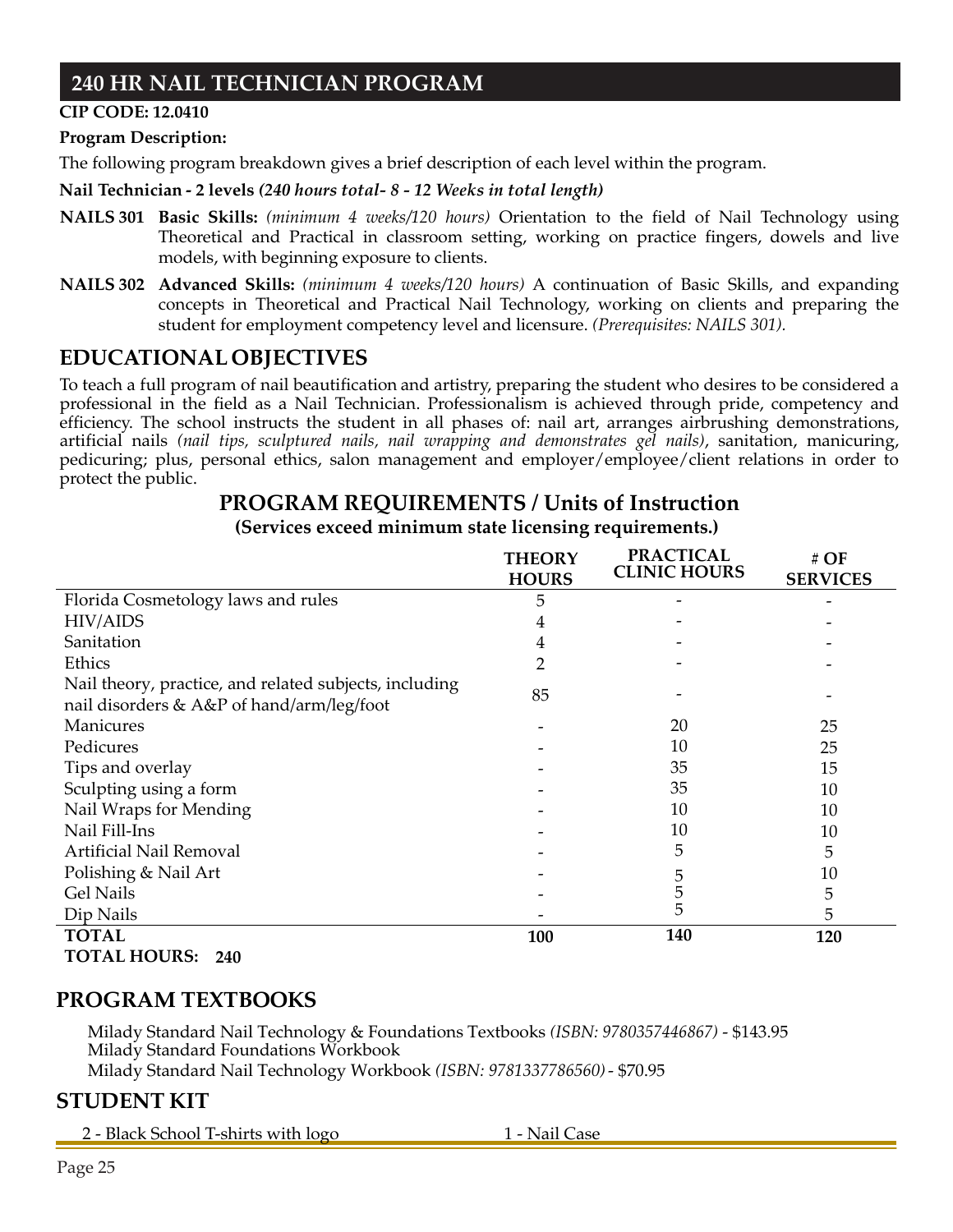Nail Kit: contains the following:

\*\*Basecoat; Topcoat; Cuticle Softener; Empty Mixing Pot with Lid; Manicure Bowl; Toe Separators; Nail Tips: Acrylic Nippers; Cuticle Pusher; Miracle Shiner; Toenail Clipper; Glue Dryer; Foot File; Orangewood Sticks; Acrylic Sculpting Brush; Cuticle Oil; Pre-Primer; Primer Bonder; Advanced Monomer; Antiseptic; Polishes; Small Fabric Scissors; Wrap Fabric; Zip Bond; Nail Adhesives; Acrylic Forms; Glass Dappen Dish; Advanced Acrylic Powders: White, Crystal, Pink, Natural; Tip Cutter; Acrylic Sealer; Buffer Blocks; Files; Smoothers, Colored Acrylic.

\*When students exhaust their Nail Kit supplies *(powders, liquids & files)*, the school will furnish needed items at no extra cost while in Nail Class. Changes or substitutions to the published Student Kit may occur without prior notice.

|                    | <b>TUITION, KIT, BOOKS &amp; FEES BY PROGRAM TERM</b> |               |     |                         |           |                           |
|--------------------|-------------------------------------------------------|---------------|-----|-------------------------|-----------|---------------------------|
|                    | <b>TERM1</b>                                          | <b>TERM 2</b> |     |                         |           |                           |
|                    | 120 HOURS                                             | 120 HOURS     |     |                         |           |                           |
| Tuition            | \$1,500                                               | \$1,500       | =   | $(\$3,000)$             |           | <b>Based on an hourly</b> |
| Kits               | \$375                                                 |               | $=$ | (\$375)                 |           | rate of: \$12.50          |
| <b>Books</b>       | \$250                                                 |               | $=$ | $(\$250)$               |           |                           |
| Supply/Product Fee | \$150                                                 | \$150         | $=$ | (\$300)                 |           |                           |
|                    | \$2,275                                               | \$1,650       |     | <b>PROGRAM TOTAL =</b>  |           | \$3,925.00                |
|                    |                                                       |               |     | <b>Registration Fee</b> | $\ddot{}$ | \$100.00                  |
|                    |                                                       |               |     |                         |           | \$4,025.00                |

# **WEEKLY CLASS SCHEDULE**

30 hour/week: 8:30 a.m. - 3:30 p.m., Monday thru Friday with  $\frac{1}{2}$  hour lunch break and 2 fifteen-minute breaks

Half Time Days 20 hour/week: 8:30 a.m. - 1 2:30 p.m., Monday thru Friday, no scheduled breaks Half Time Nights 20 hour/week: 5:00 p.m. - 10:00 p.m., Monday thru Thursday, no scheduled breaks

## **910 HR SPA SPECIALIST PROGRAM**

**CIP CODE: 51.3501**

**Program Description:**

The following program breakdown gives a brief description of each level within the program.

**Spa Specialist- 4 levels** *(910 hours total)* **Spa Specialistis comprised of 2 existing programs** *(Massage Therapy MAS 050 and MAS 051 and Skin Care, Hair Removal and Spa Training SKIN 201 & SKIN 202)*

#### **EDUCATIONAL OBJECTIVES**

To teach a complete program of Massage Therapy and Skin Care, Hair Removal, and Spa Training, broadening the contributions and horizons of the student who desires to work in a full-service Day Spa, with an eye toward protecting the public. This knowledge and skills will prepare the cross-trained individual for work in the beauty industry business of Esthetics, Day Spa Technician or Massage Therapist.

## **PROGRAM REQUIREMENTS / Units of Instruction**

**(Skin Care, Hair Removal and Spa Training services and hours exceed minimum state licensing requirements. Massage Therapy services and hours per Massage Therapy Board of Rules & Regulations.)**

*I. Skin Care, Hair Removal and Spa Training Portion: (Skin 201 & 202) 310 Hours*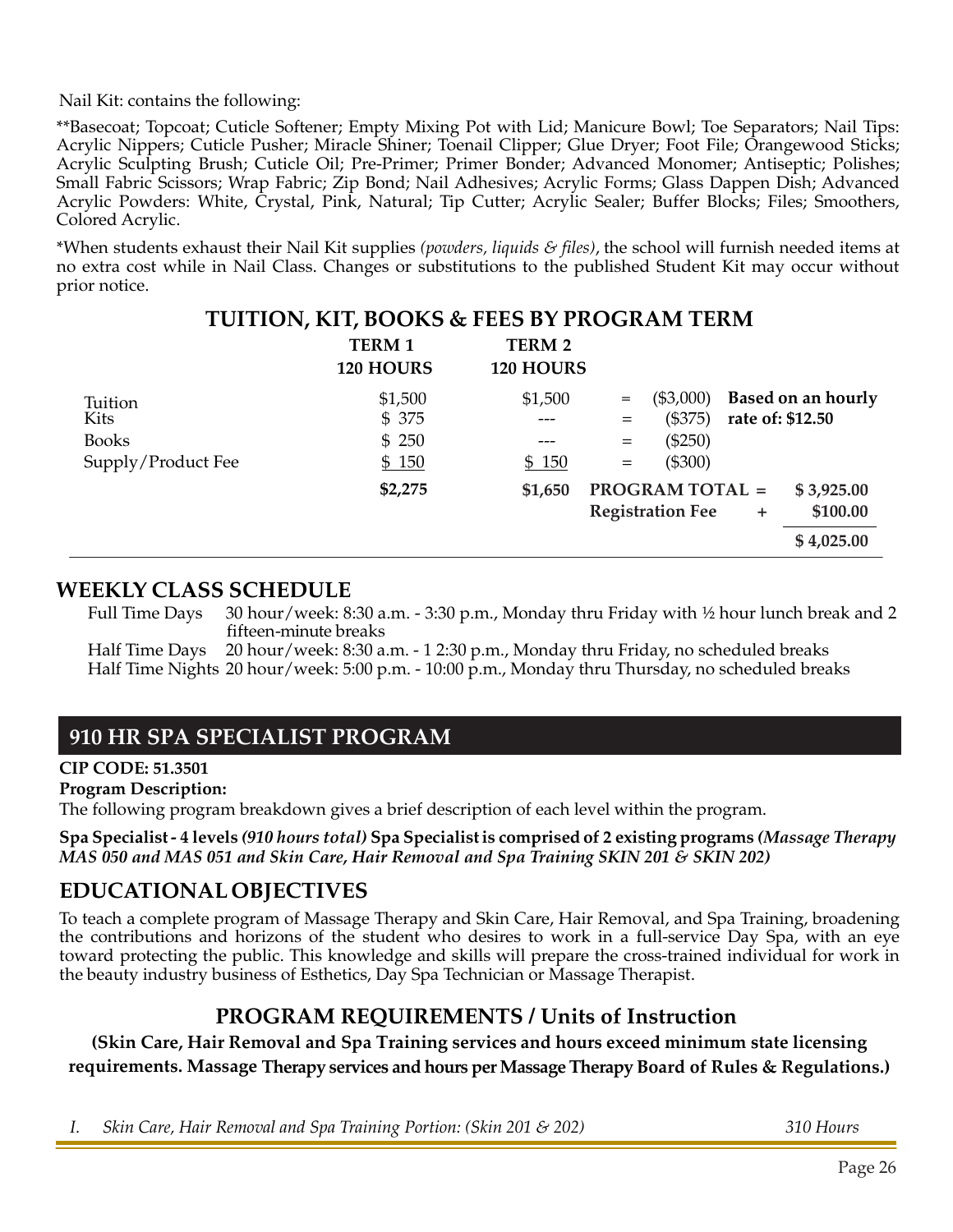|                                                                                                    | <b>THEORY</b><br><b>HOURS</b>           |                         |
|----------------------------------------------------------------------------------------------------|-----------------------------------------|-------------------------|
| Florida Laws and Rules                                                                             | 5                                       |                         |
| HIV and AIDS                                                                                       | 4                                       |                         |
| Sanitation and Bacteriology                                                                        | 10                                      |                         |
| Ethics                                                                                             | 2                                       |                         |
| Basics of Electricity, Equipment and Usage                                                         | 8                                       |                         |
| Facial Techniques & Contraindications                                                              | 66                                      |                         |
| Product Chemistry and Medical Terms                                                                | 8                                       |                         |
| Hair Removal                                                                                       | 2.5                                     |                         |
| Make up                                                                                            | $\overline{2}$                          |                         |
| Skin Theory, Disease, Disorders & Cosmetic Procedures                                              | 85                                      |                         |
| History and types of body treatments and wraps                                                     | 8                                       |                         |
| Describe the different types of hydrotherapy                                                       | 8.25                                    |                         |
| Spa Business and Medi Spa Business                                                                 | 8                                       |                         |
| <b>TOTAL</b>                                                                                       | 216.75                                  |                         |
|                                                                                                    |                                         |                         |
|                                                                                                    |                                         |                         |
|                                                                                                    | <b>PRACTICAL</b><br><b>CLINIC HOURS</b> | # OF<br><b>SERVICES</b> |
| Facials, manual and mechanical, including masks, packs or<br>a.                                    | 40                                      | 40                      |
| treatments which must be performed on a variety of skin types                                      |                                         |                         |
| including normal, oily, dry, combination, problem, and mature (basic<br>$\&$ corrective)           |                                         |                         |
| Set up, use and maintenance of electrical devices<br>b.                                            | 1.25                                    | 5                       |
| Hair removal, including tweezing, waxing, threading and sugaring<br>c.                             | 5                                       | 20                      |
| Makeup application for both daytime and nighttime looks<br>d.                                      | 5                                       | 10                      |
| Lash and brow tinting<br>e.                                                                        | 5                                       | 10                      |
| Eyelash application, including strip lashes, Individual lashed, and<br>f.<br>semi-permanent lashes | 10                                      | 10                      |
| <b>Manual Extractions</b><br>g.                                                                    | 1.25                                    | 5                       |
| Body Treatments; Different types of Hydrotherapy/Spa; Different<br>h.                              | 25.75                                   | 16                      |
| types of Body Wraps                                                                                |                                         |                         |
| <b>TOTAL</b>                                                                                       | 93.25                                   | 116                     |

|                                                       | <b>THEORY</b> | # $OF$          |
|-------------------------------------------------------|---------------|-----------------|
|                                                       | <b>HOURS</b>  | <b>SERVICES</b> |
| Anatomy and Physiology, Kinesiology & Pathology       | 200           |                 |
| Basic Massage Theory and Practice                     | 100           |                 |
| Clinical Practicum                                    | 125           |                 |
| <b>Allied Modalities</b>                              | 108           |                 |
| Theory, Practice and Techniques of Hydrotherapy & Spa | 32            |                 |
| <b>Medical Errors</b>                                 |               |                 |

Page 27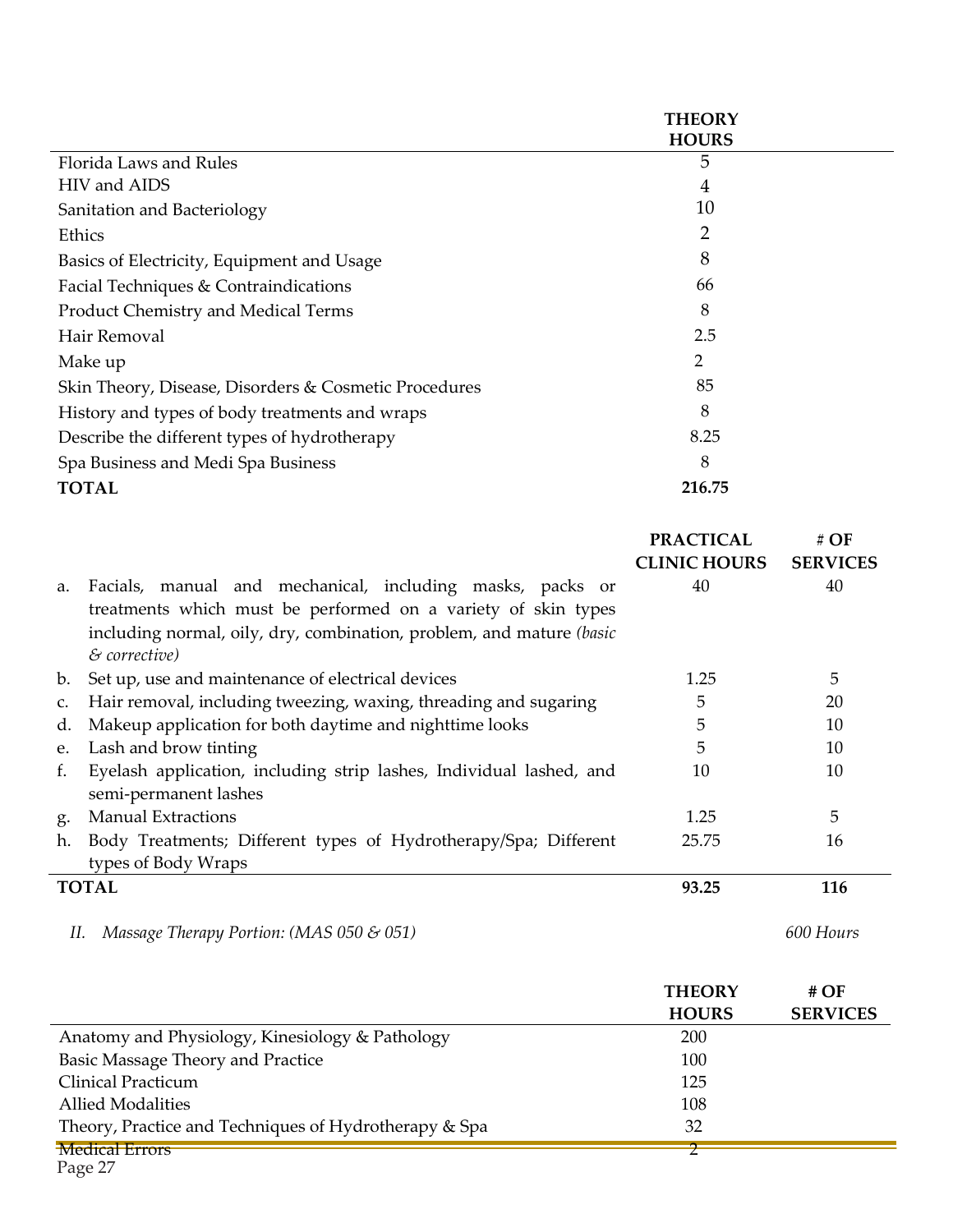| Chapter 480 Florida Statues/Rules of History of Massage | 10  |     |
|---------------------------------------------------------|-----|-----|
| <b>Professional Ethics</b>                              | 4   |     |
| Business Skills/Professional Development                | 15  |     |
| HIV/Aids Education                                      | 4   |     |
| Massages                                                | -   | 75  |
| <b>TOTAL</b>                                            | 600 | 75. |
| <b>TOTAL HOURS: 910</b>                                 |     |     |

#### **PROGRAM TEXTBOOKS**

Milady's Standard Esthetics & Fundamentals Textbooks *(ISBN: 9780357263792)* - \$171.95 Milady's Standard Esthetics: Fundamentals Workbook *(ISBN: 9781337095044)* - \$83.95 Milady's Standard Esthetics: Foundations Workbook *(ISBN: 9781337095273)* - \$62.95 Milady's Theory & Practice of Therapeutic Massage Textbook by Beck *(ISBN: 9781285187587)* -120.95 Milady's Theory & Practice of Therapeutic Massage Exam Review Book by Beck *(ISBN-9781285187655)* - \$44.95 Milady's Theory & Practice of Therapeutic Massage Workbook by Beck *(ISBN: 9781285187617)* - \$59.95 Illustrated Essentials of Musculoskeletal Anatomy by Sieg & Adams *(ISBN: 97809357157116)* - \$43.83

#### **STUDENT KIT**

- 2 Black School T-Shirts with Logo 1 8 pc. Spa Body Brush Set
- 1 Make-up Kit with Case 1 8 oz. Bottle with Pump
- 1 12 pc Make-up Brush Set with Case 1 Single Oil Holster
- 
- -

\*All necessary equipment, products and supplies *(other than what is issued in their kit)* and needed for the performance of services and study of Skin Care, Hair Removal and Spa Training are supplied by the Academy to students at a one-time supply/product use charge. \*\*All equipment, linens and lotions necessary for class, models & clients for practice of Massage Therapy will be supplied by the school while here as a student. \*\*\*Changes or substitutions to the published Student Kit may occur without prior notice.

#### **TUITION, KIT, BOOKS & FEES BY PROGRAM TERM**

|                    | <b>TERM 1</b><br><b>450 HOURS</b> | <b>TERM 2</b><br><b>460 HOURS</b> |                                      |                    |
|--------------------|-----------------------------------|-----------------------------------|--------------------------------------|--------------------|
| Tuition            | \$7,053                           | \$7,052                           | $=$ (\$14,105)                       | Based on an hourly |
| Kits               | \$450                             |                                   | $(\$450)$<br>$=$                     | rate of: \$15.50   |
| <b>Books</b>       | \$300                             | \$250                             | $(\$550)$<br>$\qquad \qquad =$       |                    |
| Supply/Product Fee | \$150                             | \$150                             | $(\$300)$<br>$=$                     |                    |
|                    | \$7,953                           | \$7,452                           | <b>PROGRAM TOTAL =</b>               | \$15,405.00        |
|                    |                                   |                                   | <b>Registration Fee</b><br>$\ddot{}$ | \$100.00           |
|                    |                                   |                                   |                                      | \$15,505.00        |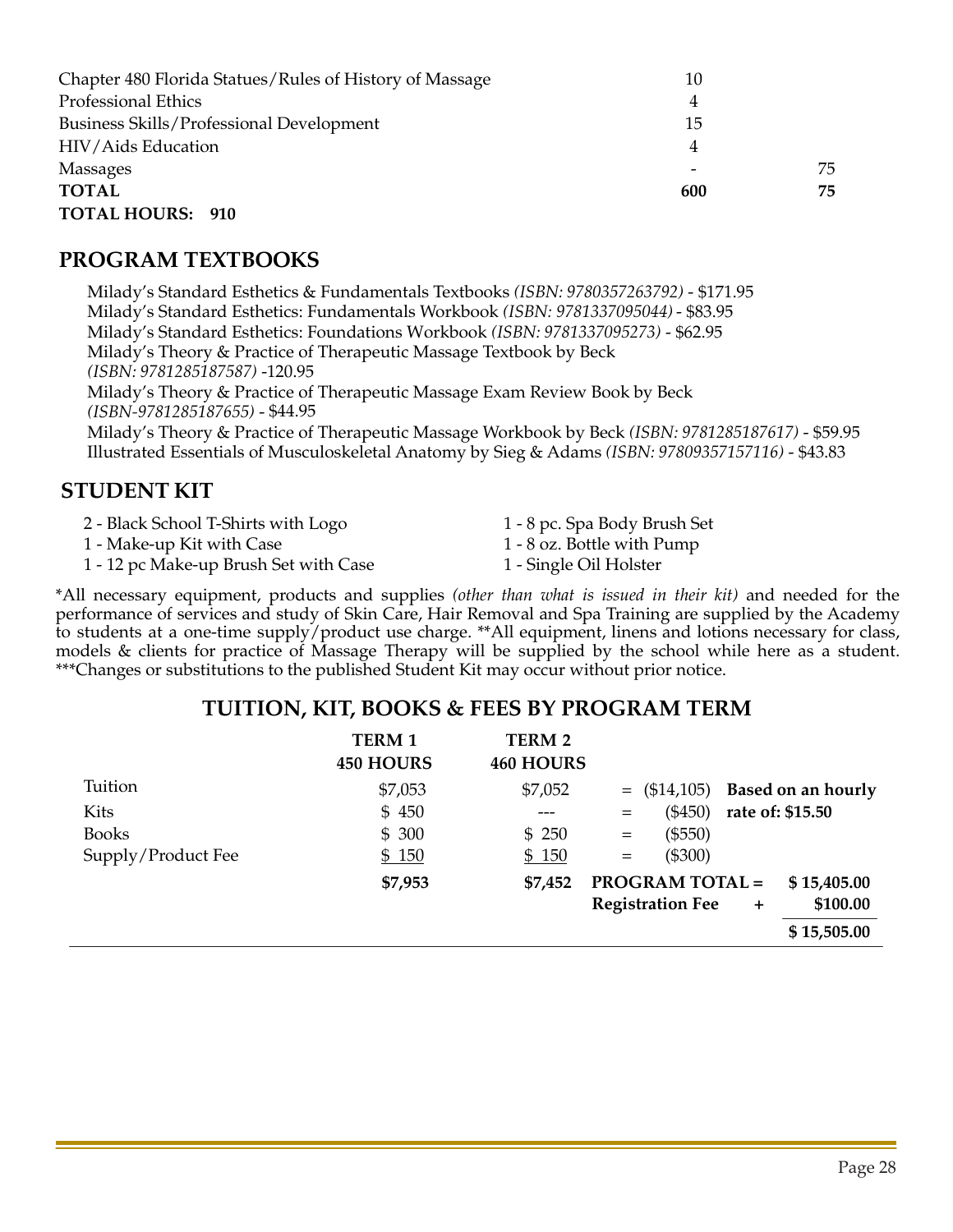#### **WEEKLY CLASS SCHEDULE**

Skin/Massage Full Time Days 30 hour/week: 8:30 a.m. - 3:30 p.m., Monday thru Friday, with ½ hour lunch break and 2 fifteen-minute breaks

| Skin Half Time Days      | 20 hour/week: 8:30 a.m. - 12:30 p.m., Monday thru Friday, no scheduled                                |
|--------------------------|-------------------------------------------------------------------------------------------------------|
| Massage Half Time Nights | <b>breaks</b><br>20 hour/week: 5:00 p.m. - 10:00 p.m, Monday through Thursday, no<br>scheduled break. |

#### **750 HR FULL SPECIALTY PROPGRAM**

#### **CIP CODE: 12.0409**

#### **Program Description:**

The following program breakdown gives a brief description of each level within the program.

Full Specialty - 5 levels (750 hours total) Full Specialty is comprised of 2 existing programs (Skin Care, Hair *Removal and Spa Training SKIN 201 & SKIN 202 and Nail Technician NAILS 301 & NAILS 302, with a fifth level, 401 - Advanced Makeup and Receptionist Training)*

**FULL SPEC 401** *(200 hours)* Advanced techniques in both traditional makeup and airbrushed makeup, lash extension application, microblading and special effects makeup and receptionist training in phone skills and appointment setting.

#### **EDUCATIONAL OBJECTIVES**

To teach a complete program of Skin Care, Hair Removal, Spa Training, Nail Technology, and Reception work and Advanced Makeup Artistry which will include traditional makeup application and professional airbrushing application for Specialty Makeup (glamour, bridal, runway, mortuary or theatrical work, as well as studio photography work) , an introduction to Special FX makeup, as well as including lash extensions and the art of microblading, otherwise known as permanent makeup or cosmetic tattooing, giving the Full Specialist an opening into the para-medical fields. By preparing and developing sufficiently knowledgeable, experienced, skilled professional Full Specialists who are cross trained with all the necessary fundamentals to enter any phase of these industries broadens the contributions and horizons of this profession helping to protect the public. This knowledge and these skills will prepare a cross-trained individual for work in the business of Esthetics, Day Spa Technician, Nail Technician, Mortuaries, Theatrical work, Photography Studios, or assisting in a salon as a Receptionist.

#### **PROGRAM REQUIREMENTS / Units of Instruction (Services and hours exceed minimum state licensing requirements.)**

*I. Skin Care, Hair Removal and Spa Training Portion: (Skin 201 & 202) 310 Hours*

|                                                       | <b>THEORY</b><br><b>HOURS</b> |  |
|-------------------------------------------------------|-------------------------------|--|
| Florida Laws and Rules                                | 5                             |  |
| HIV and AIDS                                          | 4                             |  |
| Sanitation and Bacteriology                           | 10                            |  |
| Ethics                                                |                               |  |
| Basics of Electricity, Equipment and Usage            | 8                             |  |
| Facial Techniques & Contraindications                 | 66                            |  |
| Product Chemistry and Medical Terms                   | 8                             |  |
| Hair Removal                                          | 2.5                           |  |
| Make up                                               | 2                             |  |
| Skin Theory, Disease, Disorders & Cosmetic Procedures | 85                            |  |
| History and types of body treatments and wraps        | 8                             |  |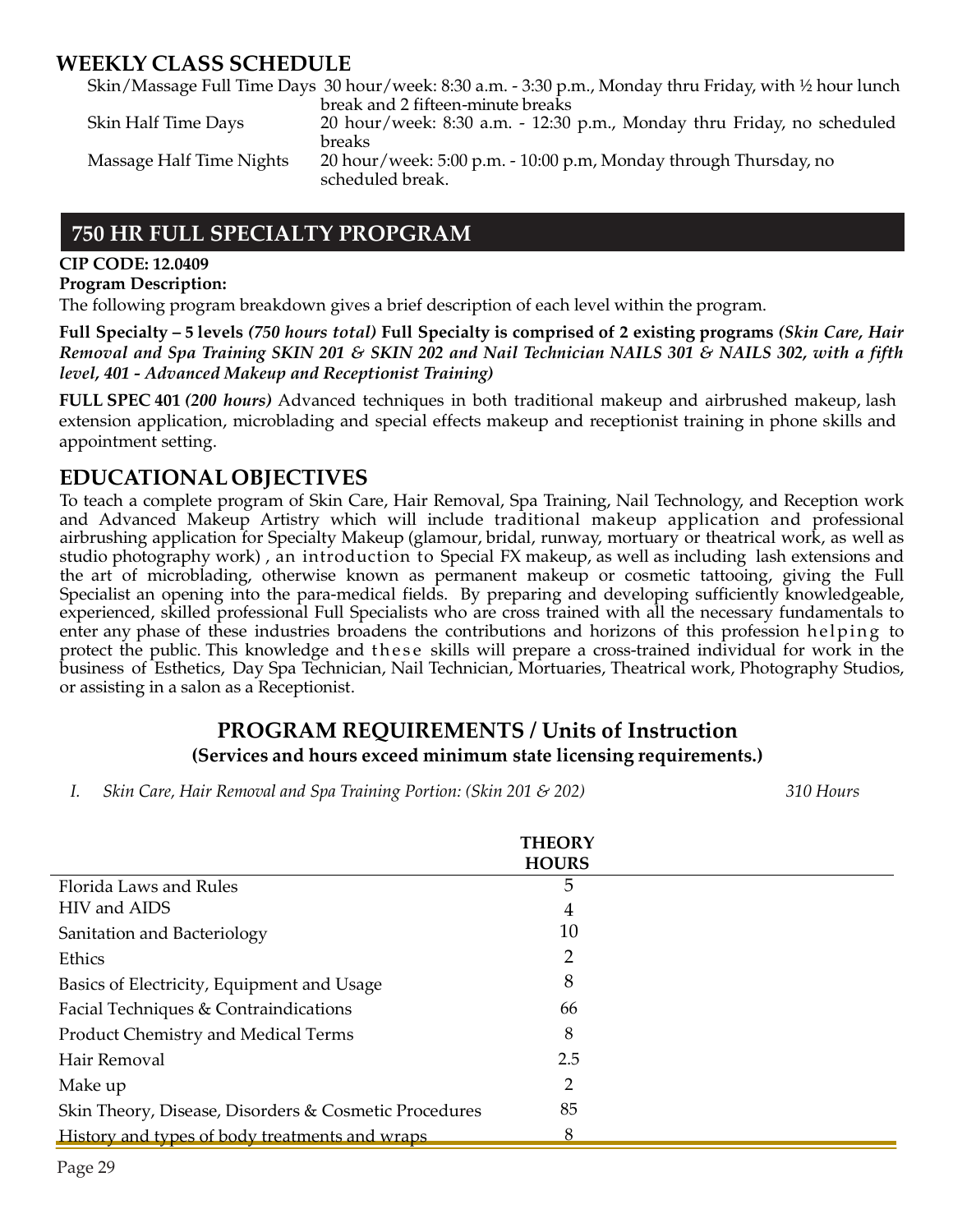| TOTAL                                        | 216.75 |
|----------------------------------------------|--------|
| Spa Business and Medi Spa Business           |        |
| Describe the different types of hydrotherapy | 8.25   |

|                |                                                                                                                                                                                                                     | <b>PRACTICAL</b><br><b>CLINIC HOURS</b> | # $\overline{OF}$<br><b>SERVICES</b> |
|----------------|---------------------------------------------------------------------------------------------------------------------------------------------------------------------------------------------------------------------|-----------------------------------------|--------------------------------------|
| a.             | Facials, manual and mechanical, including masks, packs or<br>treatments which must be performed on a variety of skin types<br>including normal, oily, dry, combination, problem, and mature (basic<br>& corrective) | 40                                      | 40                                   |
| b.             | Set up, use and maintenance of electrical devices                                                                                                                                                                   | 1.25                                    | 5                                    |
| $C_{\bullet}$  | Hair removal, including tweezing, waxing, threading and sugaring                                                                                                                                                    | 5                                       | 20                                   |
| d.             | Makeup application for both daytime and nighttime looks                                                                                                                                                             | 5                                       | 10                                   |
| e.             | Lash and brow tinting                                                                                                                                                                                               | 5                                       | 10                                   |
| f.             | Eyelash application, including strip lashes, Individual lashed, and<br>semi-permanent lashes                                                                                                                        | 10                                      | 10                                   |
| g <sub>·</sub> | <b>Manual Extractions</b>                                                                                                                                                                                           | 1.25                                    | 5                                    |
| h.             | Body Treatments; Different types of Hydrotherapy/Spa; Different<br>types of Body Wraps                                                                                                                              | 25.75                                   | 16                                   |
|                | <b>TOTAL</b>                                                                                                                                                                                                        | 93.25                                   | 116                                  |

#### *II. Nail Technician Portion: (Nails 301 & 302) 240 Hours*

Ĺ,

|                                                             | <b>THEORY</b> | <b>PRACTICAL</b>    | $#$ OF          |
|-------------------------------------------------------------|---------------|---------------------|-----------------|
|                                                             | <b>HOURS</b>  | <b>CLINIC HOURS</b> | <b>SERVICES</b> |
| Florida Cosmetology laws and rules                          | 5             |                     |                 |
| <b>HIV/AIDS</b>                                             | 4             |                     |                 |
| Sanitation                                                  | 4             |                     |                 |
| Ethics                                                      | 2             |                     |                 |
| Nail theory, practice, and related subjects, including nail | 85            |                     |                 |
| disorders & $A\&P$ of hand/arm/leg/foot                     |               |                     |                 |
| <b>Manicures</b>                                            |               | 20                  | 25              |
| Pedicures                                                   |               | 10                  | 25              |
| Tips and overlay                                            |               | 35                  | 15              |
| Sculpting using a form                                      |               | 35                  | 10              |
| Nail Wraps for Mending                                      |               | 10                  | 10              |
| Nail Fill-Ins                                               |               | 10                  | 10              |
| Artificial Nail Removal                                     |               | 5                   | 5               |
| Polishing and Nail Art                                      |               | 5                   | 10              |
| <b>Gel Nails</b>                                            |               | 5                   | 5               |
| Dip Nails                                                   |               | 5                   | 5               |
| <b>TOTAL</b>                                                | 100           | 140                 | 120             |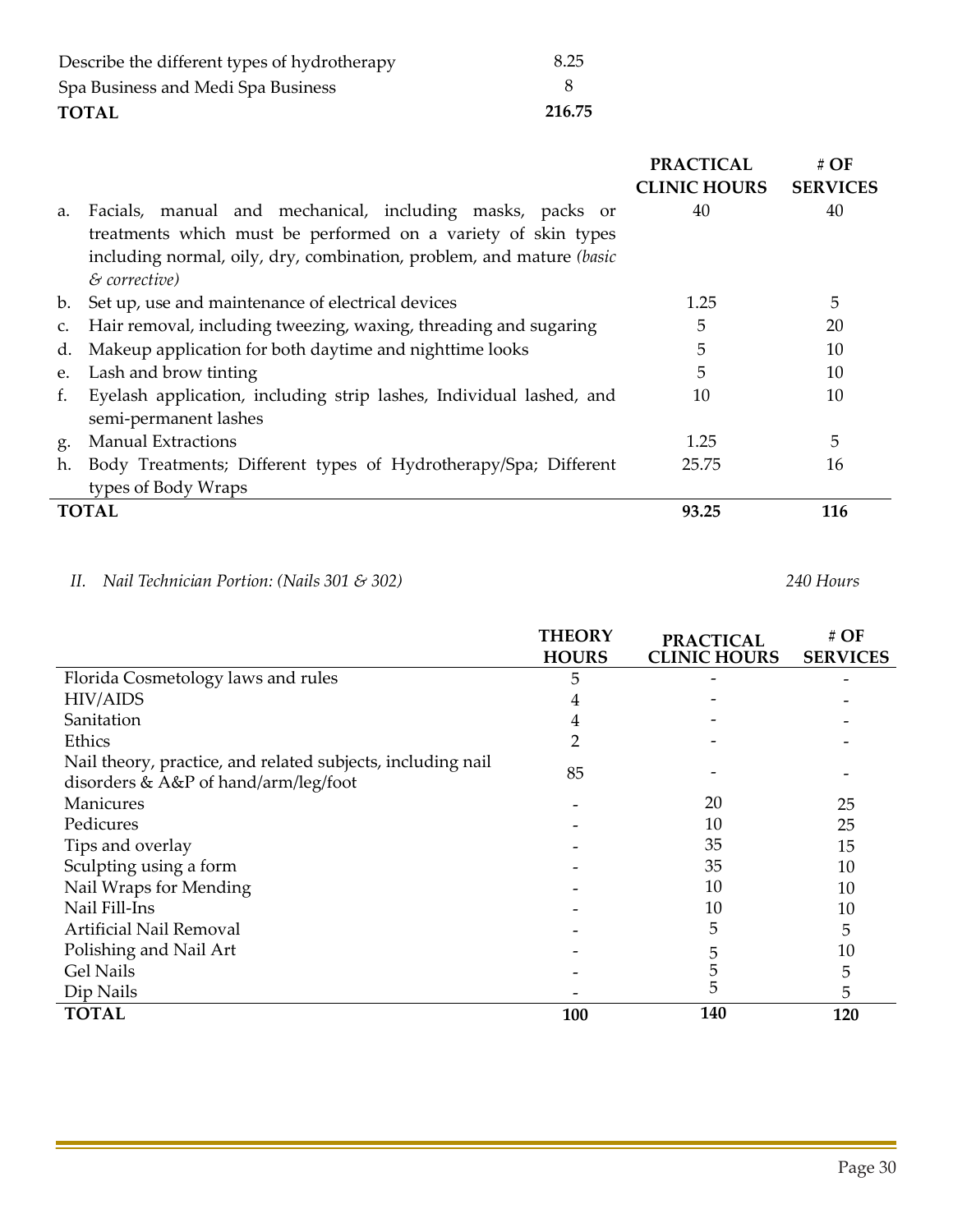|    |                                                                                                                 | <b>THEORY</b> | <b>PRACTICAL</b>    | # $OF$          |
|----|-----------------------------------------------------------------------------------------------------------------|---------------|---------------------|-----------------|
|    |                                                                                                                 | <b>HOURS</b>  | <b>CLINIC HOURS</b> | <b>SERVICES</b> |
| а. | Airbrush: (Foundation, highlight/contour, lips,<br>eyeliner, eyeshadow & glamour techniques)                    | 12            | 52                  | 15              |
| b. | Special Effects (Wounds, aging, monsters, life-casting,<br>prosthetics)                                         | 13            | 61                  | 20              |
|    | c. Eyelash Extensions: (infection control, application,<br>techniques, homecare, marketing, follow up services) | 8             | 13                  | 6               |
|    | d. Microblading: (Infection control, application<br>techniques, home care, marketing, follow up services)       | 8             | 13                  | 6               |
|    | e. Receptionist Training/Phone Skills                                                                           | າ             | 18                  | 0               |
|    | <b>TOTAL</b>                                                                                                    | 43            | 157                 | 47              |
|    | <b>TOTAL HOURS: 750</b>                                                                                         |               |                     |                 |

## **PROGRAM TEXTBOOKS**

Milady's Standard Esthetics & Fundamentals Textbook *(ISBN: 9780357263792)* - \$171.95 Milady's Standard Esthetics: Fundamentals Workbook *(ISBN: 9781337095044)* - \$83.95 Milady's Standard Esthetics: Foundations Workbook *(ISBN: 9781337095273)* - \$62.95 Milady Standard Nail Technology & Fundamentals Textbooks *(ISBN: 9780357446867)* - \$143.95 Milady Standard Nail Technology Workbook *(ISBN: 9781337786560)*- \$70.95 The Eyelash Extension Professional Training Manual by Christa McDearmon *(ISBN: 9781497325418)* - \$26.57 Special Makeup Effects: Making and Applying Prosthetics by Todd Debreceni *(ISBN: 9781138049048)* -\$54.30 The Microblading Bible by Corinne Asch *(ISBN: 9781541012875)* - \$31.89

## **STUDENT KIT**

**SEE SEPARATE PROGRAMS PREVIOUSLY LISTED.** *(Nail Technician Program Student Kit and Skin Care, Hair Removal and Spa Training Program Student Kit.)*

Makeup Portion: Lash Extension Practice Kit and Student Skin Care Kit.

\*When students exhaust their Nail Kit supplies *(powders, liquids & files)*, the school will furnish needed items at no extra cost while in Nail Class.

\*\*All necessary equipment, products and supplies *(other than what is issued in their kit)*, needed for the performance of services and study of Skin Care, Hair Removal and Spa Training and Advanced Makeup, (Airbrushing Kits, Sculpting Tools, Microbladding Tools, Zombie FX Kit, Scary Doll FX Kit, blood etc. ) are supplied by the Academy to students at a one-time supply/product use charge.

## **TUITION, KIT, BOOKS & FEES BY PROGRAM TERM**

|                    | <b>TERM1</b> | <b>TERM 2</b> |                                                  |
|--------------------|--------------|---------------|--------------------------------------------------|
|                    | 375 HOURS    | 375 HOURS     |                                                  |
| Tuition            | \$5,438      | \$5,437       | Based on an hourly<br>$=$ (\$10,875)             |
| Kits               | \$700        | \$375         | rate of: \$14.50<br>(\$1,075)<br>$=$             |
| <b>Books</b>       | \$ 410       | \$140         | $(\$550)$<br>$=$                                 |
| Supply/Product Fee | \$150        | \$150         | $(\$300)$<br>$=$                                 |
|                    | \$6,698      | \$6,102       | <b>PROGRAM TO TAL =</b><br>\$12,800.00           |
|                    |              |               | \$100.00<br><b>Registration Fee</b><br>$\ddot{}$ |
|                    |              |               | \$12,900.00                                      |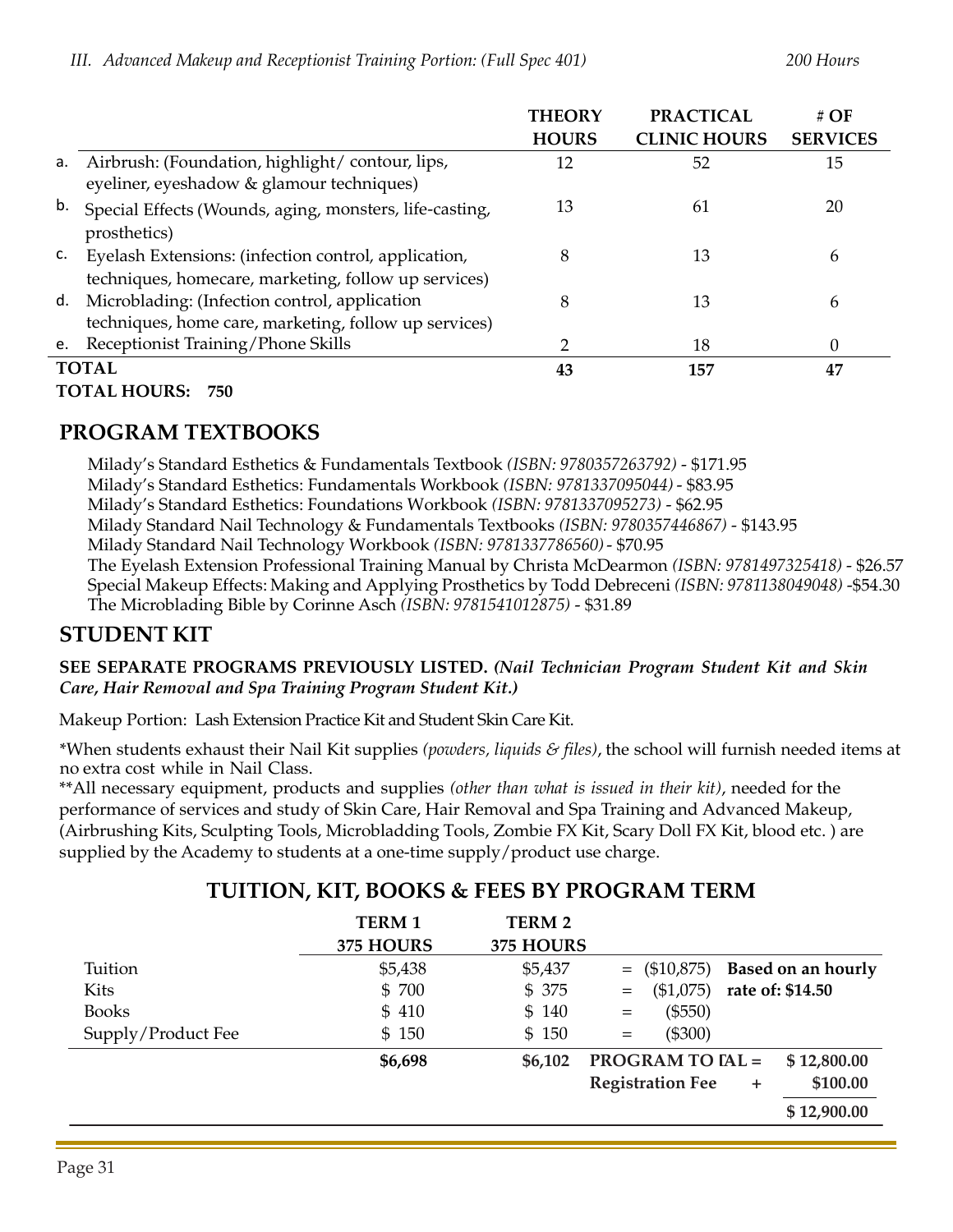#### **WEEKLY CLASS SCHEDULE**

Full Time Days 30 hour/week: 8:30 a.m. - 3:30 p.m., Monday thru Friday, with 1/2 hour lunch break and 2 fifteen-minute breaks

Half Time Days 20 hour/week: 8:30 a.m. - 12:30 p.m., Monday thru Friday, no scheduled breaks Half Time Nights 20 hour/week 5:00 p.m. - 10:00 p.m., Monday thru Thursday, no scheduled breaks

#### **FEES AND CHARGES**

**BOOKS/ KITS/SUPPLY & PRODUCT FEES** are as stated for each individual program as previously covered during each program breakdown in this catalog. International Academy's Retail Center/Bookstore carries all required books and supplies. During enrollment a student will be responsible to select either to purchase their program kits and books from an outside vendor at their own expense and only purchase their uniform T-shirt/ apron/jacket & product charge from the academy or elect to purchase all program kits, books, uniform T-shirt, apron/jacket and one time product charge for their program from International Academy and have these items charged to their school ledger, using their Title IV funds pay for these items. Improvements and updates to kits and books are made periodically and may result in a price change without notice. New prices would not affect currently enrolled students. The Enrollment Agreement lists all charges per program term.

**NOTE:** The fees for books, uniforms, supply & product fees and the student's kit are non-refundable after attendance has begun.

#### **OTHER FEES**

| Termination Fee/Cancellation Fee                                    | \$100.00  |
|---------------------------------------------------------------------|-----------|
| <b>International Student Fees</b>                                   | *\$500.00 |
| * (Non-refundable Registration Fee-\$150; INS Form I-901 Fee \$200) |           |
| Non-refundable Traceable FedEx Mail & Communication Fee             | \$150.00  |
| Change of Program Fee (after 30 days in class)                      | \$150.00  |

#### **EXTRA EXPENSES**

Items of extra expenses to the student such as housing, board, instructional supplies or equipment, tools, student activities, laboratory fees, service charges, rentals, deposits and all extra charges need not be considered in the tuition refund computations, provided they are separately identified in the enrollment agreement, catalog and in other published data furnished to the student before enrollment. When items of major expenses are separately identified for this purpose, the school also states its policy for reasonable settlement of such charges in the event of an early termination.

## **GRADUATION REQUIREMENTS FOR ALL PROGRAMS:**

The following must be completed before graduation from all programs:

- a. Required clock hours
- b. Required clinic services
- c. All written exams and school final exams passed with the minimum allowable grade. *(80%)*
- d. All financial obligations met, or other financial arrangements made.

Upon completion of all graduation requirements the student will receive a diploma.

#### **LICENSING REQUIREMENTS FOR ALL PROGRAMS**

LICENSINGAND EXAM FEESAREASEPARATE COST FROMANYOTHERFEES LISTED IN THIS CATALOG.

#### **1200 Hour Cosmetology Program:**

The successful completion of the 1200 clock hour Cosmetology Program will make the graduate eligible to take the licensing examination and will receive a diploma from the Academy. To receive their Cosmetology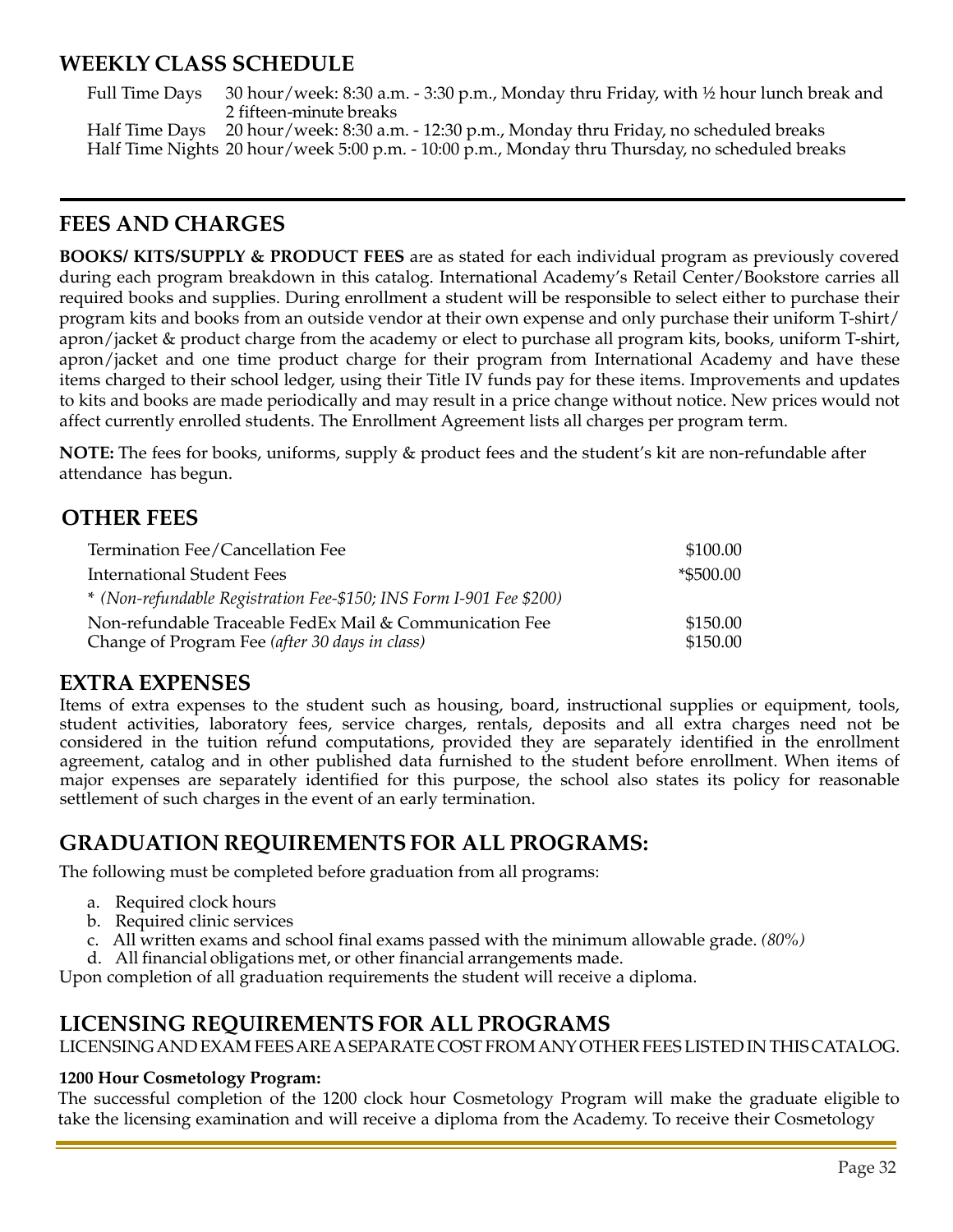license, the student must submit, through the Academy, an application to the Department of Business and Professional Regulation, including Criminal Background information, along with an online payment transaction in the amount of \$63.50 and HIV/AIDS Certificate *(online course cost \$20.00)*. Once the Department deems an applicant is eligible for the computer-based testing, the graduate will be contacted by the Department contracted vendor for scheduling an exam date and time. The applicant must pass the licensing examination in order to receive their license. *(Testing Cost \$27.00)* Total exam/licensing fees including HIV/Aids Certification: \$111.00

#### **1200 Hour Barber Program:**

The successful completion of the 1200-clock hour Barber Program will make the graduate eligible to take the licensing examination and will receive a diploma from the Academy. To receive their Barber license, the student must submit, through the Academy, an application to the Department of Business and Professional Regulation, including Criminal Background information, along with an online payment transaction in the amount of \$223.50 if applying between 4/1 of even years through 7/31 of odd years; or \$173 if applying between 8/1 of odd years through 3/31 of even years and a HIV/AIDS Certificate *(online course cost \$20.00)*. Once the Department deems an applicant eligible for the computer-based testing, the graduate will be contacted by the Department contracted vendor for scheduling an exam date and time. The applicant must pass the licensing examination in order to receive their license. *(exam fee is part of the application fees):* \$243.50 or \$193.00.

#### **600 Hour Restricted Barber Program: NOT AVAILABLE AT THIS TIME**

The successful completion of the 600 clock hour Restricted Barber Program will make the graduate eligible to take the licensing examination and will receive a diploma from the Academy. To receive their Restricted Barber license, the student must submit through the Academy, an application to the

Department of Business and Professional Regulation, including Criminal Background information, along with an online payment transaction in the amount of \$228 if applying between 4/1 of even years through 7/31 of odd years; or \$178 if applying between 8/1 of odd years through 3/31 of even years and a HIV/ AIDS Certificate (*online course cost \$20.00).* Once the Department deems an applicant eligible for the computer-based testing, the graduate will be contacted by the Department contracted vendor for scheduling an exam date and time. The applicant must pass the licensing examination in order to receive their license. *(exam fee is part of the application fees):* \$198.00 or \$248.00.

#### **600 Hour Massage Therapy Program:**

The successful completion of the 600-clock hour Massage Therapy Program will make the graduate eligible to take the licensing examination and receive a Diploma from the Academy. To receive their Massage Therapy License, the student must submit an application for examination and all of its attachments, including Criminal Background information, to the FSMTB for the MBLEx examination at a cost of \$265.00. After passing the examination, to receive their Florida Massage Therapy License, the student must submit an application to the Department of Health, along with a check or money order in the amount of \$155.00 and proof of passing the exam. In addition, the student is responsible for finger printing, background check and photo routed through the Dept. of Law Enforcement - \$95.00, with a total cost of \$515.00. The school will submit to the Department of Health an official transcript showing all requirements have been met and passed.

#### **310 Hour Skin Care, Hair Removal and Spa Training Program:**

The successful completion of the 310-clock hour Skin Care, Hair Removal and Spa Training Program will make the graduate eligible to receive the appropriate certification and will receive a Diploma from the Academy. To receive their Skin Care License, the student must submit, through the Academy, an application to the Department of Business and Professional Regulation, including Criminal Background information, along with an online payment transaction in the amount of \$75.00 and HIV/AIDS Certificate *(online course cost \$20.00)*. Total licensing fee including HIV/Aids Certification \$95.00.

#### **240 Hour Nail Technician Program:**

The successful completion of the 240-clock hour Nail Technician Program will make the graduate eligible to receive the appropriate certification and will receive a Diploma from the Academy. To receive their Nail Technician License, the student must submit, through the Academy, an application to the Department of Business and Professional Regulation, including Criminal Background information, along with an online payment transaction in the amount of \$75.00 and HIV/AIDS Certificate *(online course cost \$20.00)*. Total licensing fee including HIV/ Aids Certification: \$95.00.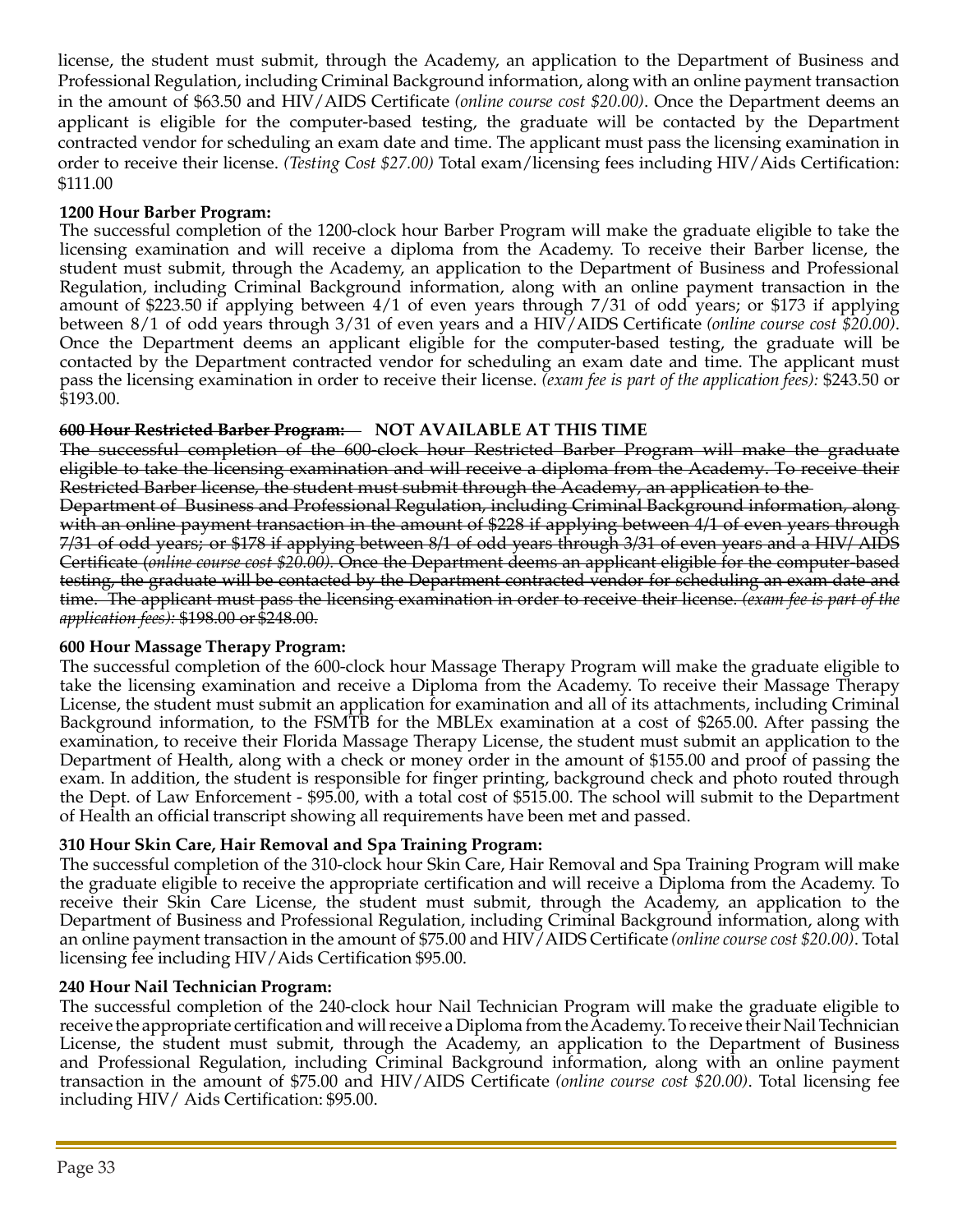#### **910 Hour Spa Specialist Program:**

The student that completes the 910-clock hour Spa Specialist Program will receive a Diploma from the Academy. This program does not lead to a Florida License titled "Spa Specialist". To receive their individual licenses in Skin Care, Hair Removal and Spa Training and Massage Therapy, the student must follow the requirements for the individual programs of Skin Care and Massage as stated in this section. Skin Care: \$95.00 and Massage Therapy: \$515.00.

#### **750 Hour Full Specialty Program:**

The successful completion of the 750-clock hour Full Specialty Program will make the graduate eligible to receive the appropriate certification and will receive a Diploma from the Academy. To receive their Full Specialty license, the student must submit, through the Academy, an application to the Department of Business and Professional Regulation, including Criminal Background information, along with an online payment transaction in the amount of \$75.00, and HIV/AIDS Certificate *(online course cost \$20.00)*. Total licensing fee including HIV/ Aids Certification \$95.00. (There is no separate license for Advanced Makeup in Florida).

## **GRADING SYSTEM**

Theory, Practical and Clinic work are all of equal value. After each unit you will be given a test for that unit. All your practical work on mannequins is graded as Pass/Fail and all practical exams are graded on a point system *(see below)* which must be passed with a minimum score of 80%. Each service you perform on the clinic floor is checked and graded as Pass/Fail. Final practical and theory exams must be passed with a minimum 80% before considered successfully completing the program and graduating. You will receive a training progress report as described in our satisfactory progress policy at least once by mid-point of your program. Our grading point system is as follows:

| 100% - 94% - A - Excellent     |  |                                  |
|--------------------------------|--|----------------------------------|
| $93\% - 88\% - B - Good$       |  |                                  |
|                                |  | $87\% - 80\%$ - C - Satisfactory |
|                                |  | 79% - 72% - D - Unsatisfactory   |
| Less than $71\%$ - F - Failing |  |                                  |

You must maintain a **"C"** *(80%)* average in all areas of study to complete the program, and to be considered making satisfactory progress.

## **SATISFACTORY ACADEMIC PROGRESS POLICY (SAP)**

Satisfactory progress in attendance and academic work is a requirement for all students enrolled at the school, both title IV and non-title IV. **NOTE:** *Students receiving funds under any Federal Title IV Financial Aid Program must maintain satisfactory progress in order to continue eligibility for such funds.* The policy complies with the guidelines established by NACCAS and the federal regulations established by the U.S. Dept. of Education and is applied consistently to all students enrolled *(full or part time)* in their specific program. Students receive a copy of the policy before enrollment via Catalog and Consumer Handbook.

#### **ATTENDANCE PROGRESS EVALUATIONS**

Attendance Progress is evaluated on a cumulative basis. At each pre-set evaluation point the cumulative attendance will be added to attendance from the preceding months, divided by the scheduled attendance to date, to determine if the student is progressing towards completion and will be able to complete their program within the maximum time frame of 150%. Students who exceed the maximum timeframe may be terminated, loose their FA and/or be placed on a payment plan and charged, by contract, a per hour additional charge times the hours of instruction needed to complete the program, unless, the time missed is excused by the Administrator.

#### **ATTENDANCE PROGRESS - 1200 HOUR COSMETOLOGY PROGRAM**

**Full-Time Maximum Time:** The maximum time a student has to complete this program is 60 weeks or 14 months or 1800 scheduled hours.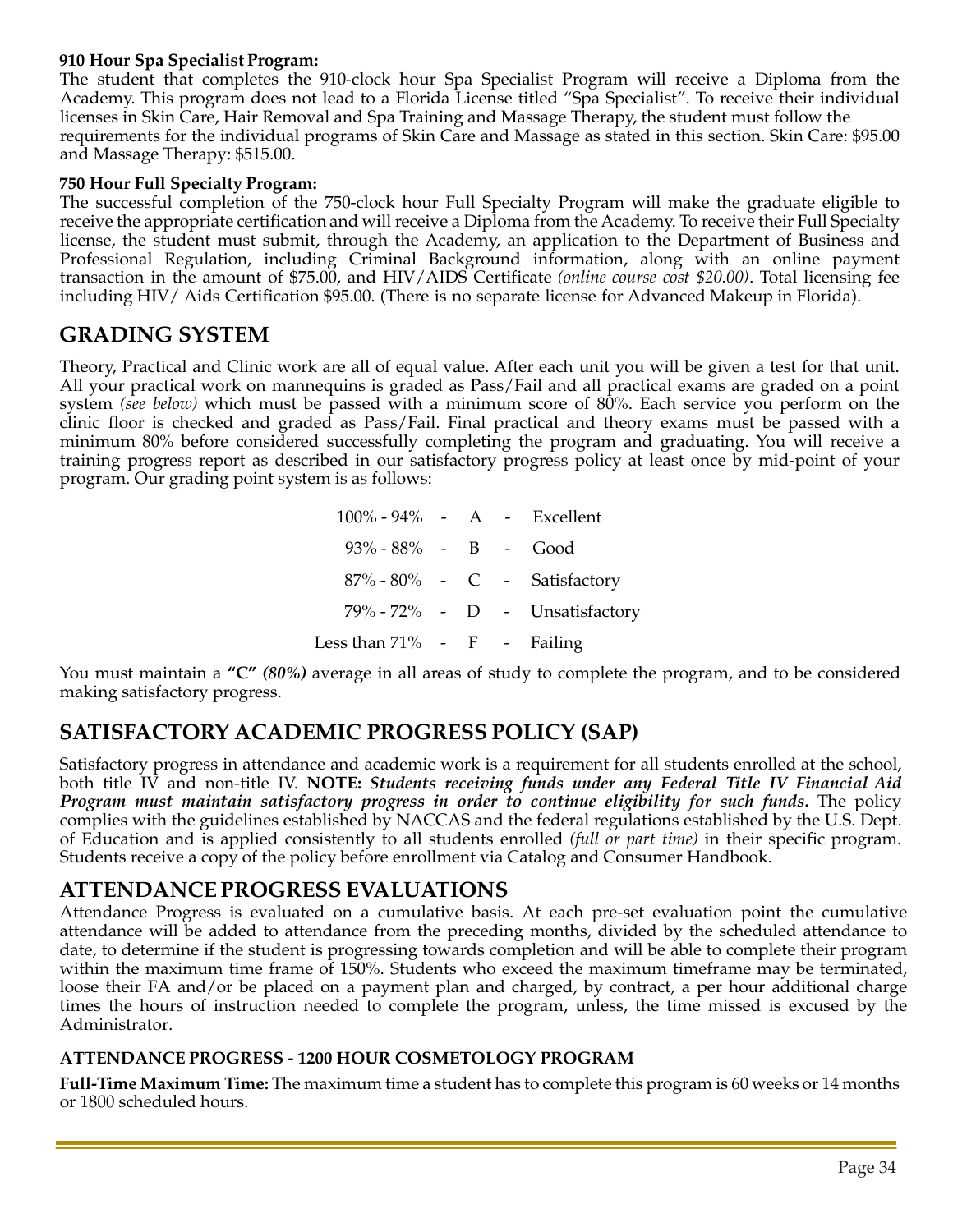**Attendance:** Full time student must attend at least 67% of their scheduled hours in order to be considered making progress and to complete the program within the maximum time frame. NOTE: The contracted length of the 1200-hour Cosmetology Program for students attending 30 hours per week is 40 weeks/9.30 months. Any student not completing the program within 40 weeks/9.30 months may be charged, by contract, a per hour additional charge times the hours of instruction needed to complete the program, unless, the time missed is excused by the Administrator.

**Half-time Maximum Time:** The maximum time a student has to complete this program is 90 weeks or 21 months or 1800 scheduled hours.

**Attendance:** Half time students must attend at least 67% of their scheduled hours in order to be considered making progress and to complete the program within the maximum time frame. NOTE: The contracted length of the 1200-hour Cosmetology Program for students attending 20 hours per week is 60 weeks/14 months. Any student not completing the program within 60 weeks/14 months may be charged, by contract, a per hour additional charge times the hours of instruction needed to complete the program, unless the time missed is excused by the Administrator.

#### **ATTENDANCE PROGRESS - 1200 HOUR BARBER PROGRAM**

**Full-Time Maximum Time:** The maximum time a student has to complete this program is 60 weeks or 14 months or 1800 scheduled hours.

**Attendance:** Full time student must attend at least 67% of their scheduled hours in order to be considered making progress and to complete the program within the maximum time frame. NOTE: The contracted length of the 1200-hour Barber Program for students attending 30 hours per week is 40 weeks/9.30 months. Any student not completing the program within 40 weeks/9.30 months may be charged, by contract, a per hour additional charge times the hours of instruction needed to complete the program, unless, the time missed is excused by the Administrator.

**Half-time Maximum Time:** The maximum time a student has to complete this program is 90 weeks or 21 months or 1800 scheduled hours.

**Attendance:** Half time students must attend at least 67% of their scheduled hours in order to be considered making progress and to complete the program within the maximum time frame. NOTE: The contracted length of the 1200-hour Barber Program for students attending 20 hours per week is 60 weeks/14 months. Any student not completing the program within 60 weeks/14 months may be charged, by contract, a per hour additional charge times the hours of instruction needed to complete the program, unless the time missed is excused by the Administrator.

#### **ATTENDANCE PROGRESS - 600 HOUR RESTRICTED BARBER AND MASSAGE THERAPY PROGRAMS**

**Full Time and Half Time Maximum Time:** The maximum time a student has to complete this program is 30 weeks/45 weeks or 6.98 months/10.47 months or 900 scheduled hours.

**Attendance:** Full- and half-time students must attend at least 67% of their scheduled hours, in order to be considered making progress and to complete the program within the maximum time frame. NOTE: The contracted length of the 600-hour Restricted Barber Program and Massage Therapy Program for students attending 30 hours or 20 hours weekly, is 4.65 months/6.98 months. Any student not completing the program within 4.65 months/6.98 months, may be charged, by contract, a per hour additional charge times the hours of instruction needed to complete the program, unless the time missed is excused by the Administrator.

#### **ATTENDANCE PROGRESS - 310 HOUR SKIN CARE, HAIR REMOVAL AND SPA TRAINING PROGRAM**

**Full Time and Half Time Maximum Time:** The maximum time a student has to complete this program is 15.5 weeks/23.25 weeks or 3.60 months/5.40 months or 465 scheduled hours.

**Attendance:** Full- and Half-time students must attend at least 67% of their scheduled hours, in order to be considered making progress and to complete the program within the maximum time frame. NOTE: The contracted length of the 310-hour Skin Care, Hair Removal and Spa Training Program for students attending 30 or 20 hours weekly, is 10.3 weeks/15.5 weeks. Any student not completing the program within 10.3 weeks/15.5 weeks, may be charged, by contract, a per hour additional charge times the hours of instruction needed to complete the program, unless the time missed is excused by the Administrator.

#### **ATTENDANCE PROGRESS - 240 HOUR NAIL TECHNICIAN PROGRAM**

**Full Time and Half Time Maximum Time:** The maximum time a student has to complete this program is 12 weeks/18 weeks or 2.79 months/4.18 months or 360 scheduled hours.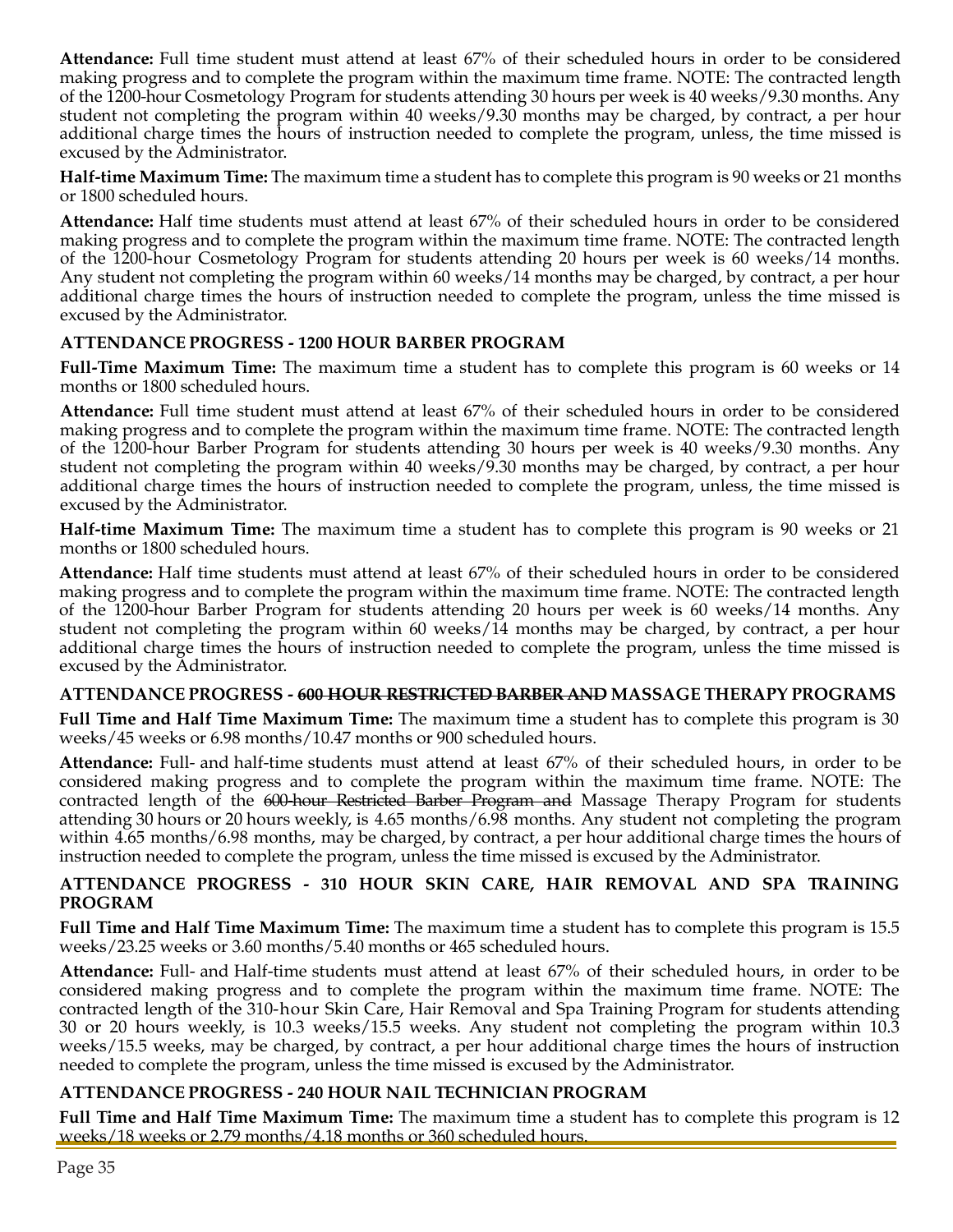**Attendance:** Full- and half-time students must attend at least 67% of their scheduled hours, in order to be considered making progress and to complete the program within the maximum time frame. NOTE: The contracted length of the 240-hour Nail Technician Program for students attending 30 or 20 hours per week, is 8 weeks/12 weeks. Any student not completing the program within 8 weeks/12 weeks, may be charged, by contract, a per hour additional charge times the hours of instruction needed to complete the program, unless the time missed is excused by the Administrator.

#### **ATTENDANCE PROGRESS - 910 HOUR SPA SPECIALIST PROGRAM**

**Full Time and Half Time Maximum Time:** The maximum time a student has to complete this program is 45.5 weeks/68.25 weeks or 10.58 months/15.87 months or 1365 scheduled hours.

**Attendance:** Full- and half-time students must attend at least 67% of their scheduled hours, in order to be considered making progress and to complete the program within the maximum time frame. NOTE: The contracted length of the 910-hour Spa Specialist Program for students attending 30 hours or 20 hours weekly, is 7.05 months/10.58 months. Any student not completing the program within 7.05 months/10.58 months, may be charged, by contract, a per hour additional charge times the hours of instruction needed to complete the program, unless the time missed is excused by the Administrator.

#### **ATTENDANCE PROGRESS - 750 HOUR FULL SPECIALTY PROGRAM**

**Full Time and Half Time Maximum Time:** The maximum time a student has to complete this program is 37.5 weeks/56.25 weeks or 8.72 months/13.08 months or 1,125 scheduled hours.

**Attendance:** Full- and half-time students must attend at least 67% of their scheduled hours, in order to be considered making progress and to complete the program within the maximum time frame. NOTE: The contracted length of the 750-hour Full Specialty Program for students attending 30 hours or 20 hours weekly, is 5.81 months/8.72 months. Any student not completing the program within 5.81 months/8.72

months, may be charged, by contract, a per hour additional charge times the hours of instruction needed to complete the program, unless the time missed is excused by the Administrator.

## **ACADEMIC PROGRESS EVALUATIONS**

The following factors will be used to measure and determine **academic progress on a cumulative basis**:

- Theory work *(test grades, workbooks, homework, etc.)*
- Practical work *(hands on mannequin, clinic/livemodels) (At least 2 comprehensive practicalskillsevaluations will be considered during the course of study)*

Theory and Practical numerical grades are considered according to the following scale:

100% - 94% - A - Excellent 93% - 88% - B - Good 87% - 80% - C - Satisfactory 79% - 72% - D - Unsatisfactory Less than  $71\%$  - F - Failing

Students must maintain a **"C" grade average** *(in the above listed areas)*, in order to be considered making progress. Any tests missed or failed, must be made up. All Theory exams and Practical exams must be passed with a minimum 80% or the exam must be retaken.

## **HOW DETERMINATION OF PROGRESS IS ASSESSED**

Formal evaluations of progress will be conducted by the School's Administrative Staff when a student reaches their programs pre-set evaluation periods. The first evaluation will occur no later than the mid-point of the academic year or contracted program hours, whichever occurs first. Evaluation periods are based on actual hours. For Cosmetology/Barber students it will be at 450, 900, and 1200 hours. For Nail Technician students it will be at 120 and 240 hours. For Skin Care, Hair Removal and Spa Training students it will be at 155 and 310 hours. For Full Specialty students it will be at 375 and 750 hours. For Massage Therapy and Restricted Barber students it will be at 300 and 600 hours. For Spa Specialist students it will be at 450 and 910 hours.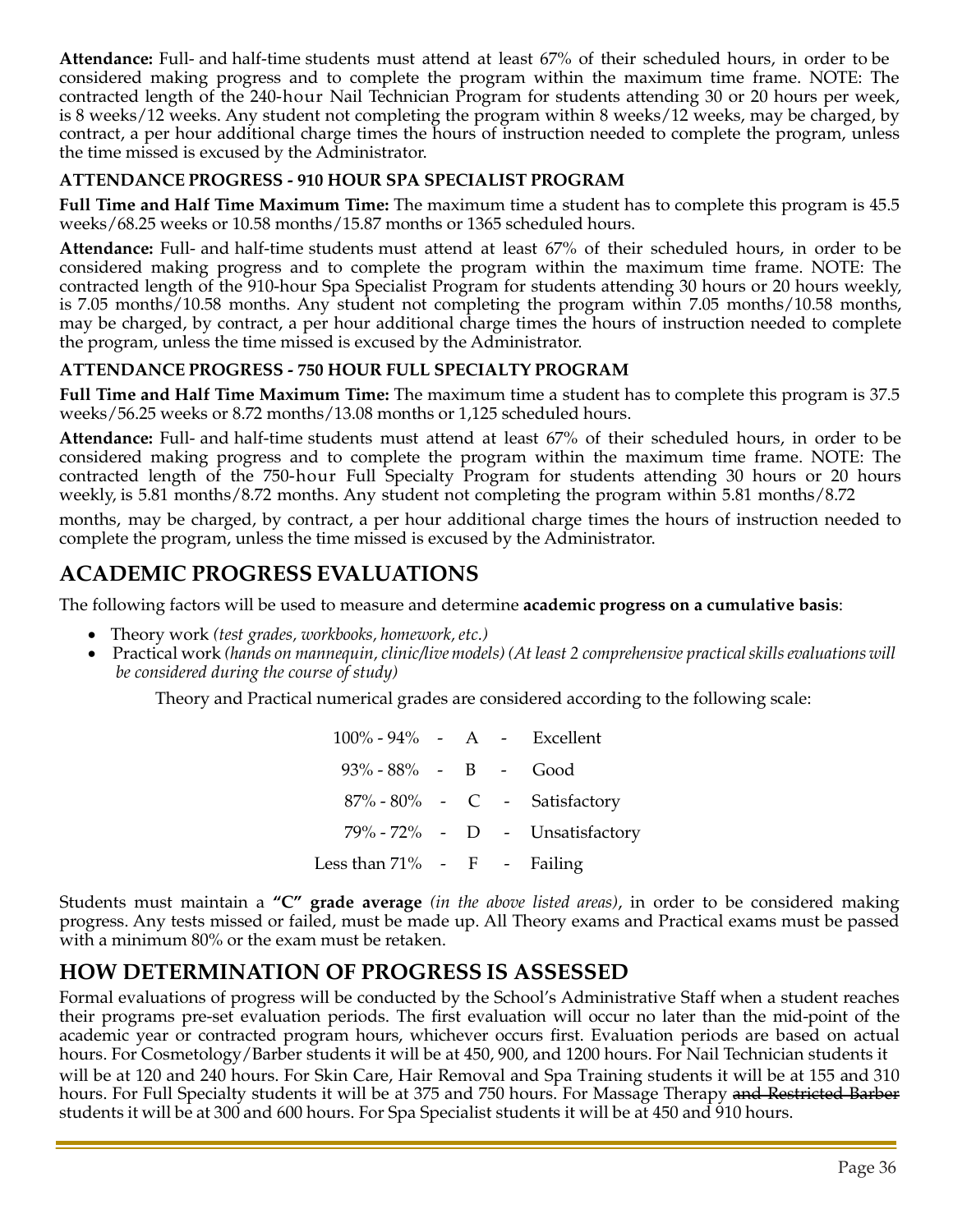Each student is provided with a minimum of two written Evaluations of Progress Reports during their program period. The Evaluation of Progress Report will measure performance in academics based on grades received and will show their attendance progress based on their percentage of cumulative actual hours to scheduled hours. NOTE: Students may receive an informal report card on a monthly basis that shows academic and attendance progress. An informal report card is not a formal satisfactory academic progress report.

## **ESTABLISHING SATISFACTORY PROGRESS**

During a student's pre-set program evaluation period the student must meet the minimum of an 80% average in academic work and a minimum of 67% actual hour attendance to scheduled hours. SAP Evaluation periods for all programs are based on a 900-academic year. Satisfactory Academic Progress is established on a formal Evaluation of Progress Reports in accordance with the following chart:

| Cosmetology/Barber Students Scheduled Hours                       | 450 | 900 | 1200 |
|-------------------------------------------------------------------|-----|-----|------|
| Minimum Actual Hours Required                                     |     |     |      |
| (67% of Scheduled Hours)                                          | 302 | 603 | 804  |
| Restricted Barber and Massage Therapy Students Scheduled Hours    | 300 |     | 600  |
| Minimum Actual Hours Required                                     |     |     |      |
| (67% of Scheduled Hours)                                          | 201 |     | 402  |
| Skin Care, Hair Removal and Spa Training Students Scheduled Hours | 155 |     | 310  |
| Minimum Actual Hours Required                                     |     |     |      |
| (67% of Scheduled Hours)                                          | 104 |     | 208  |
| Nail Technician Students Scheduled Hours                          | 120 |     | 240  |
| Minimum Actual Hours Required                                     |     |     |      |
| (67% of Scheduled Hours)                                          | 80  |     | 160  |
| Spa Specialist Students Scheduled Hours                           | 450 |     | 910  |
| Minimum Actual Hours Required                                     |     |     |      |
| (67% of Scheduled Hours)                                          | 302 |     | 610  |
| Full Specialty Students Scheduled Hours                           | 375 |     | 750  |
| Minimum Actual Hours Required                                     |     |     |      |
| (67% of Scheduled Hours)                                          | 252 |     | 503  |

## **DETERMINATION OF PROGRESS STATUS**

In order for a student to be considered making satisfactory progress as of program mid-point, and/ or the end of the payment period/evaluation period, the student must meet both attendance and academic minimum requirements and will be considered making satisfactory progress until the next scheduled evaluation. Students failing to meet minimum progress requirements at an evaluation period may be placed on Warning with the opportunity to meet minimum requirements at their next scheduled evaluation period. Students failing two consecutive evaluation periods will be given the opportunity to appeal the negative progress determination and be placed on Probation. Students who fail to meet minimum standards are no longer eligible for Title IV HEA program funds, if applicable, unless the student is on warning or has prevailed upon appeal of the determination that has resulted in the status of probation.

## **WARNING**

During Warning, students are considered to be making satisfactory progress and financial aid funds will be disbursed to eligible students. At the end of the Warning period the student's progress will be re-evaluated. If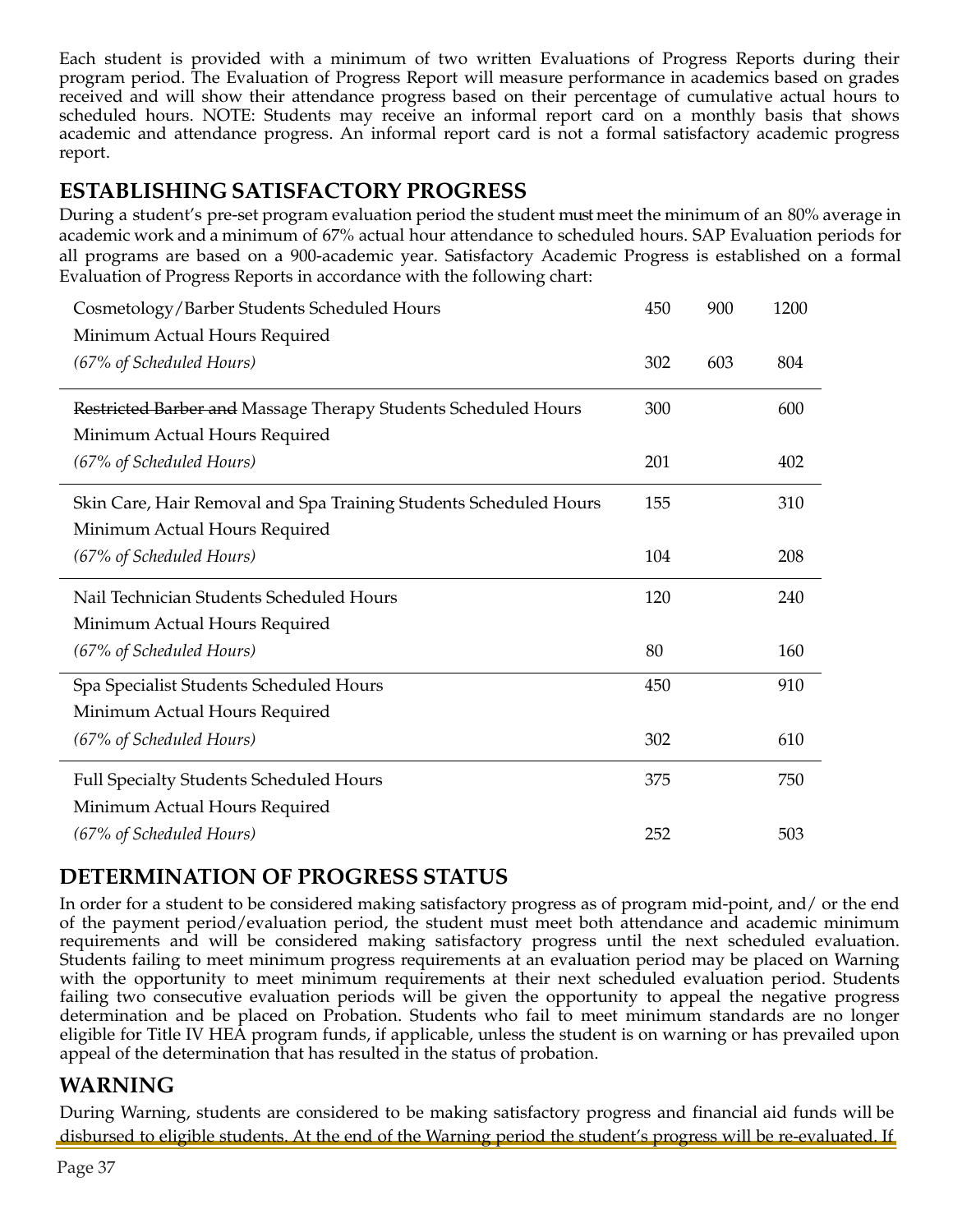the student is meeting minimum requirements, he/she will be removed from Warning status. Any student failing to meet minimum satisfactory progress for the second consecutive evaluation period will be given the opportunity to appeal the negative progress determination. *(See Appeal Process below).* 

#### **APPEAL PROCESS** *(as it pertains to academic and attendance progress)*

Students who have been placed on Warning and have failed to achieve minimum requirements, may appeal this negative progress determination, requesting the decision to terminate the students Title IV funding should be reversed. The student must submit a written appeal to the Administrative Offices, along with any supporting documentation as to why they failed to make satisfactory academic progress *(i.e.; death of a relative; an injury, illness of the student or other allowable circumstances)* and what has changed in the student's situation that will allow the achievement of satisfactory progress at the next evaluation. The student needs to provide sufficient evidence as to why the attendance was below satisfactory level and how it has changed and will stay changed in order to finish within the 150% time frame of the program or how they will improve their academic GPA.

This appeal must be received in the Administrative Offices within five *(5)* business days of the end of the Warning evaluation period. An appeal hearing will take place within five *(5)* business days of receipt of the written appeal. This hearing will be attended by the student, parents/guardian *(if student is a dependent minor)*, the student's instructor, and a school Administrative Staff Member. A decision on the student's appeal will be made within three *(3)* business days by the attending Administrative Staff Member and will be communicated to the student in writing. This decision will be final. All results, communications, etc., regarding this Appeal will become a permanent part of the students file. Should a student prevail upon his/her appeal, the student Title IV funding will be automatically re-instated.

Should a student fail to appeal, or the appeal is denied, the student's loss of funding will stand. If a student loses his/her appeal and they are a Title IV eligible student, it will result in a loss of their aid. These steps apply to both Title IV or Pay Your Own Way students: To continue with their program, **1)** other financial arrangements will need to be made if there is an outstanding account balance; **2)** If no arrangements can be made then the student may need to terminate from their program, or **3)** in the case of a zero account balance, then the school develops an academic plan for the student that, if followed, will ensure that the student is able to complete the institution's requirements by a specific point within the maximum time frame established for the individual student.

## **PROBATION**

A Student will be placed on Probation and Title IV funds will be reinstated, if applicable, only if the institution determines that satisfactory academic progress was not made during the warning or previous evaluation period, satisfactory academic standards can be met by the end of the subsequent evaluation period (may include a written plan on how to improve their academic progress and be able to complete their program within the maximum time frame), and the student has prevailed upon appeal. Each warning and probation period are the length of that student's program's pre-set evaluation period.

## **LEAVE OF ABSENCE (LOA) POLICY**

Students may be granted an authorized temporary interruption (Leave of Absence) of their program when they are unable to attend their regular schedule. A leave of absence may only be granted for medical reasons. These include but are not limited to injury, car accident, medical problems, etc. Any other type of leave will not be accepted and will result in a schedule shift or termination from school. In order to request a leave of absence, students must follow the institution's policy.

The request must be made in writing and submitted in advance of the leave of absence. It must include the reason for the leave, length of requested time off, and signed and dated by the student. Students must also provide documentation which clearly supports the reason for the leave such as a doctor's note or letter. A LOA may be granted to students who did not submit the request in advance due to unforeseen circumstances such as medical emergency or car accident. In these situations, the institution will document the reason for its decision and collect the formal request from the student at a later date. The institution will establish the start date of the approved LOA as the first day the student was unable to attend due to the medical emergency.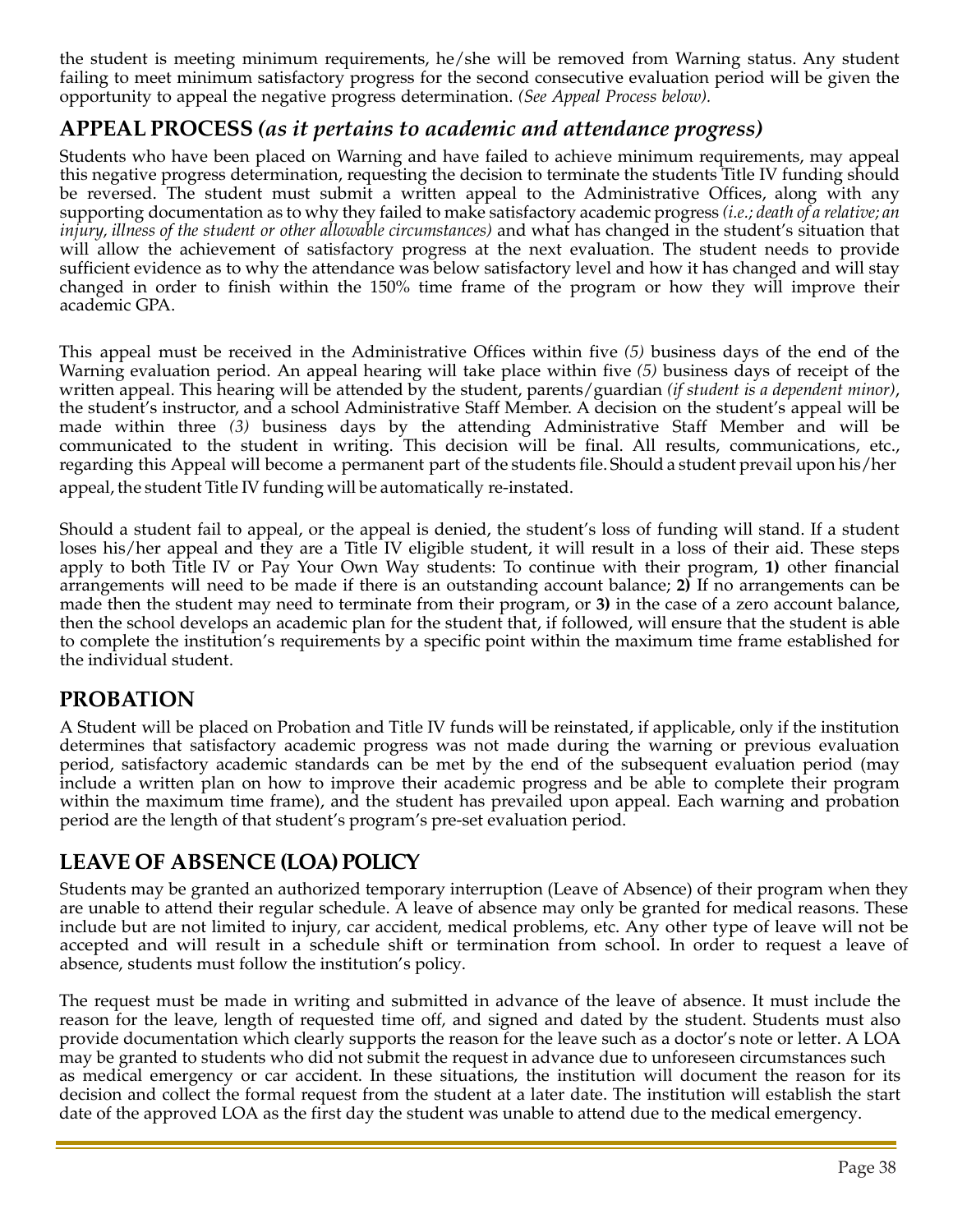The maximum time limit for a student taking a leave of absence is 180 days in any 12-month period. The institution will not grant a LOA, if together, with all other LOAs previously granted, they exceed a total of 180 calendar days in any 12-month period. To extend the leave of absence, the student must submit a new doctor's note or letter with the reason for extension and length of additional time requested. A grant of extension will be based on provided documentation and remaining LOA time available.

A student on an approved leave of absence is not considered to be withdrawn from school; therefore, no refund calculation will be required at that time. Additionally, students on an approved leave of absence will not be charged any additional fees as a result of the LOA. Students returning after this interruption will enter in the same progress status as when they left. A student's contract period and maximum time frame will be extended by the same number of days taken in the leave of absence. Changes to the student's contract end date will be made on the Contract Addendum form and signed by all parties.

Students granted an approved LOA who participate in Title IV HEA program funds, will not have funds credited to their account or any loan proceeds released during the leave of absence. If a student takes an unapproved leave of absence or fails to return by the expiration of an approved leave of absence, the student will be withdrawn. Since the institution is required to take attendance, the withdrawal date for the purpose of calculating a refund will be the students last date of attendance. Should termination be the result of the leave request, then a student would be required to re- enroll. Student would re- enter in the same progress status as when they left. Students receiving Title IV loans who fail to return from their leave of absence, may experience an adverse effect on their loan repayment terms due to the time frame of the leave of absence and their repayment grace period.

Any student receiving VA Benefits who takes an approved Leave of Absence will lose their VA benefits during the length of the leave. Their VA benefits will be stopped, and VA will be notified. Upon return from the leave of absence, VA will be re-certified.

## **INCOMPLETES / REPETITION OR NON-CREDIT REMEDIAL COURSES**

Course incompletes, repetitions and non-credit remedial courses do not apply to this institution and have no effect upon the institution's satisfactory academic progress standards.

## **WITHDRAWALS/RE-ENTERING**

Any student who withdraws from his/her contracted program or fails to complete his/her training, will have a notice placed in their student file, as to the progress at the point of withdrawal. *(See Institutional Withdrawal, Cancellation and Refund Policy)* A student making satisfactory progress at the point of withdrawal may apply for re-enrollment at the school and will be considered to be making satisfactory progress at the point of re-entry. A student failing to meet minimum satisfactory requirements at the point of withdrawal, will enter under the same Satisfactory Academic Progress status as in place at the time the individual left and the steps of Warning, Appeal and Probation will be followed.

## **TRANSFER HOURS**

Transfer hours from another institution that are accepted toward the student's educational program are counted as both attempted and completed hours for the purpose of determining when the allowable maximum timeframe has been exhausted. SAP evaluation periods are based on actual contracted hours at the institution.

## **VA PENDING PAYMENT COMPLIANCE**

Effective August 1, 2019 for VA Students: In accordance with Title 38 US Code 3679 subsection (e), this school adopts the following additional provisions for any students using U.S. Department of Veterans Affairs (VA) Post  $9/11$  GI Bill® (GI Bill® is a registered trademark of the U.S. Department of Veterans Affairs (VA).) (Ch.33) or Vocational Rehabilitation  $\&$  Employment (Ch. 31) benefits, while payment to the institution is pending from the VA. This school will not prevent the student's enrollment, assess a late penalty fee, require

the student to secure alternative or additional funding or deny the student access to any resources (access to classes, libraries, or other institutional facilities) available to other students who have satisfied their tuition and fee bills to the institution. However, to qualify for this provision, such students may be required to produce the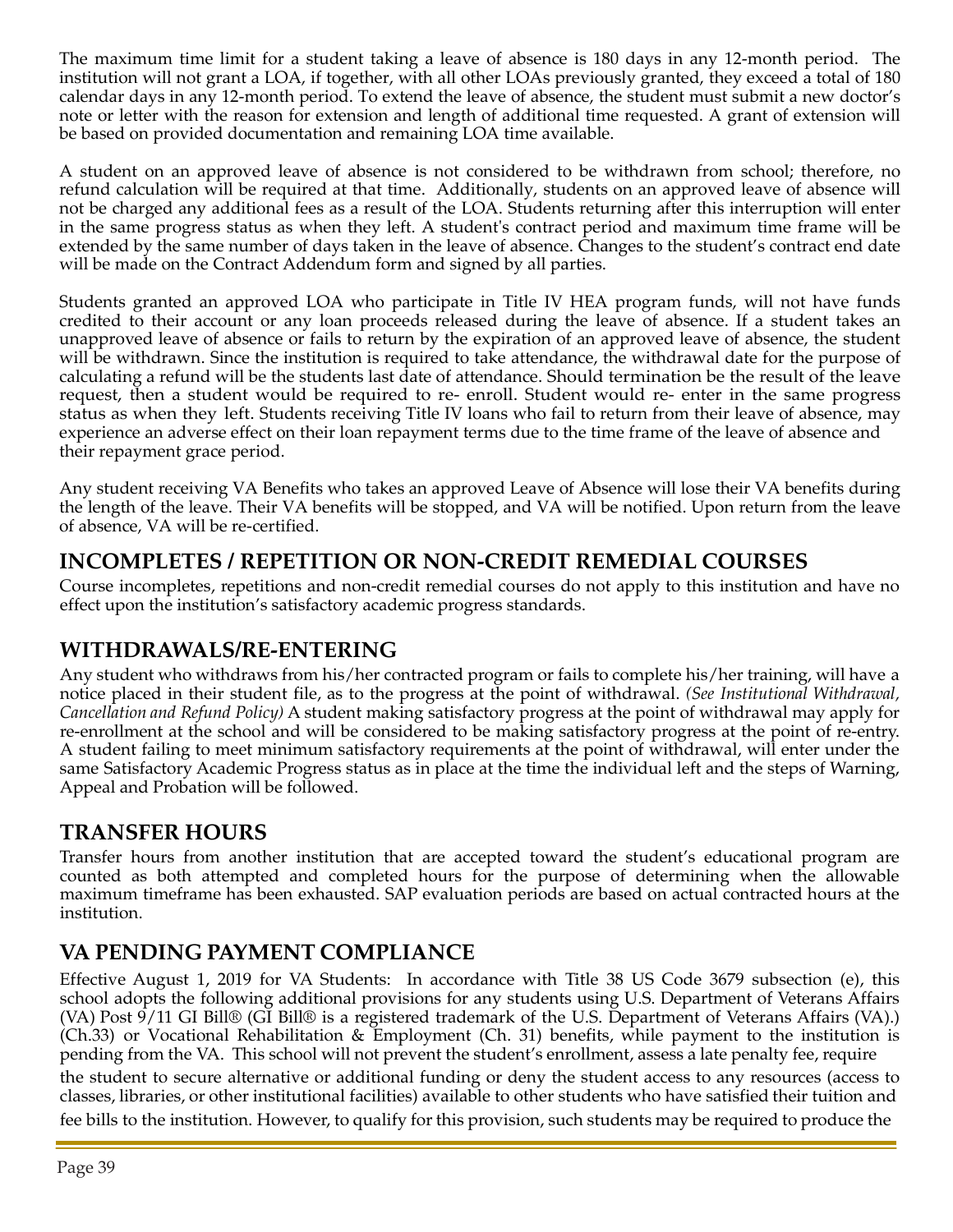VA Certificate of Eligibility (COE) by the first day of class, provide a written request to be certified, or provide additional information needed to properly certify the enrollment as described in other institutional policies.

# **SECTION IV: Financial Aid Information**

#### **(For Those Who Qualify)**

#### **COST OF ATTENDANCEBUDGETS**

Cost of Attendance is an overall look at tuition, fees, books, kit and what it will cost a student to live, room, board, transportation, etc., while attending school. The following is the Localized COA Budget for the Standard 1200 Cosmetology Program. A copy of the Localized COA Budget for the 750 Hr. Full Specialty Program, 600 Hr. Massage Therapy Program, 600 Hr. Restricted Barber, 910 Hr. Spa Specialist Program and the 1200 Hr. Barber Program can be obtained from the schools Financial Aid Office.

## **AWARD YEAR 2021-2022 LOCALIZED COA BUDGET:**

#### **Living with Parents 0 Dependents**

| <b>Status</b>       | <b>Full Time</b> | <b>Half Time</b> |
|---------------------|------------------|------------------|
| Months              | 10 Months        | 14 Months        |
| Tuition             | \$16,200.00      | \$16,200.00      |
|                     |                  |                  |
| Fees                | \$300.00         | \$300.00         |
| Books/Supplies      | \$2,000.00       | \$2,000.00       |
| Loan Fees           | \$76.00          | \$76.00          |
| Room & Board        | \$3,935.00       | \$6,114.00       |
| Personal            | \$2,295.00       | \$3,570.00       |
| Transportation      | \$4,086.00       | \$6,356.00       |
| <b>Total Budget</b> | \$28,892.00      | \$34,616.00      |
|                     |                  |                  |
| <b>All Others</b>   |                  |                  |
| <b>Status</b>       | <b>Full Time</b> | Half Time        |
| Months              | 9 Months         | 14 Months        |
| Tuition             | \$16,200.00      | \$16,200.00      |
|                     |                  |                  |
| Fees                | \$300.00         | \$300.00         |
| Books/Supplies      | \$2,000.00       | \$2,000.00       |
| Loan Fees           | \$132.00         | \$132.00         |
| Room & Board        | \$14,715.00      | \$22,890.00      |
| Personal            | \$4,626.00       | \$7,196.00       |
| Transportation      | \$3,600.00       | \$5,600.00       |
| <b>Total Budget</b> | \$41,573.00      | \$54,318.00      |

#### **FINANCIAL AID FOR STUDENTS**

International Academy participates in Financial Aid Programs *(Title IV)* to assist students who need money to attend school. Whether a student is eligible for assistance, and how much, is determined by the need of the particular student. Each case is different. The Federal Financial Aid Programs which the school makes available are the Pell Grant, Direct Loan Program and Supplemental Educational Opportunity Grant *(SEOG)*.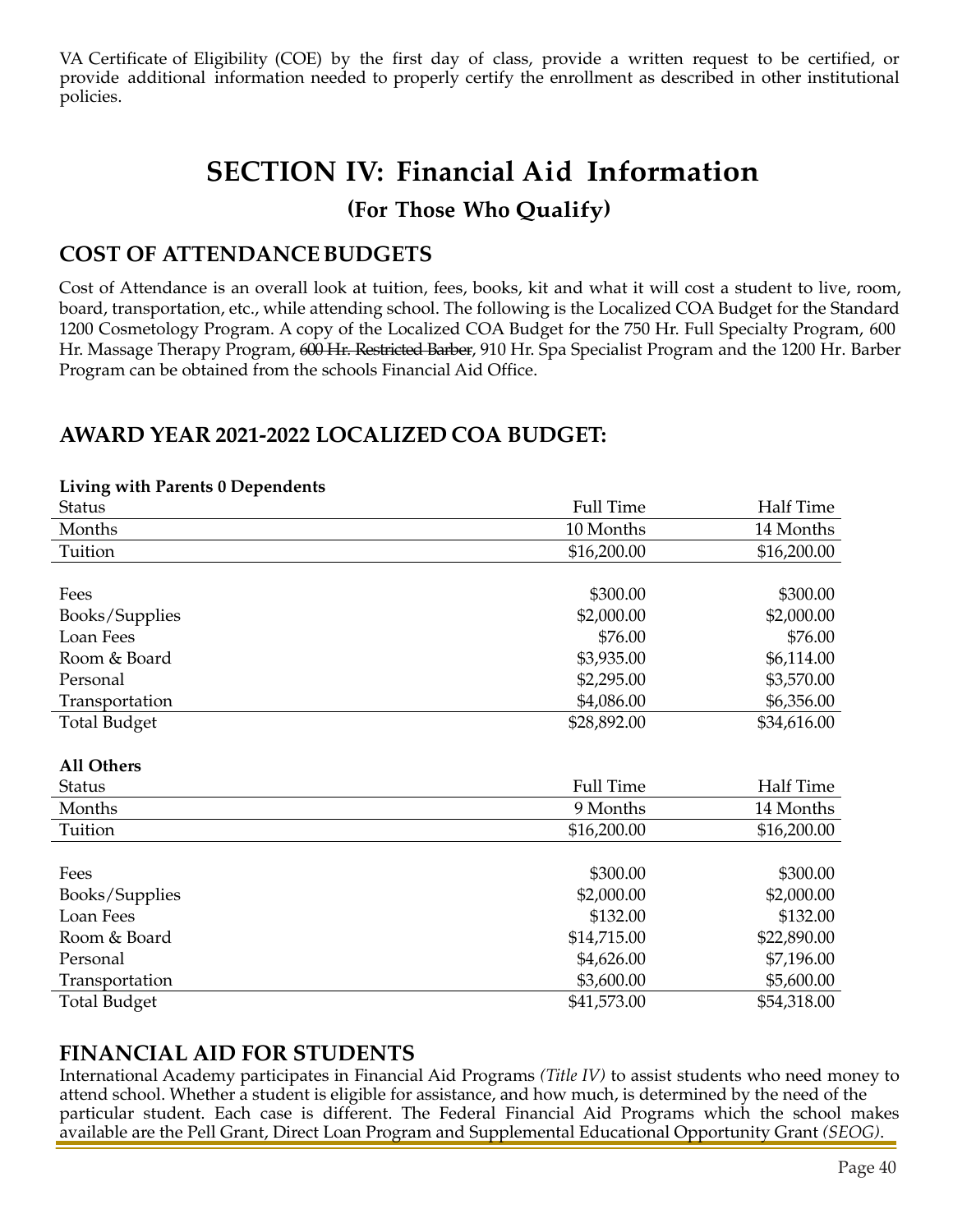The Free Application for Federal Student Aid *(FAFSA)* is available in the Financial Aid office or can be completed on-line. The FAFSA form must be completed first, then processed via Internet by the school with the proper office listed on the form. Our Financial Aid office will assist every student that needs help with their applications.

## **ELIGIBILITY**

In general, you are eligible for Federal Aid if you meet the following requirements:

- 1. You must be enrolled at least half-time.
- 2. You are a U.S. Citizen or an eligible non-citizen.
- 3. You show that you have financial need.
- 4. You are making satisfactory progress in your program of study *(See Satisfactory Progress Statement)*.
- 5. You are not in default on a National Direct Student Loan *(NDSL)*, F.F.E.L. or PLUS/SLS Loan.
- 6. You do not owe a refund on a Pell Grant and/or Supplemental Educational Opportunity Grant *(SEOG)*.
- 7. You must sign a statement that you understand your responsibilities regarding Federal Student Aid funds and that only Loans get paid back.
- 8. You must sign a statement of registration status on Form 3 indicating you have registered with the Selective Service, if you are required to do so. *(Males only)*

## **VERIFICATION PROCESS**

If an applicant is selected for verification through the central processing center, the Financial Aid office will advise the student about the verification process, have them sign the verification procedures documents and worksheets and then we will furnish them a copy. The original documents will be maintained in the student's financial aid file. After all required documents are collected and forms are signed the Verification Packet will be sent to our third-party servicer for processing. Our current third-party servicer is Financial Aid Services, Inc

## **FINANCIAL NEED**

Federal Student Aid is awarded on the basis of financial need. Need is the difference between your cost of education and an amount you and your family are expected to contribute toward your education. A standard formula used for all applicants determines this amount, which is called the Expected Family Contribution *(EFC)*. The information you report on your aid application is used in calculating your contribution. The amount left over after subtracting the expected contribution from your cost of education is considered your financial need.

## **PELL GRANTS**

The student must complete the Free Application for Federal Student Aid *(FAFSA)*. Unlike loans, grants do not have to be repaid. To determine if you are eligible, the Department of Education uses a standard formula, revised and approved every year by Congress, to evaluate the information you report when you apply for a Pell Grant. Using a formula guarantees equal treatment for all applicants.

The school will input your application and give you an award letter. After you have begun classes, the school will then receive and credit your award disbursements to your account ledger, until your school account is paid in full, and the student will receive receipts accordingly.

The school receives the student's award in two to three payments *(depending on program length)*, one at the beginning of school, and the second after one-half of their academic year has been reached, or after one-half of their program hours has been reached, which ever applies. International Academy's academic year consists of 900 clock hours; however, a student must complete all of their program clock hours to graduate from this Academy. How much you actually receive depends on the following factors: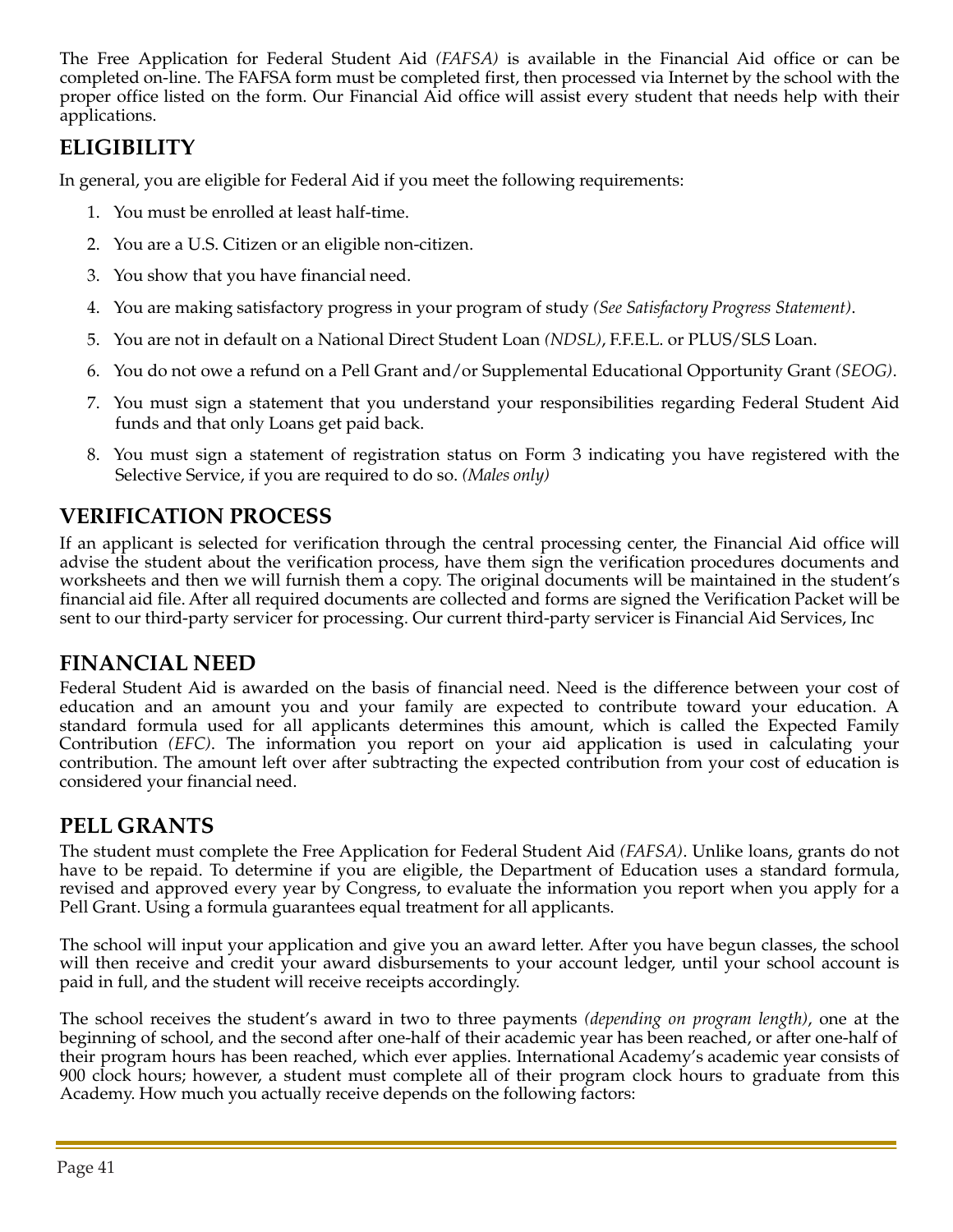- 1. Your student aid index number.
- 2. The cost of education at your school, whether you are a full-time or half-time student.
- 3. How long you will be enrolled in the academic year.

## **FEDERAL LOAN PROGRAMS**

The program that International Academy offers is the Direct Lending Program. This program enables students to borrow money from the U.S. Department of Education to meet their educational expenses. A student cannot borrow more than the estimated cost of attendance, less any other financial aid you may receive and your expected family contribution. To be eligible, the student's financial need must be evaluated. Students who do not qualify for this program should speak to the Financial Aid office about alternative funding. These loans are at a higher interest rate and repayment may begin within thirty *(30)* days of receiving the loan. Repayment varies with each lender. International Academy does not recommend any specific lender, nor does it make available to any student a "Preferred Lender" list.

To apply for a loan, you must first be accepted by the school, have processed a FAFSA, then, sign a master promissory note and entrance interview on the internet. 30 days after starting classes, the school will certify loan to the lender. Once the guarantee agency approval is obtained, the lender will electronically transfer funds to the school's account for disbursement to the student's tuition account.

Undergraduate first year students may borrow up to \$9,500.00 a year. There are no application deadlines for these programs. Repayment begins six *(6)* months after the student leaves school or drops below half-time attendance. The student is allowed at least ten *(10)* years to repay his/her loan. When students leave school, they must contact their lender to establish a repayment schedule. The amount of payment depends on how much the student has borrowed. The greater the amount borrowed, the higher the payments. If a student does not repay his/her loan, they will go into default, and either the guarantee agency or the Federal Government can sue to collect. Students must also be aware that taking leaves of absence from school will affect their repayment grace period.

#### **SUPPLEMENT EDUCATIONAL OPPORTUNITY GRANT** *(SEOG)*

The student must complete the Free Application for Federal Student Aid *(FAFSA)*. SEOG funds are awarded to students who also demonstrate financial need. Unlike the Pell Grant Program, SEOG is not an entitlement. The school has a set amount of funds for SEOG and cannot award more funds once the allocation is used up. The school has an SEOG Disbursement policy and will select students for their award based on this policy. See our Financial Aid Department for further information. NOTE: All financial aid will be applied first against school charges; and, any excess will subsequently be paid to the student.

#### **REFUNDS DUE TO TITLE IV PROGRAMS**

The school will determine the amount of a refund in accordance with Federal Regulation, Return of Title IV Funds *(FSA)* also referred to as R2T4 calculation. After the school has determined the amount of the refund which must be returned, the school will first return all sums to the Federal Loan Program *(Unsub, Sub, Plus)*, then the Pell Grant Programs and finally the S.E.O.G. Programs. NOTE: A student needs to understand that if he or she withdraws from school, school charges that were previously paid by FSA funds might become a debt that the student will be responsible for paying under the Institutional Withdrawal ,Cancellation and Refund Policy. This refund policy applies to both official and unofficial withdrawals.

Students who enrolled in a program, and who received Federal Title IV *(FSA)* assistance, are subject to a special withdrawal policy or Return of Title IV Funds when they terminate from school or are terminated from school, as per current Federal Regulations. Federal Aid is based on a programs' payment period. When a student terminates from school, the school must determine what aid the school is entitled to retain by determining what percentage of aid the student earned.

This calculation is based on:

- 1) In which payment period did the student terminate from school, and
- 2) The number of hours that were scheduled to have been completed as of the withdrawal date. Any payment period in which less than 60% of scheduled hours was completed, the school can only retain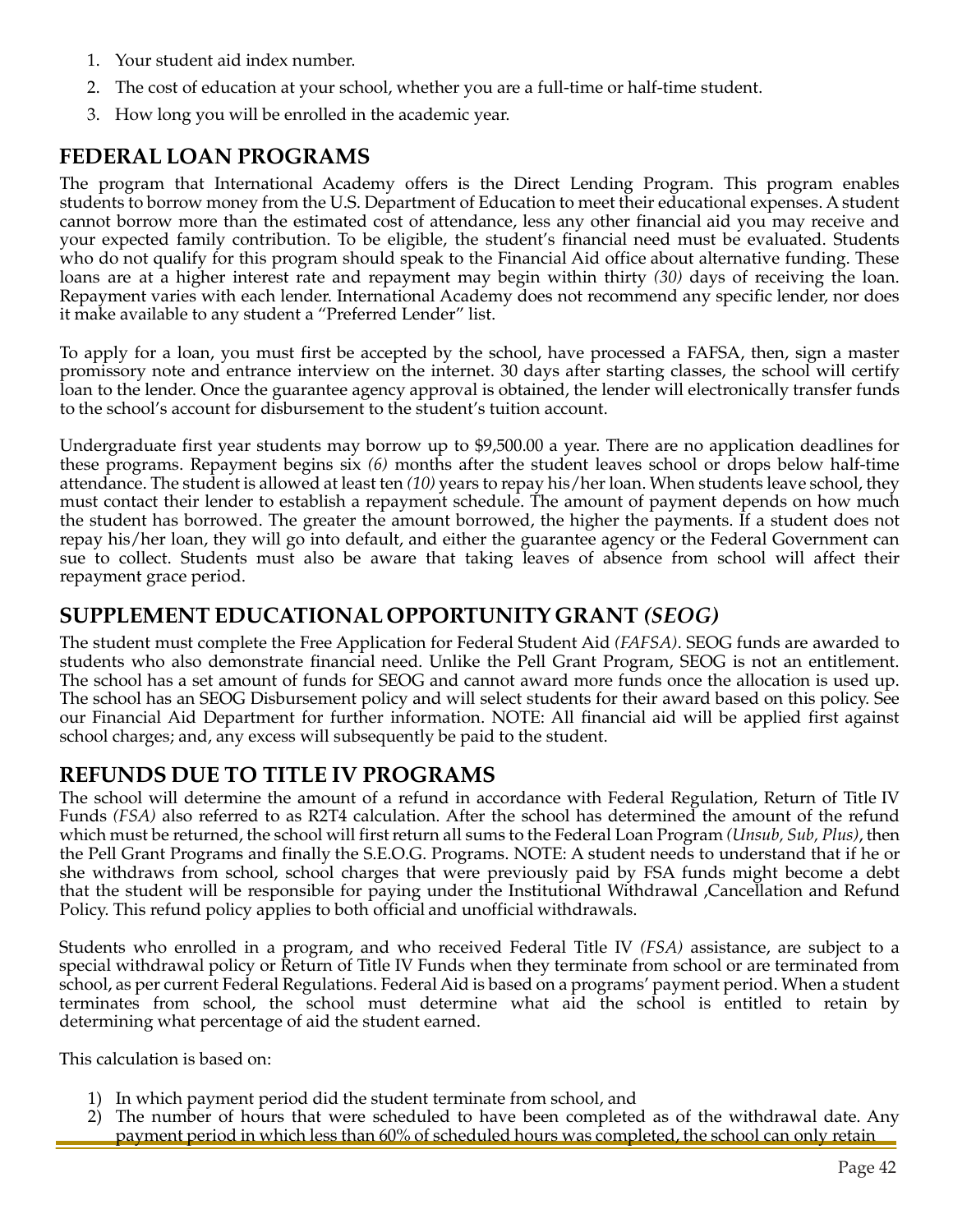the exact percentage of aid earned and must refund the remaining amount. If 60% or greater of scheduled hours was completed of a payment period, the school is entitled to retain 100% of the aid received. From time to time this Federally required calculation results in the student also refunding aid money. Should that occur, the student would be notified by the school in writing.

Federal Regulations require the return of Title IV funds in the following order, if applicable: Unsubsidized loans, Subsidized loans, Perkins loans, Plus loans, Pell Grants, SEOG or other Title IV, within forty-five *(45)* days from the date of determination. In the case of a leave of absence, the date of determination will become the date of documented return from the leave. Under the Federal Regulations, once the Return of Title IV Funds policy has been applied, the school may then apply their Institutional Refund Policy *(printed on the back of their contract)*  and charge for unpaid portions of their schooling. The student must understand that if he or she withdraws, school charges that were previously paid by FSA funds might become a debit that the student will be responsible for paying under the Institutional Withdrawal, Cancellation and Refund Policy.

## **INSTITUTIONAL WITHDRAWAL, CANCELLATION AND REFUND POLICY**

This policy is written in accordance with the requirements mandated by the Florida Commission for Independent Education and the National Accrediting Commission of Career Arts and Sciences. In the event a student fails to enter classes, cancels, withdraws or is dismissed/discontinued from instruction; a course or program cancellation or school closure, the following refund policy shall apply uniformly to all students: (**Title IV & Non-Title IV**) with respect to any funds paid by the student or by others on behalf of the student. (This policy does not determine whether any portion of federal Title IV aid must be returned by the student or the institution which is addressed in the institution's Return of Title IV Funds or R2T4 policy below.)

- An applicant rejected by the school shall be entitled to a refund of all monies paid. A student may cancel this agreement at no penalty by notifying the school Administrator in person, by electronic mail or in writing by certified mail within three (3) business days after midnight on the day on which the agreement was signed, whether or not the student actually started classes. This cancellation date will be determined by the postmark, or the date it is actually received if delivered by means other than U.S. Mail.
- If a student cancels the agreement after the three (3) business day period, but prior to entering classes, the student is entitled to a refund of all monies paid, with the exception of the registration fee of \$100.00.
- For the purposes of calculating the cancellation and refund policy, this institution charges tuition by the pre-set term for each program, which is less than the duration of their entire program; PLUS the amount for a uniform T-shirt, apron and/or jacket which the student is required to purchase from the Institution, PLUS the amount for textbooks, kit, supply/product fees and educational materials which the student elects to purchase from the Institution for each term, PLUS the registration fee, and PLUS a termination fee of \$100.00 to cover the administrative costs of closing the student's matriculation and files.

#### *GLOSSARY OF DEFINITIONS FOR*:

**Drop/Add Period:** defined as a period which shall be not less than 10 percent of a program term for which the student is financially committed or one scheduled week, whichever is less and shall apply at the beginning of every new term of a program.

**Term**: is defined as a specific pre-set length of time individual to each program. Cosmetology and Barber have 3 terms. Term 1 and 2 are 450 hours in length and Term 3 is 300 hours in length for a total of 1200 program hours. Massage Therapy and Restricted Barber has 2 terms. Term 1 and 2 are each 300 hours in length for a total of 600 program hours. Full Specialty has 2 terms. Term 1 and 2 are each 375 hours in length for a total of 750 program hours. Spa Specialist has 2 terms. Term 1 is 450 hours and Term 2 is 460 hours in length for a total of 910 program hours. Nail Technician has 2 terms. Term 1 and 2 are each 120 hours in length for a total of 240 program hours. Skin Care, Hair Removal and Spa Training has 2 terms. Term 1 and 2 are each 155 hours in length for a total of 310 program hours.

**Enrollment Period**: is defined as the total scheduled time elapsed between the actual starting date and the student's last day of physical attendance in the school.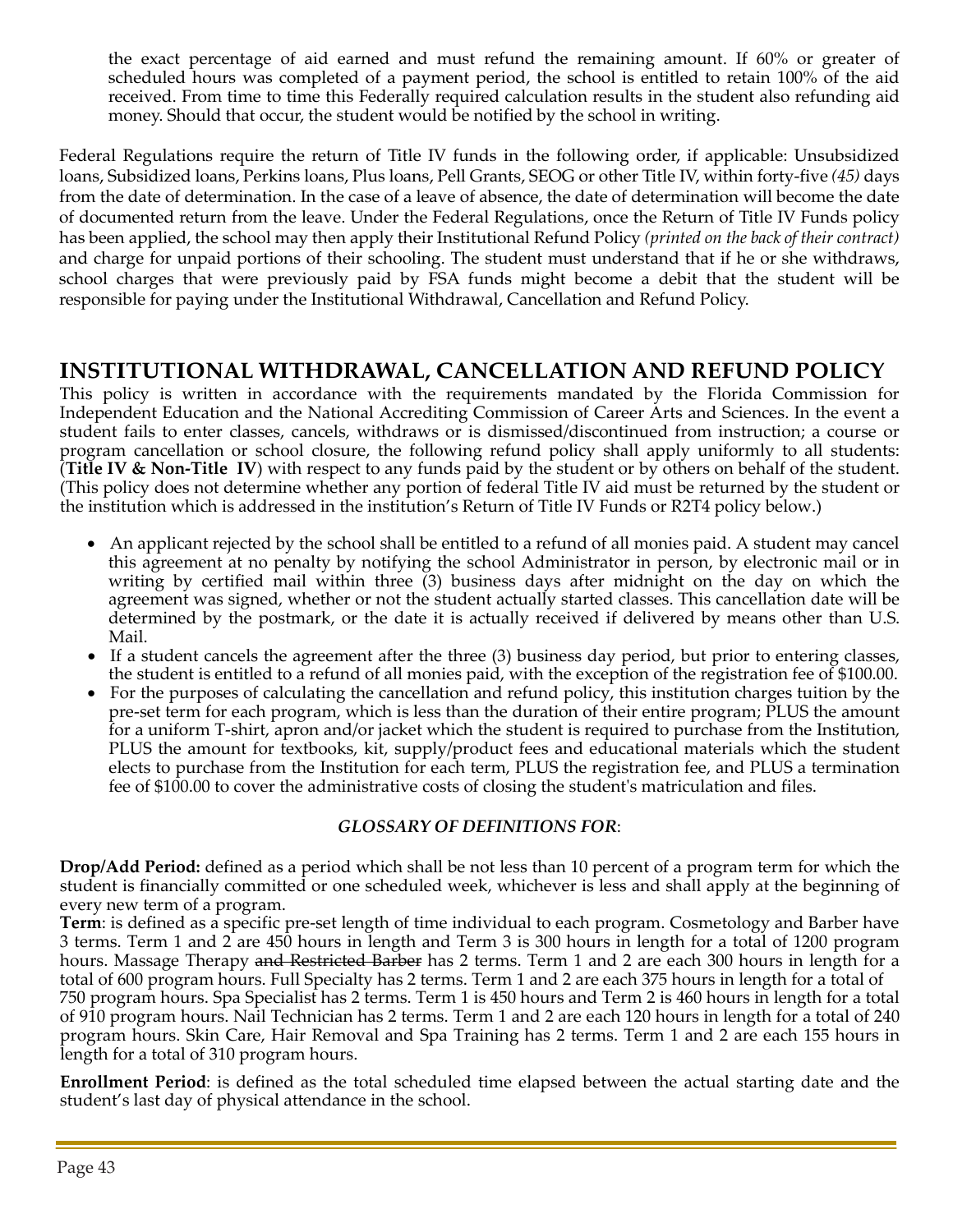**Cancellation**: is defined as to include any notice of cancellation or withdrawal given by the student or any termination of the student's enrollment by the institution for any reason.

#### **CANCELLATION AFTER ATTENDANCE HAS BEGUN WILL RESULT IN A REFUND AS FOLLOWS:**

- Cancellation **after** attendance has begun but **before** the end of the terms established drop/add period, the student will be refunded all tuition and fees paid to the institution, as well as any funds paid for textbooks, kit, supply/product fees, uniform items and educational materials which can be and are returned to the institution (i.e.: credit given for unused supplies, books or equipment only), with the exception of the \$100 Registration Fee which will be retained by the institution.
- Cancellation **after** the term's established drop/add period **through 20%** completion of the program term, will result in a pro-rata refund of tuition, PLUS the amount for textbooks, kit, supply/product fees and educational materials purchased by the student from the Institution, PLUS the registration fee, and PLUS a termination fee of \$100.00.
- Cancellation **after 20%** of the program term will result in a refund of tuition based on the following percentages, PLUS the amount for textbooks, kit, supply/product fees and educational materials purchased by the student from the Institution, PLUS the registration fee, and PLUS a termination fee of \$100.00.

| Percentage Time Scheduled to Total    |                           |
|---------------------------------------|---------------------------|
| Length of Term or Billing Period, Per | <b>Amount of Tuition</b>  |
| Contract                              | <b>Owed to The School</b> |
| 20.1% to 24.9%                        | 45%                       |
| 25% to 49.9%                          | 70%                       |
| 50% and over                          | 100%                      |

- If a student wishes to terminate or cancel training, the student must notify the school Administrator in writing and deliver it in person, by electronic mail or by certified mail. The date of postmarked receipt of the notification, or the date said information is delivered in person to the school Administrator, will become the student's "withdrawal date."
- In the case of termination by the school, the last physical day of attendance, shall become the "withdrawal date", but the date the school determines the student is not returning will become the "date of institutions determination of withdrawal". This is the same in the case of a student not returning from an approved leave of absence.
- The school will refund to the student all monies due under the foregoing policy within 30 days of the 1) "date of institutions determination of withdrawal date" in cases of students terminating, or 2) "scheduled date of return", for students not returning from a leave of absence, or 3) "withdrawal date" in cases of termination by school.
- Any monies due to an applicant who does not begin attendance at classes shall be refunded within 30 days after cancellation or termination.
- In the case of illness or disabling accident, death in the immediate family or other extenuating circumstances beyond the control of the student, the school will make a settlement, which is reasonable and fair to all concerned parties.
- If the school is permanently closed and no longer offering instruction after a student has enrolled; the student shall be entitled to a refund of 100% of all monies paid. If a program is canceled subsequent to a student's enrollment, the school shall provide a full refund of all monies paid.

#### **EXTRA EXPENSES**

Items of extra expense to the student such as housing, board, instructional supplies or equipment, tools, student activities, laboratory fees, service charges, rentals, deposits and all other extra charges need not be

considered in the tuition refund computations, provided they are separately identified in the enrollment agreement, catalog and in other published data furnished the student before enrollment. When items of major expenses are separately identified for this purpose, the school also states its policy for reasonable settlement of such charges in the event of an early termination.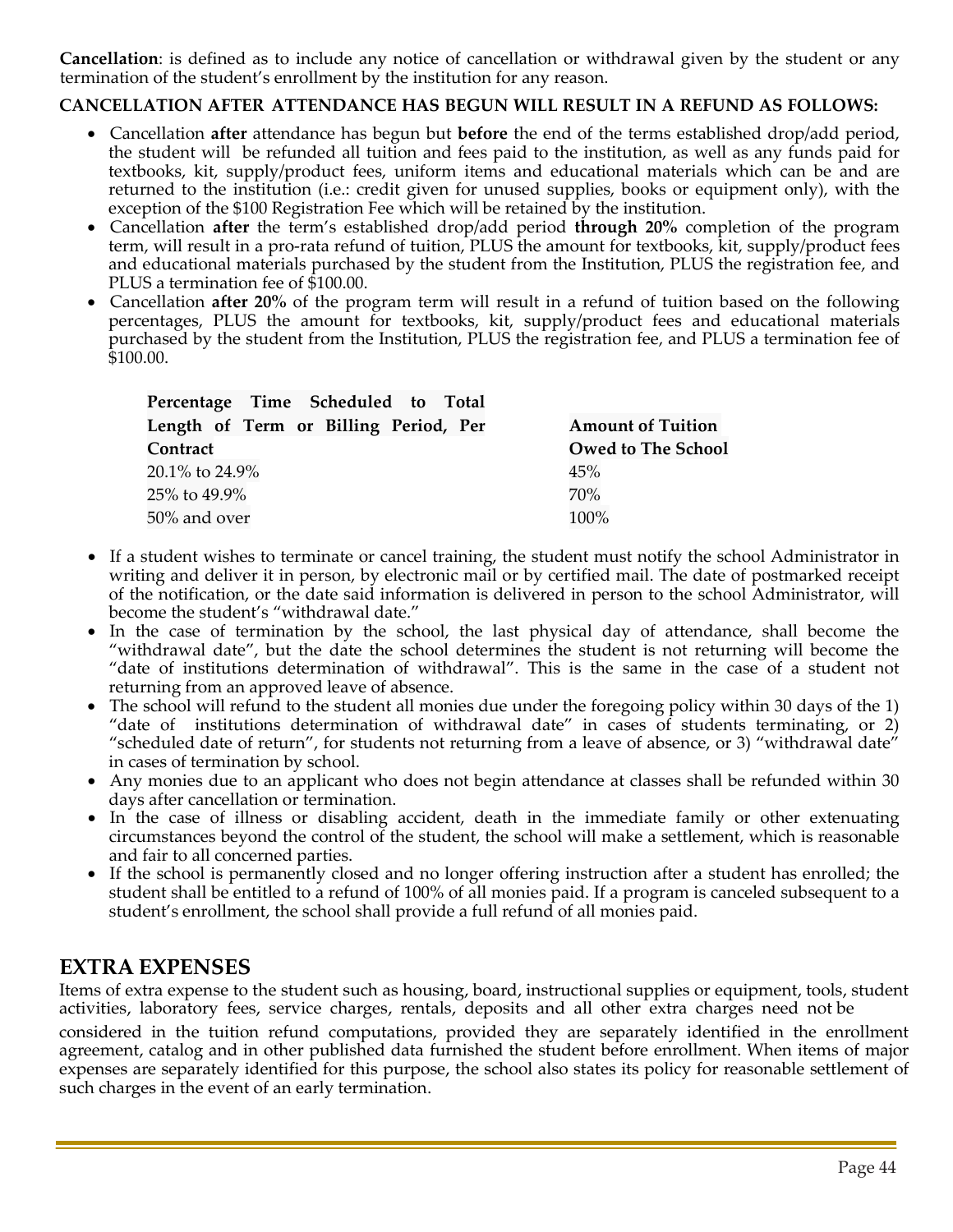## **SCHOLARSHIPS**

Corporate and Industry Scholarships are available periodically throughout the year, depending on their current funding. See Financial Aid counselors for details to qualify and/or apply. Any scholarships that International Academy might make available are available to all students, in all programs, whether they are Title IV qualified or a Non-Title IV student.

# **SECTION V: Career Planning**

## **CAREERS IN: COSMETOLOGY, BARBER, NAILS, SKIN CARE, ADVANCED MAKEUP & MASSAGE THERAPY**

#### **BEFORE ENROLLING PLEASE READ THE FOLLOWING CAREFULLY.**

## **NATURE OF THE WORK, WORKING CONDITIONS AND PHYSICAL REQUIREMENTS**

**Cosmetology:** Advise patrons on how to care for their hair. Frequently, they straighten, permanent wave or cut a patron's hair to keep the style in shape. Cosmetologists may also lighten or darken the color of the hair and may give manicures, pedicures, scalp and facial treatments; provide make-up analysis for women; and clean and style wigs and hairpieces. **Barber:** Advise patrons on how to care for their hair. Although Barbers have the capability to straighten, perm, tint the hair or handle hairpieces, most often a barber is frequented for haircutting and shaving. **Nail Technicians:** Advise patrons on how to care for their nails. They give manicures, pedicures, apply artificial nails and apply/create nail art. **Skin Care:** Advise patrons on how to care for their skin. Frequently, they give facials with or without machines, groom patrons by waxing, and apply makeup and expand the basic makeup knowledge that is part of the esthetics training to include professional airbrushing application for: Specialty Makeup and Special FX, opening up the fields to bridal, runway, mortuary or theatrical work, as well as studio photography work, and to broaden the estheticians skill level to include the art of micro pigmentation, otherwise known as permanent makeup or cosmetic tattooing, giving them an opening into the para-medical fields. Often Skin Care Specialists work in Day Spas and need an understanding of Hydrotherapy services and body treatments. **Massage Therapists:** Need a complete working knowledge of Anatomy & Physiology and body mechanics. They work with individual patrons on a need by need basis for either relaxation massage, therapeutic massage purposes, massage for muscle or joint pain relief, or massage for site injury. Massage Therapist often work in the Day Spa industry and need a knowledge of Hydrotherapy treatments. All six professions make appointments and keep records of their patrons, i.e., hair color, skin or nail conditions, health/medical conditions or areas attended during a massage, etc. They also keep their work areas clean and sanitized, as [well as sanitizing all implements, towels and sheets that may have been used during a service. Those who operate their own salons also have managerial duties which include hiring and supervising workers, keeping records, and ordering supplies.

All five professions generally work in clean, pleasant surroundings, with good lighting and comfortable temperatures. Their work can be arduous and physically demanding because most must be on their feet for long hours at a time and all must work with their hands, often times at shoulder level. Many of the professions work more than 40 hours a week, including evenings and weekends when beauty salons, barber shops and spas are at their busiest. Persons who want to become cosmetologists, barbers, nail technicians, skin care specialists, makeup artists or massage therapists must have finger and wrist dexterity, range of motion for their arms and backs and in several of the professions a sense of form and artistry. All should enjoy dealing with the public and be willing and able to follow patrons' instructions. Because the beauty industry is constantly changing, keeping abreast of the latest fashions, makeup, colors and beauty/cutting techniques, or current massage modalities, is a must. Business skills are important for those who plan to operate their own salons. **Safety requirements/ awareness** for those interested in the programs of cosmetology, barber, nail technology; and skin care/makeup: be aware that they handle sharp objects *(scissors, razors, nippers, tweezers, needles, etc.)* and need to take care not to cut themselves or their clients; all tools must be sanitized and sterilized after every use due to blood borne diseases or disposed of in the proper containers; electrical devices are used in all seven professions, this includes massage therapy and caution needs to be taken when handling electrical devices around water, electrical cords should be checked to make sure they are not lose or frayed, nor kinked and are in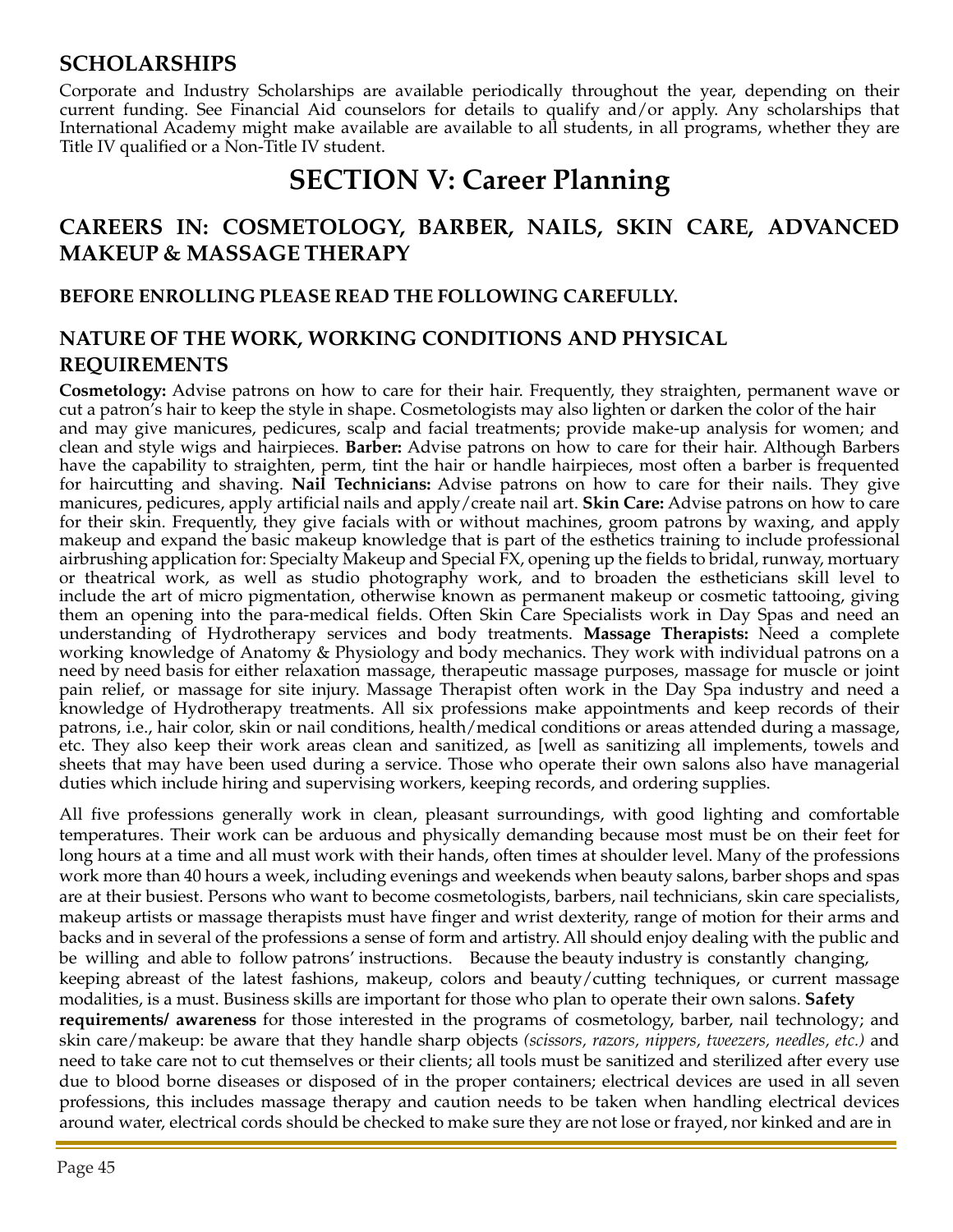good working order to prevent electrical shocks; HIV and Blood Borne pathogen awareness must be completed for all programs.

## **U.S. DEPARTMENT OF LABOR, BUREAU OF LABOR STATISTICS, OCCUPATIONAL OUTLOOK HANDBOOK, 2019-20 EDITION**

*The following are excerpts from the U.S. Department of Labor, Bureau of Labor Statistics, OCCUPATIONAL*  OUTLOOK HANDBOOK, 2019-20 EDITION. For more in depth information about your career interest, please go on line to: <http://www.onetonline.org/> OR <http://www.bls.gov/ooh> and input the SOC code listed on each of our program *home pages.*

## **JOB OUTLOOK**

**Barbers, Hairdressers, and Cosmetologists:** Employment of barbers, hairdressers, and cosmetologists is projected to decline 1% percent from 2019 to 2029. Most job openings will result from the need to replace workers who leave the occupation through retirement or transferring to other occupations. Number of jobs in 2019, 722,600: projected employment for 2029-713,300.

**Skin Care Specialists:** Employment of skin care specialists is projected to grow 17 percent from 2019 to 2029, much faster than the average for all occupations. The desire among women and a growing number of men to reduce the effects of aging will result in rapid employment growth. Good job opportunities are expected. Number of jobs in 2019, 78,600; projected employment for 2029-91,600.

**Manicurist and Pedicurists:** Employment of manicurists and pedicurists is projected to grow 19 percent from 2019 to 2029, faster than the average for all occupations. New nail services being offered, such as minis sessions and mobile manicure and pedicures, will drive employment growth. High turnover and a growing number of nail salons will result in very good job opportunities. Number of jobs in 2019,155,300; projected employment for 2029-185,200.

**Massage Therapists:** Employment of massage therapists is projected to grow 21 percent from 2019 to 2029, much faster than the average for all occupations. Continued growth in the demand for massage services will lead to new opening for massage therapists. Number of jobs in 2019, 166,700; projected employment,  $2029 - 201,100.$ 

## **JOB PLACEMENT POLICY**

International Academy has an excellent placement record for its graduates. *(See "Outcomes Assessment" section of this catalog.)* Due to the ever increasing dollars spent in the beauty industry, our graduates have excellent opportunities to obtain a position in the field in which they are training, if they are highly motivated, and are ready to seriously work towards learning their chosen profession. No school, however, can absolutely guarantee employment. This depends entirely upon each student. All inquiries from area salons needing stylists, barbers, nail technicians, spa technicians, makeup artists, massage therapists or skin care specialists, are posted on a Job Placement Bulletin Board located in the Alexis Building next to the time clock and kept on file by the Education Coordinator .All students nearing graduation from their program are encouraged to seek help from our Education Coordinator in assisting them in securing a professionally written resume and for assistance on job interviewing and how to dress for success.

## **ADVISING OF STUDENTS**

Appointments can be scheduled on any school day by students with the Administrative staff, Education Coordinator and/or Instructing personnel who are in need of academic advisement, attendance advise, financial aid, etc., in planning and completing their educational program. Students are encouraged to seek advice with proper personnel if a problem exists that needs attention, whether in the classroom, with another student, personal, etc. During advisory sessions such things are discussed as hours, services, tuition, attendance, tardiness, attitude, job desires and any problems which the student may be having in school.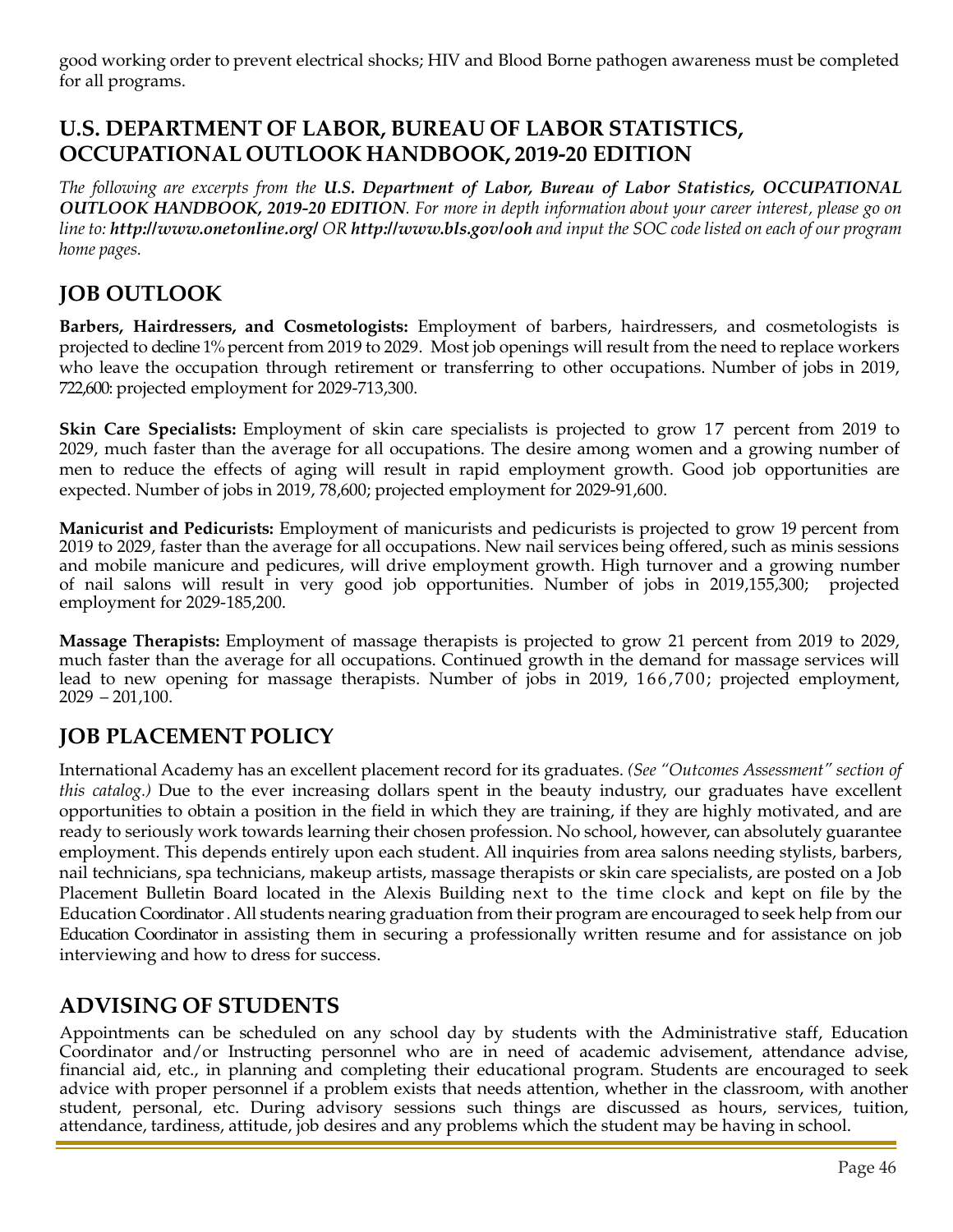# **SECTION VI: Academy Policies**

## **ACADEMY CLOSURE DUE TO AN EMERGENCY**

In the event the Academy needs to be closed due to an Emergency regarding hurricane, flooding, fire, etc., a notice will be placed on the door and on schools website *(and if possible, notified by an alternate source, i.e.: tv, newspaper, radio, text message or posted at the academy driveway entrance)* giving staff and students necessary safety response information, as well as notification of reopening information. A number that they can call for more information will also be provided. Furthermore, an emergency announcement will be placed on the schools automated phone system, if the system is accessible. All student and client data in our computer systems is backed up regularly and taken off site and kept in a secure location.

## **EMERGENCY RESPONSE & EVACUATION PROCEDURES**

Federal Regulations require that the institution have in place a policy and procedure that describes how the institution will immediately notify the campus community upon the confirmation of a significant emergency or dangerous situation involving an immediate threat to the health or safety of students or staff occurring on the campus, unless said notification compromises efforts to contain the emergency.

Upon acceptance to this institution, the required policy and procedures will be made available in a student handbook to each student on the day of Orientation. Should an immediate threat to the health or safety of students or staff occur on campus, the institution's Administrative Staff will handle all necessary campus notification, without delay, and will initiate the notification system located on our website. Phone systems with availability to call 911 are in all classrooms, and both buildings have complete fire, sprinkler and burglary alarm systems in place for student and faculty safety. A PA system is also in both buildings. A test of these systems will occur periodically, with or without notice, but at least once annually.

## **WEAPONS ON CAMPUS**

International Academy has a zero tolerance regarding weapons on campus. No knives, guns *(pistols or rifles)*, bomb materials, bow & arrows, bazookas, tasers, stun guns, fireworks or anything that could be deemed a weapon by legal authorities *(ATF, local Police, etc.)* are permitted on campus *(campus is defined as parking lot and buildings)*. Violation of this rule will result in immediate termination and notification to the appropriate authorities. Any student, faculty or staff members who sees or hears of anyone on campus with a weapon is urged to notify the Administrative offices immediately.

## **HATE CRIME REPORTING**

The current federal regulations require institutions to report as hate crimes any occurrence of criminal homicide, sex offenses, robbery, aggravated assault, burglary, motor vehicle theft, arson, larceny-theft, simple assault, intimidation, *(bullying)* destruction, damage, or vandalism of property and any other crime involving bodily injury to be reported to local law enforcement agencies that manifests evidence that the victim was intentionally selected because of the perpetrator 's bias. Students are encouraged to report crimes that fall into this category to your instructor or directly to the Administration as soon as possible. All faculty and staff hearing of any such crimes are to report them immediately to Administration.

## **FERPA** *(Student's Rights and Privacy Act)* **& SAFEGUARDING CUSTOMERS INFORMATION POLICY AND RED FLAGS RULE**

The Family Educational Rights and Privacy Act *(FERPA)*, gives a student *(or in the case of a dependent minor, his/her parents or legal guardian)*, certain rights with respect to their education records. These rights include: **1)** to gain access to their education records under the supervision of an administrative staff member, by appointment. Appointments will be set in a timely manner, but no longer than 45 days from the written request. The written request should identify the record(s) the student and/or parent/guardian wishes to inspect. **2)** The right to request the amendment of the student's education records that the student feels may believe to be inaccurate, misleading, or otherwise in violation of the student's privacy rights under FERPA. The request to amend should be in writing. The school will notify student of their decision to amend or deny, and this notice will be in writing, giving student procedures on how to appeal. **3)** If a copy of their file is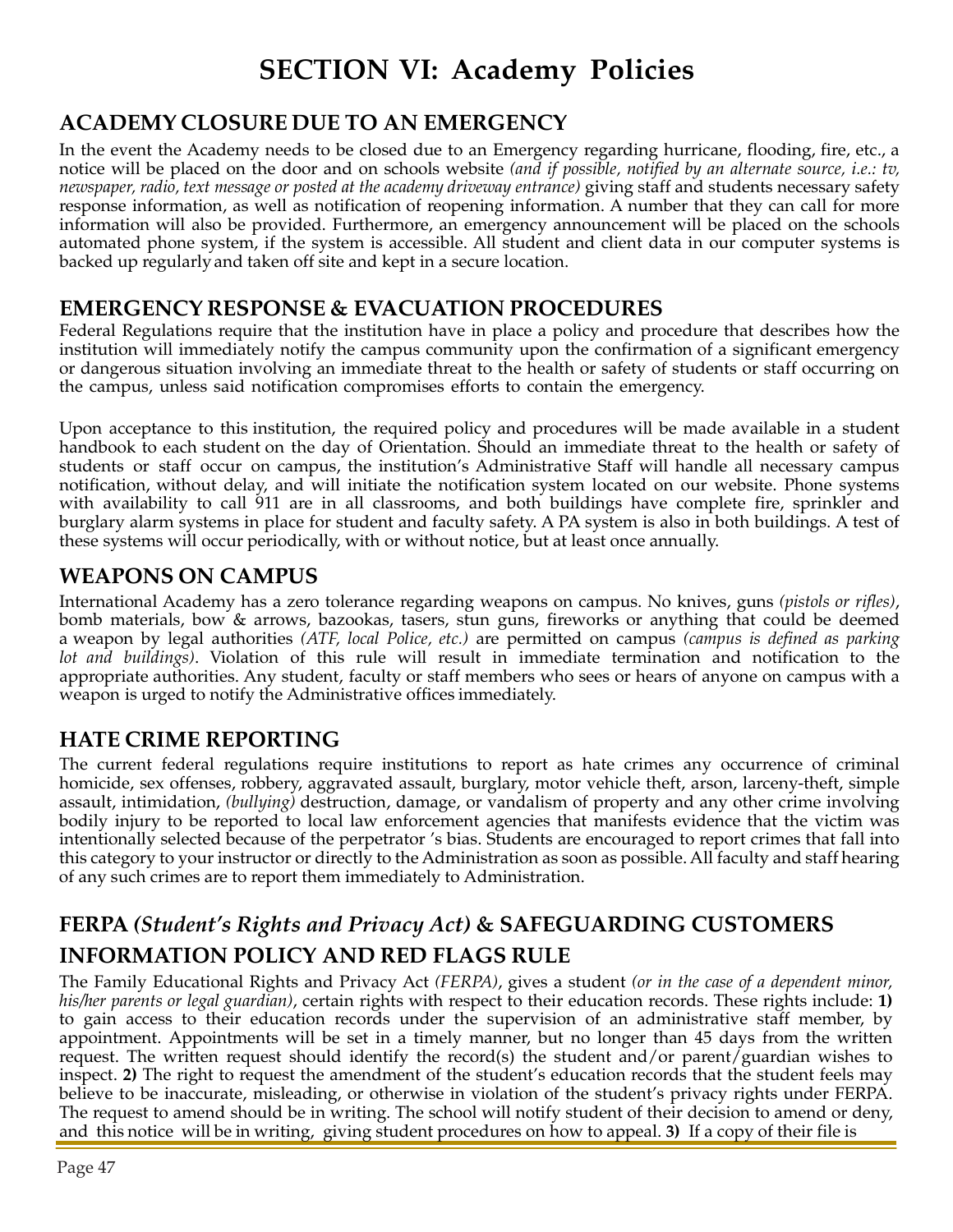requested it will be at a charge of twenty cents per copy. If the requested information or file must be mailed, an additional postage charge will be applied and the information will be mailed in a timely manner, not to exceed 14 days. **4)** The school will not release any educational or non-public personal information to third party's unless it is authorized by the student in written consent, a copy of which will be kept on file. A student's written consent must be made for each third-party request. To prevent identity theft, a student's non-public personal information, *(information which is not publicly available; such as name, address, social security number, financial institution, account numbers, enrollment application info, etc.),* are maintained in locking files, and available only to authorized personnel. **5)** Student has the right to file a complaint with the United States Department of Education concerning any alleged failures by the school to comply with the requirements of FERPA. Written complaints are sent to: Family Policy Compliance Office, USDE, 400 Maryland Ave., SW, Washington, DC 20202-5901. **6)** Students are not permitted to inspect the financial records of their parents. **7)** The school will permit access to student and other school records as required for: any accreditation process initiated by the institution, federal or state agencies, audits, by NACCAS, or in response to a directive of the Commission for Independent Education or law enforcement.

Students who have graduated or dropped may request and receive an Official Transcript of their program, hours, grades and services, as long as they do not owe the school any money. Any graduate or drop student who still owes the school money will only receive an Unofficial Transcript *(without school seal or signature)* and a notation will be placed on the transcript stating that the student owes money to the school.

Furthermore, although the school is in a low risk category *(per the Red Flag Rules)* the school annually reviews it policies for safeguarding information. The school does not publish student directory information. Should it be considered in the future, it would not be done without allowing the student or guardian the right to deny authorization to publish. Student files are kept in an upstairs Administrative Office that has a sprinkler system in case of fire, and maintained in lockable, heavy gauge metal file cabinets. The computers that hold student information is backed up weekly and kept off site. Archived files are kept in file cabinets in a file room and periodically scanned to a storage computer and then shredded. Students enrollment, academic and attendance records will be kept permanently by the school *(scanned to a storage computer)*, and financial aid records for only three *(3)* years. Personal information from a student's file that is no longer needed is shredded to prevent identity theft. All business files are kept for seven (7) years per standard business/accounting practices.

## **COPYRIGHT INFRINGEMENT POLICY**

It is the policy of International Academy to comply with all copyright laws. This includes, but is not limited to, copying manuals, workbooks, textbooks, periodicals, or peer to peer file sharing. All students and employees are to be aware of and follow these laws. Any member of this institution practicing unauthorized use or distribution of copyrighted materials will be subject to sanctions by this institution, up to and including dismissal from school, or termination of employment. Furthermore, violators would also be subject to Federal criminal offense for copyright law violations.

## **INTERNAL COMPLAINT/GRIEVANCE PROCESS POLICY**

Any student or staff complaint/grievance should be in writing and will be directed to the Administrative Offices.*(See Administrative Officesfor detailed policy on filing and form.)* The complaint/grievance will be

reviewed by the Administration in a timely manner *(in accordance with the detailed policy)* and resolved to benefit all parties involved. If all parties are not in agreement, then a copy of the complaint should be mailed by the student or staff member to our licensing agency: Commission for Independent Education, Florida Department of Education*, (additional information regarding this institution may be obtained by contacting the Commission at 325 West Gaines Street, Suite 1414, Tallahassee, Florida 32399-0400, (888) 224-6684.*

## **ATTENDANCE POLICY**

The school's policy regarding attendance is applied uniformly and fairly. The school is a clock hour school and gives appropriate attendance credit for all hours attended. The school does not add or deduct attendance hours as a penalty and does not round actual hours. If you are unable to attend school, you are required to notify the school EACH DAY you will be absent. *Please call the Registrar's office at 386-767- 4600 ext. 227.*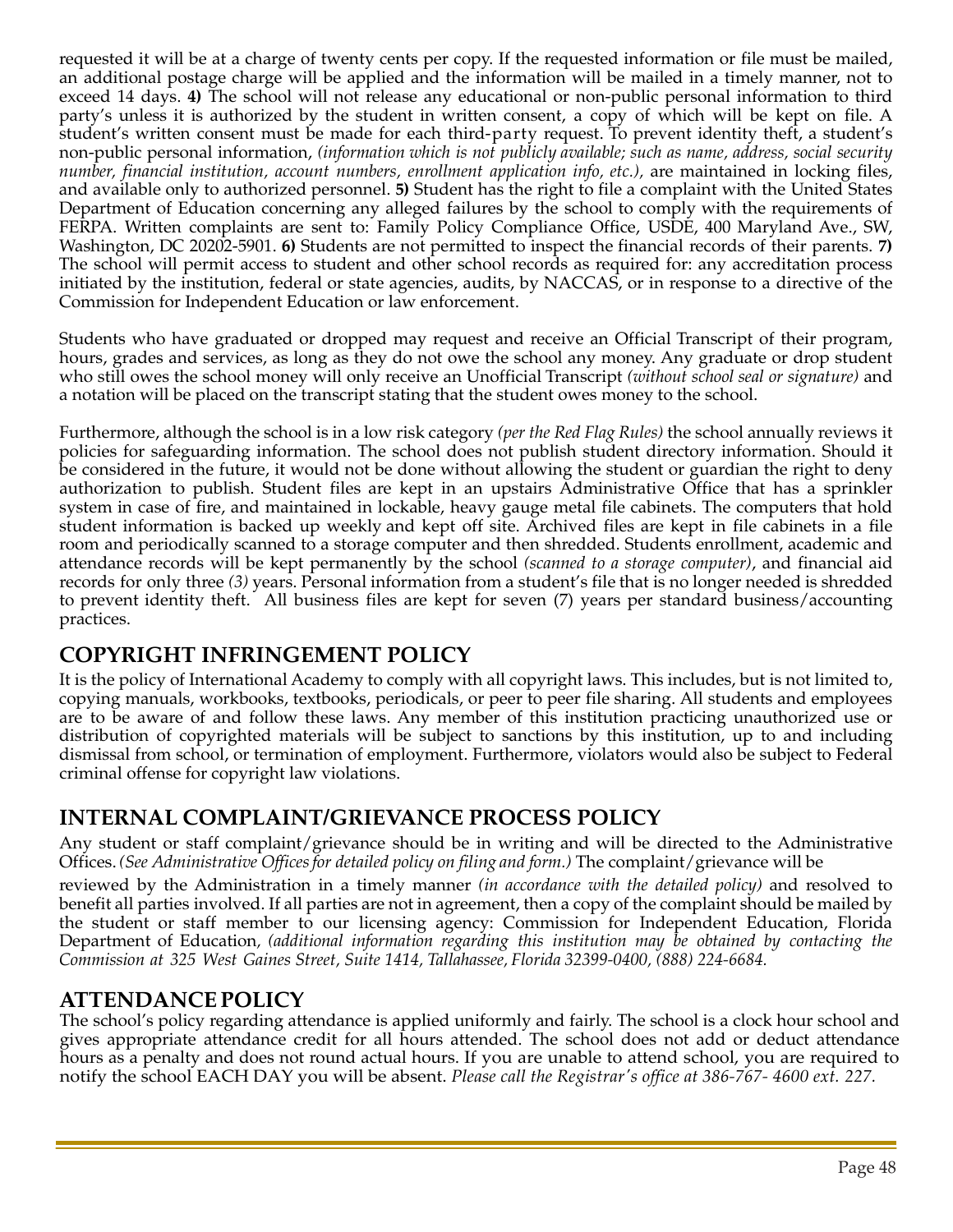**Friday Attendance:** Is Mandatory for All Students. This is typically the busiest day for Clinic Services. Friday absence may lead to a 2-day as stated in the Student's contract suspension from school and result in makeup hours being required.

**Excused Absence:** Absence(s) is/are excused **only** when Student submits documentation for the reason, they missed school. This documentation will be used for the Authorization form. *Even when absence(s) is/are excused, Students are required to make up all missed hours. This is a clock hour school and the State of Florida requires specific proof of Supervised Instruction for each program.*

**Unexcused Absence:** A Student *cannot* miss more than 14 consecutive *unexcused* absences. Any Student with 14 (or more) consecutive *unexcused* absences may be withdrawn from Enrollment. Continual stretches of unexcused absences broken by short periods of attendance may result in a loss of Financial Aid and/or termination from school.

**Make-up Hours Due to Absences:** Hours missed due to absences and being late must be made up by the Student's Contracted graduation date. Failure to make up the hours by the Contracted graduation date may result in additional charges, as indicated in the Student's Enrollment Agreement and is not covered by Financial Aid. Make-up hours *must be pre-authorized* with Administration and your Program Instructor. Pre-Authorization will be designated for a specific number of hours on specific days of the week. Please see the Registrar if you have missed time to gain proper approval.

*NOTE: Federal Regulations stipulate that a Student will lose their financial aid if he/she does not maintain a minimum 67% attendance as outlined in his/her contractual agreement. Excused absences are strictly for satisfactory progress only. Students should read the Satisfactory Academic Progress Policy located in the Consumer Information Handbook and the school Catalog for further clarification. Students with Financial Aid have at a maximum "150%" of their program scheduled hours to complete their program, or the student will lose their Financial Aid. Example: 1200-hour Cosmetology program student has 1800 scheduled hours to complete 1200 actual hours or a loss of Financial Aid will occur.*

## **LATE ARRIVAL/TARDY POLICY**

School begins promptly at 8:30 a.m. for day students and 5:00 p.m. for night students. Students reporting to school after 8:45 a.m. for day sessions, and 5:15 p.m. for night sessions, are considered late/tardy, and must report to administrative office to be clocked in and receive tardy slip. Any student arriving late must wait for the first-class break to enter class unless approved by your instructor. *Students who will be late/tardy are required to contact Attendance: 386-767-4600, ext. 227, prior to their scheduled class start time.* Tardiness will affect your "contracted graduation date" over time and may result in make-up hours or extra institutional charges as stated on the Enrollment Agreement.

## **VA ATTENDANCE POLICY & STANDARDS OF ACADEMIC PROGRESS**

Excused absences will be granted for extenuating circumstances only. Excused absences will be substantiated by entries in students' files. Early departures, class cuts, tardies, etc., for any portion of an hour will be counted as a full hour of absence. Students exceeding three *(3)* days unexcused absences in a "calendar month" WILL BE TERMINATED from their VA benefits for unsatisfactory attendance. Students receiving VA educational benefits must maintain a minimum GPA of 80% each evaluation period. The length of an evaluation period varies with each program. *(See page 34-39, Satisfactory Progress Policy.)* A VA student whose GPA falls below 80% at the end of any evaluation period will be placed on academic probation for a maximum of two consecutive evaluation periods of enrollment. If the VA student's GPA is still below 80% at the end of the second consecutive period of probation, the student's VA educational benefits will be terminated. A VA student may petition the school to be recertified after attaining a GPA of 80%. A Leave of absence is NOT permitted for VA Students.

## **VOTER REGISTRATION**

In the United States voter registration is the right and responsibility of all people. Approximately 70% of all Americans who are eligible to vote have actually registered. Register today and start exercising your civil right to make a difference. STAND UP AND BE COUNTED - MAKE A DIFFERENCE. To register contact your county Supervisor of Elections Office.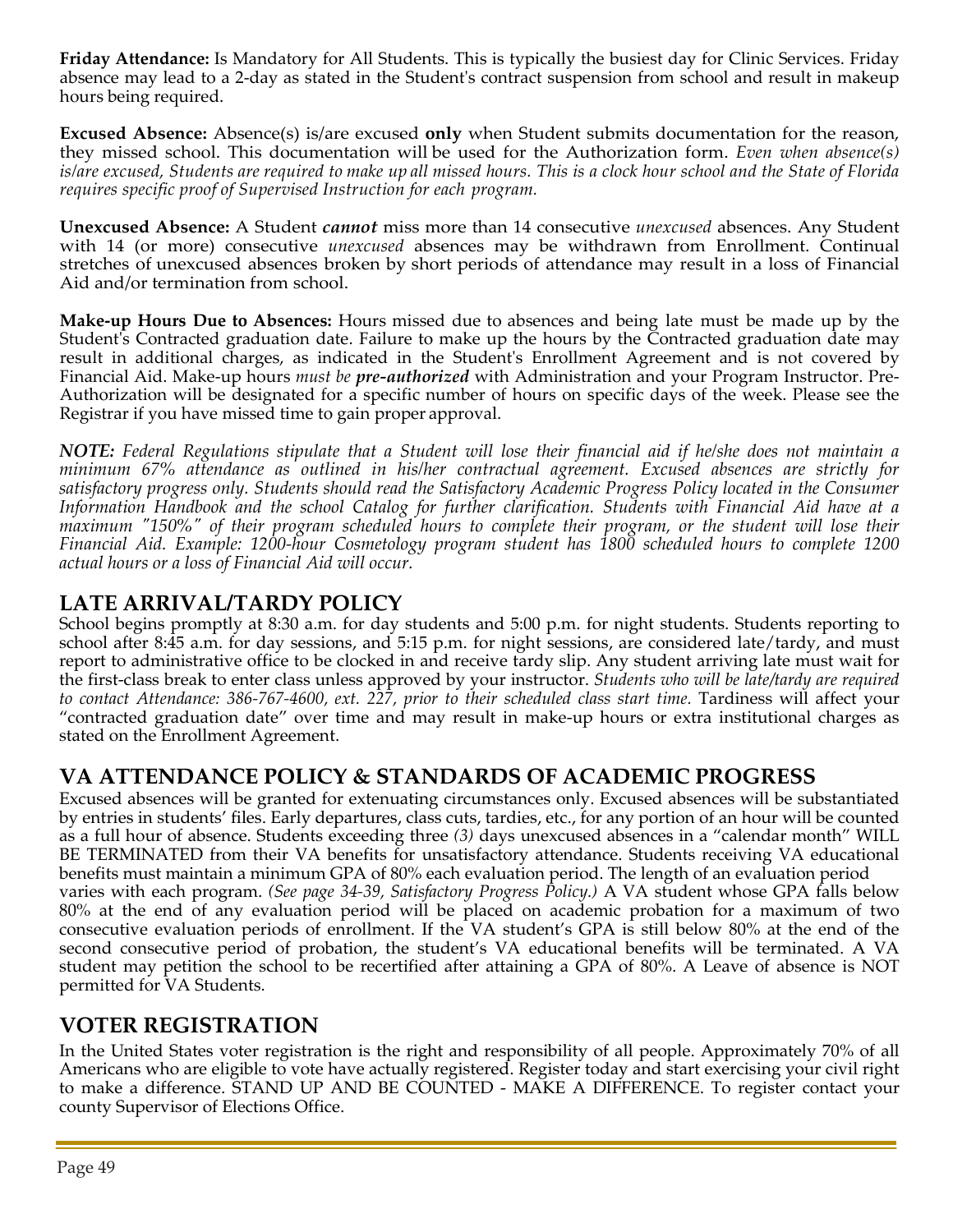#### **SCHOOL RULES & REGULATIONS**

*During the time of your enrollment, these rules, responsibilities, policies and procedures may be subject to change.*

## **STUDENT CONDUCT**

Students are expected to conduct themselves in a courteous, respectful and professional manner and observe school rules at all times. This extends to treating all Classmates, Instructors and Staff with courtesy and respect. Profanity will not be tolerated anywhere on the school premises. If a first time student or previously enrolled student is dismissed or terminated from school for any reason other than fighting, weapons violation or drugs or withdraws on their own, at the schools discretion, the school may not consider the student for reenrollment or returning to school for a minimum period of 6 months.

#### **EQUIPMENT AND SCHOOLPROPERTY**

Students are responsible for properly maintaining, sanitizing and storing their tools and equipment. It is imperative that a Student arrives with *all* of the tools needed to perform all services as outlined in their course of study, or they will be sent home. Misuse of another person's belongs or use of items without permission will not be tolerated. Theft of property will result in termination from school. Additionally, students are required to properly maintain school property, including but not limited to furniture, computers, restrooms, break rooms, and classrooms.

#### **STUDENT LOCKER**

Each student is assigned a locker with a built-in combination lock during the first week of school *(should a locker shortage occur, no more than two students will share a locker).* No deposit is required. Lockers should be used to store books and supplies. Also, valuables should be stored in a safe place. Students are not permitted to leave any of their tools or supplies in classrooms or clinic service areas or with an Instructor or Staff member. International Academy and its Employees are not responsible for lost or stolen items.

Each student will be required to maintain his or her locker in good repair while enrolled at International Academy. Should damage occur, the student will receive an itemized statement of costs to repair. No graduation or licensing paperwork will be completed until any locker damage charges have been paid in full. International Academy reserves the right to enter any student's locker with or without the student's permission should the school deem it necessary. Students are discouraged from sharing or trading lockers. To do so means the students run the risk of having their locker cleaned out by accident when one of the sharing/trading students drops or graduates.

## **FOOD AND DRINK**

In order to maintain a clean, professional environment for Students, Staff and Guests, food and beverages are NOT permitted in classrooms or clinic service areas. *Only customers are permitted to bring food and/or drink on/in the clinic services areas.* Students are welcome to utilize the Student lounges or outside picnic tables for eating. Students using the lounge or outside tables are responsible for maintaining the cleanliness of these areas. Fresh breath is important because we work very closely with our Clients. However, gum chewing is discouraged. Should you choose to chew gum, please be discreet. Do not blow bubbles or smack your gum. Throw your gum into a trash can, not on the floor or ground nor stick it under a counter or desk, etc.

## **SMOKING**

Smoking or Vaping is prohibited inside the Academy at all times. Be clean and courteous with your smoking. Do not leave cigarette or cigar butts on the ground. Ashtrays are furnished for proper disposal.

## **DRUG ABUSE, ALCOHOL ABUSE , VAPING & HUFFING POLICY**

International Academy has a zero tolerance for any drug, alcohol, vaping or huffing abuse on campus. Campus is defined as buildings or parking lot. Any student or staff caught under the influence, or with drug paraphernalia will be subject to immediate termination. International Academy has Drug and Alcohol Abuse Prevention Program information and organizations available for any student and/or staff member who should have a need. Administration is available to any student/staff member, if a problem exists and all